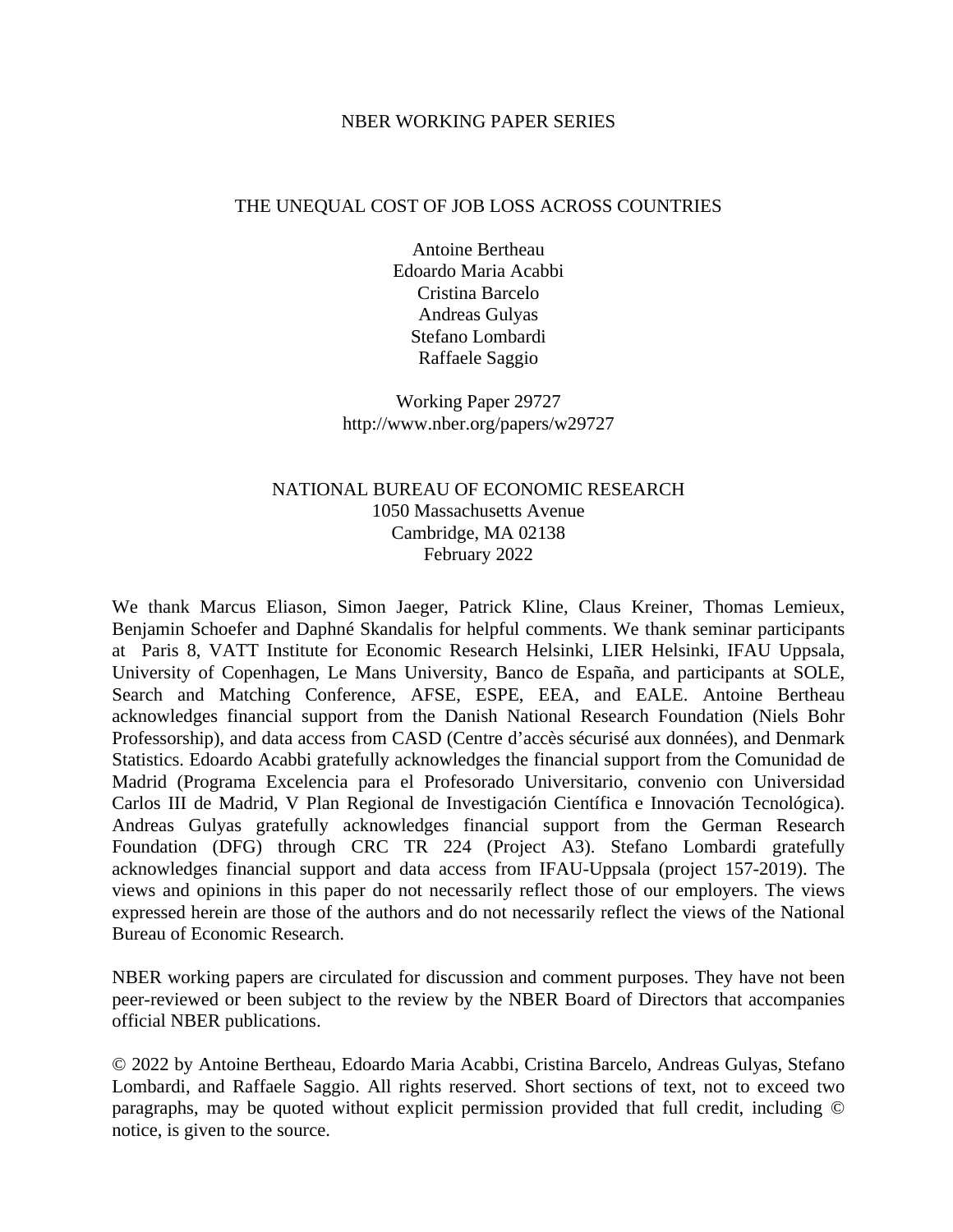The Unequal Cost of Job Loss across Countries Antoine Bertheau, Edoardo Maria Acabbi, Cristina Barcelo, Andreas Gulyas, Stefano Lombardi, and Raffaele Saggio NBER Working Paper No. 29727 February 2022 JEL No. J01,J18,J23,J31

#### **ABSTRACT**

We document the consequences of losing a job across countries using a harmonized research design. Workers in Denmark and Sweden experience the lowest earnings declines following job displacement, while workers in Italy, Spain, and Portugal experience losses three times as high. French and Austrian workers face earnings losses somewhere in-between. Key to these differences is that Southern European workers are less likely to find employment following displacement. Loss of employer-specific wage premiums accounts for 40% to 95% of withincountry wage declines. The use of active labor market policies predicts a significant portion of the cross-country heterogeneity in earnings losses.

Antoine Bertheau University of Copenhagen Nørregade 10, 1165 København Copenhagen Denmark antoine.bertheau@econ.ku.dk

Edoardo Maria Acabbi Universidad Carlos III de Madrid Calle Madrid 126 Getafe 28903 Spain eacabbi@emp.uc3m.es

Cristina Barcelo Bank of Spain Alcala 48 28014 Madrid Spain barcelo@bde.es

Andreas Gulyas University of Mannheim andreas.gulyas@gmail.com

Stefano Lombardi VATT Institute for Economic Research Arkadiankatu 7 00101 Helsinki Finland stefano.lombardi@vatt.fi

Raffaele Saggio Department of Economics University of British Columbia 6000 Iona Drive Vancouver, BC V6T 1L4 and NBER rsaggio@mail.ubc.ca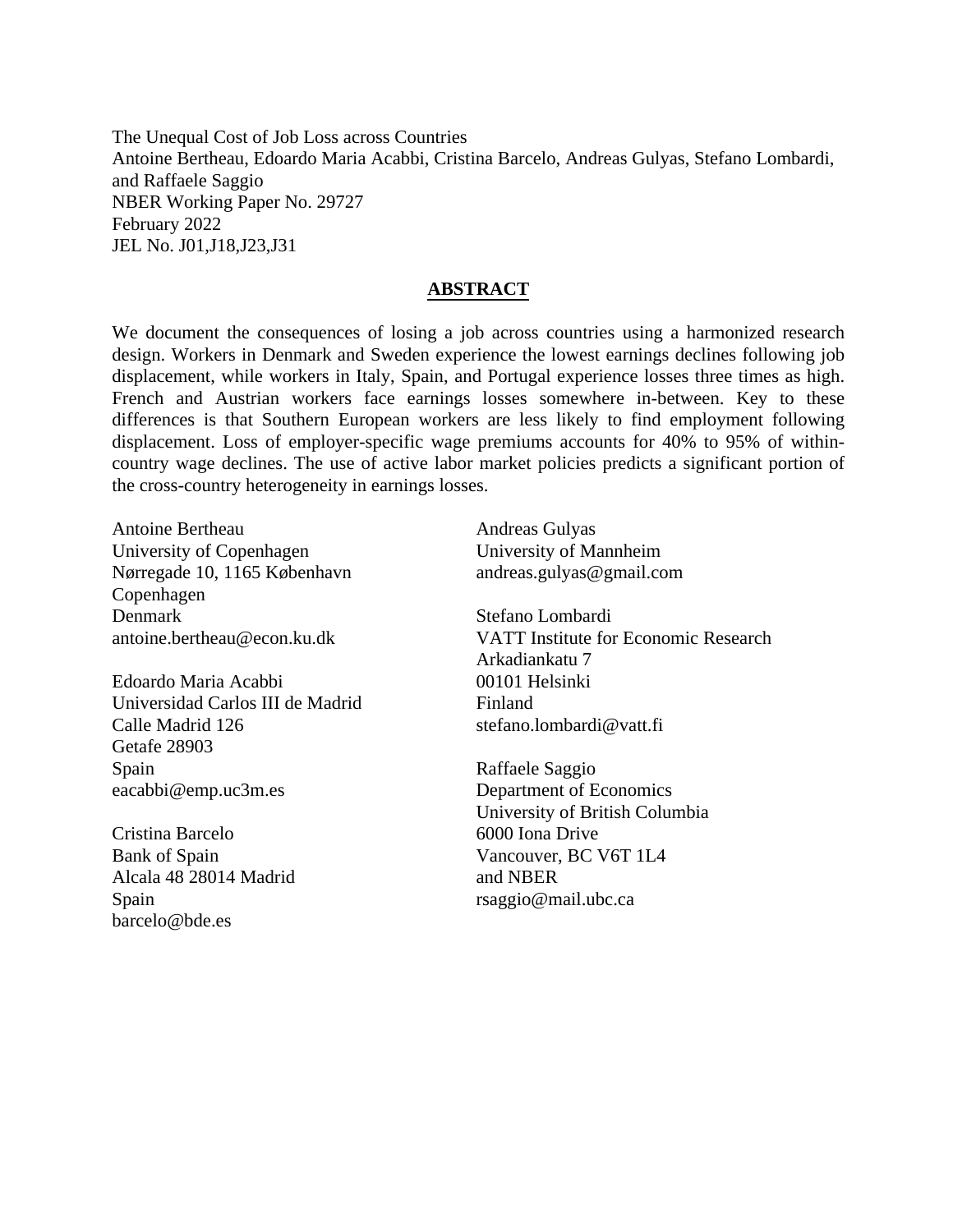## **1 Introduction**

Losing a job entails lasting negative consequences for a worker [\(Jacobson et al., 1993\)](#page-21-0). This finding is among the most influential in labor economics because it provides a simple test of how well labor markets are functioning. More efficient labor markets reallocate workers quicker and generate lower earnings losses after job displacement. Comparing the cost of job loss across labor markets might therefore reveal which ones are functioning better than others and why.

However, such comparisons remain challenging for two fundamental reasons. First, meta-analyses from existing research are often clouded by differences in the sample selection, the definition of the displacement event, and the econometric specifications. These discrepancies tend to deliver different estimates of the cost of job loss and thus complicate the interpretation of competing results reached by different studies. Second, existing research on job displacement is based on data from a single country, making it often difficult both to grasp the importance of diverse labor market institutions and to observe large institutional changes over time.

This paper addresses these challenges by building a harmonized dataset that combines matched employer-employee data from almost three decades and seven countries characterized by a wide range of diverse labor market institutions (Austria, Denmark, France, Italy, Portugal, Spain, and Sweden). We focus on job displacements, defined as the permanent loss of a long-term job due to mass-layoffs or establishments shutdowns for economic reasons. By adopting a common research design, a common definition of displacement event and a common criteria for sample selection, this work provides the first comparable estimates on the consequences of job displacement across countries.

These harmonized data and empirical methods are then used to disentangle the sources of displaced workers' pay losses both within and between countries. We begin by quantifying the importance of employer changes in driving post-displacement wage losses within each country, thus enriching a growing but still inconclusive literature [\(Lachowska et al., 2020;](#page-21-1) [Schmieder et al., 2020;](#page-21-2) [Gulyas and Pytka, 2020\)](#page-20-0). Next, twenty-five years of micro-level estimates on the cost of job loss are combined with rich data on labor market institutions. This provides us with a unique framework in which we assess the importance of active labor market policies, unions, employment protection, and other labor institutions in driving the differences in the cost of job loss across countries.

The key insight of this paper is that the labor market consequences of losing a job are vastly different across Europe. Scandinavian countries experience by far the lowest earnings losses: five years after job displacement, earnings are about 10% lower than the earnings observed pre-displacement. By contrast the earnings of displaced work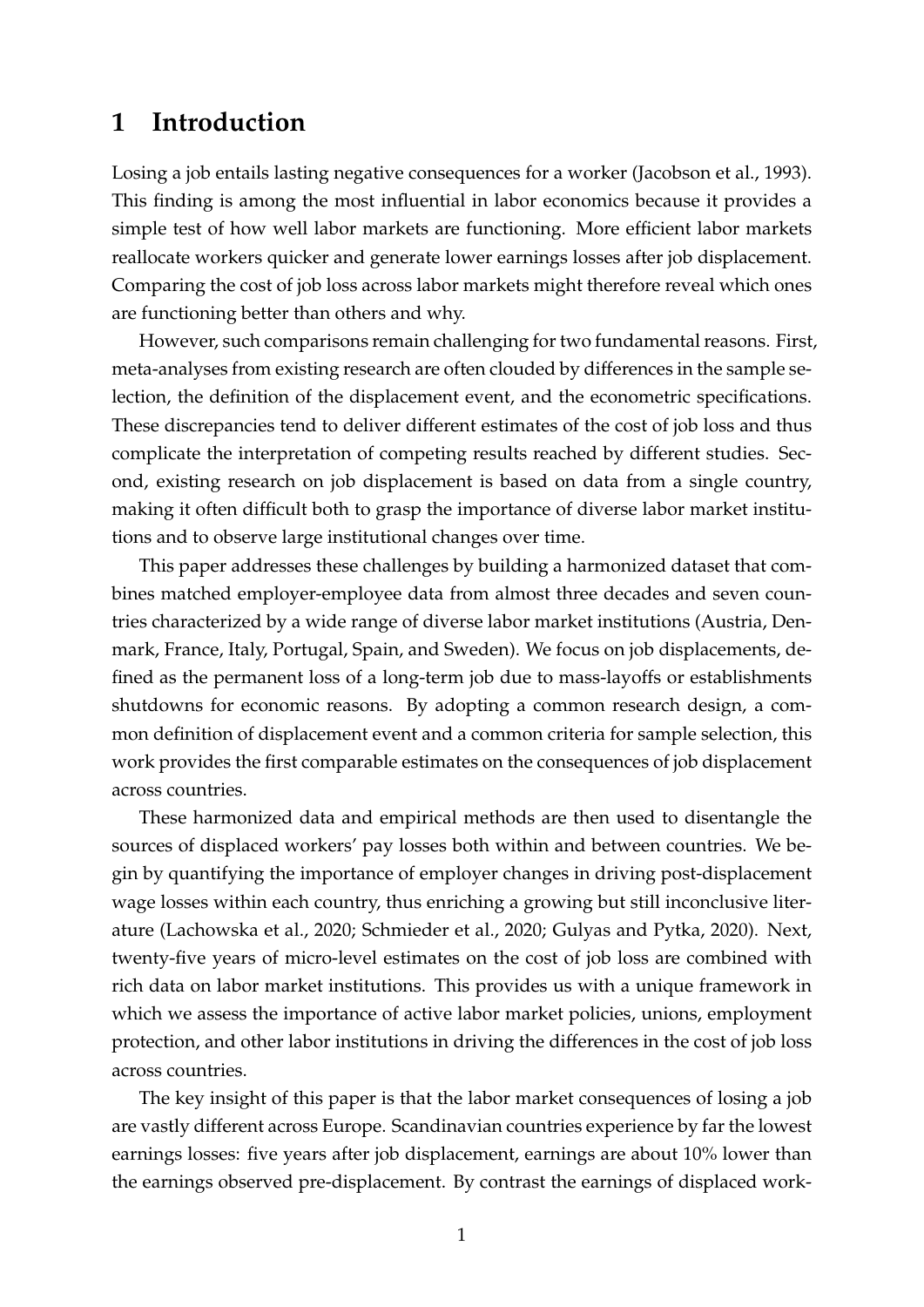ers from Southern Europe (Italy, Portugal, and Spain) are around 30% lower. Austrian workers experience earnings losses in between those of the Scandinavian and Southern European countries while French workers experience losses similar to those of Scandinavian workers.

Interestingly, existing research leads to drastically different conclusions from ours. For instance, by comparing [Leombruni et al.](#page-21-3) [\(2013\)](#page-21-3) to [Bennett and Ouazad](#page-20-1) [\(2019\)](#page-20-1), one would conclude that Italian workers suffer lower earnings losses than Danish workers. As detailed in the paper, this highlights the importance of using a harmonized research design when conducting a cross-country analysis on the consequences of job loss.

We then show that a large part of these cross-country differences in earnings losses are due to different responses on the extensive margin. Around 20% of displaced workers from Spain, Portugal, and Italy are unable to find employment five years after job displacement. This fraction is only around 5% in Sweden and Denmark and around 10% in France and Austria. Losses in daily wages are less dispersed and are clustered between 5% and 10% five years after displacement for most countries.

The second part of the paper analyzes the extent to which transitions from betterto worse-paying firms contribute to the displaced workers' wage losses, and whether these transitions differ across countries. We find that employer-specific wage policies explain a remarkably large share of these wage losses across all countries. The share ranges from around 40% for Spain to more than 95% for Portugal. These results are in line with [Schmieder et al.](#page-21-2) [\(2020\)](#page-21-2) and [Gulyas and Pytka](#page-20-0) [\(2020\)](#page-20-0), who point to the importance of changes in employers' wage premiums in driving long-term wage losses from job displacement. This is in contrast to what found by [Lachowska et al.](#page-21-1) [\(2020\)](#page-21-1) who note that in the US loss of employer wage premium explain little of the long-term wage losses following displacement.

The last part of the paper analyzes which factors can account for the large crosscountry heterogeneity in average earnings losses from job displacement. An Oaxaca-Blinder decomposition reveals that observed differences in worker and employer characteristics do not explain the diverse effects of job displacement across countries. Informed by these results, we then look at the role of labor market institutions.

Our analysis reveals that a country's overall spending on active labor market policies represents a key factor in predicting earnings losses from job displacement. This result persists after controlling for a wide range of additional demographic characteristics, employer characteristics, country and year fixed effects, and when using Lasso to select variables that can predict earnings losses due to displacement across countries. By contrast, other institutional factors, such as union coverage and employment protection legislation, have very limited explanatory power. Overall, these results suggest that active labor market policies have the potential to attenuate the negative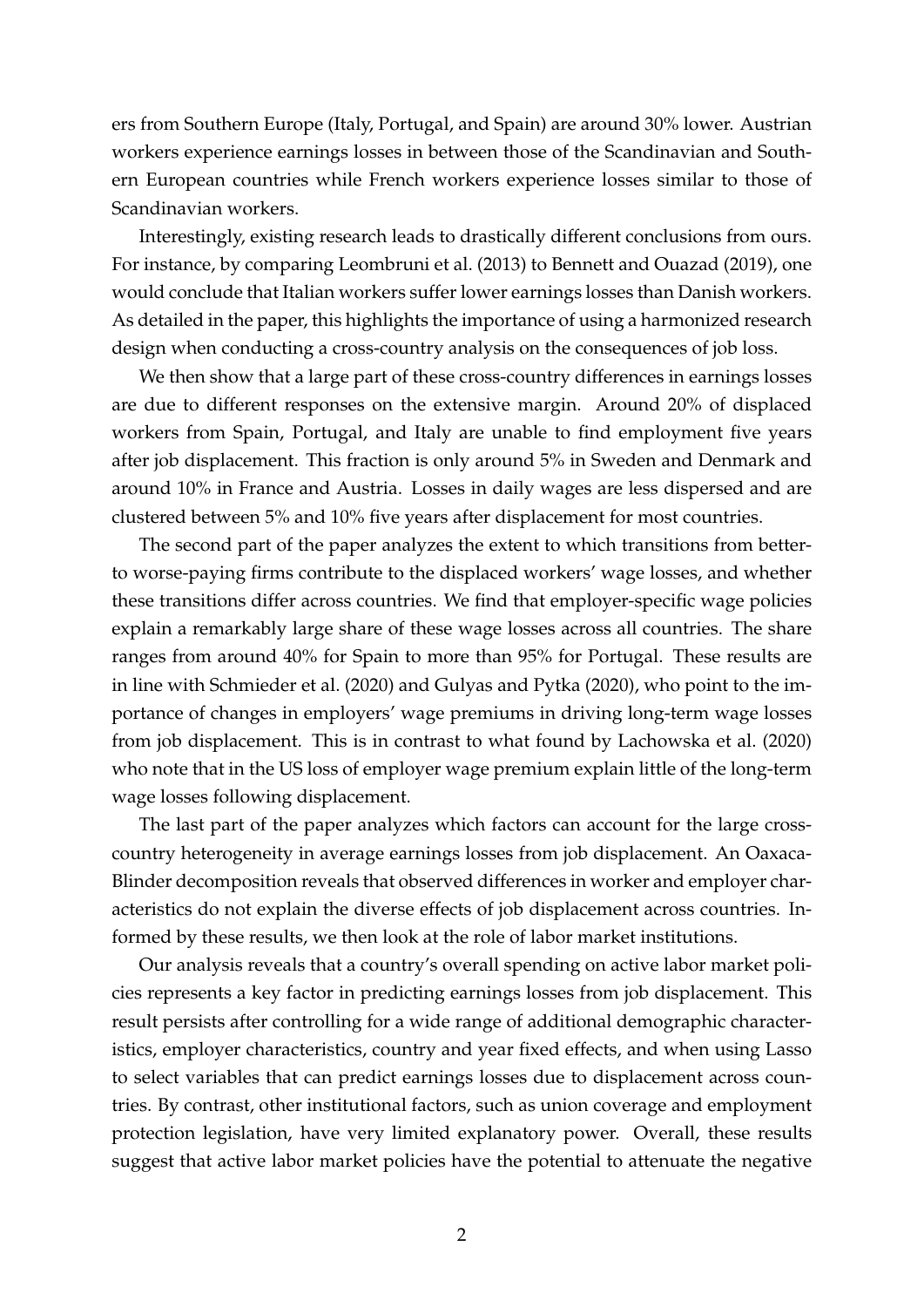consequences of job loss.

The remainder of the paper is structured as follows. Section [2](#page-4-0) describes the data and the empirical methods used in the main analysis. Section [3](#page-8-0) presents evidence on the costs of job loss. Section [4](#page-11-0) studies the role of employers in explaining the job loss effects. Section [5](#page-14-0) investigates the role of observable characteristics and labor market institutions. Section [6](#page-18-0) concludes.

## <span id="page-4-0"></span>**2 Harmonized Research Design**

Do earnings losses due to job displacement differ across countries and institutional settings, and if so, by how much? Table [1,](#page-6-0) which summarizes selected papers on job displacement, shows that this question is not readily answered by comparing existing studies. First, earnings loss estimates for a specific country tend to vary. For example, available earnings loss estimates for France vary from 16% to 36%. The reason for these varying estimates is that studies on the costs of job loss use different definitions of the displacement event, sample restrictions, definitions of the control group, and time periods.

These differences in the research design also cloud cross-country comparisons. For example, comparing [Leombruni et al.](#page-21-3) [\(2013\)](#page-21-3) to [Bennett and Ouazad](#page-20-1) [\(2019\)](#page-20-1), one would conclude that Danish displaced workers face higher earnings losses than Italian workers. But the use of different sample restrictions (displaced workers' employers must have at least 30 employees vs. no restriction on firm size) and different definitions of the mass layoff event (plant closure vs. decline in firm size by over 30%) could also be driving the differences in the estimates.

The definition of the control group is another important margin that tends to differ across papers. Some studies, like [Jacobson et al.](#page-21-0) [\(1993\)](#page-21-0) and [Lachowska et al.](#page-21-1) [\(2020\)](#page-21-1), impose that control workers must *always* be employed by the same employer. Table [A.1](#page-23-0) shows that imposing this tenure restriction on control workers can double the estimated earnings losses from job displacement.

To overcome these limitations, we build a harmonized cross-country matched employeremployee dataset by combining high-quality administrative registers from Austria, Denmark, France, Italy, Portugal, Spain and Sweden. Specifically, in our analysis we make sure to use the same variable definitions, sampling restrictions and research design for each country. We study job loss events due to mass layoffs occurring between at least the 1990s and the 2010s.<sup>1</sup>

<sup>&</sup>lt;sup>1</sup>For Spain, data on job displacements is available from 2007 onwards. Appendix Table [A.2](#page-24-0) shows that the extent of information available is comparable across countries. Country-specific details concerning the construction of the matched employer-employee dataset are reported in Appendix [C.](#page-38-0)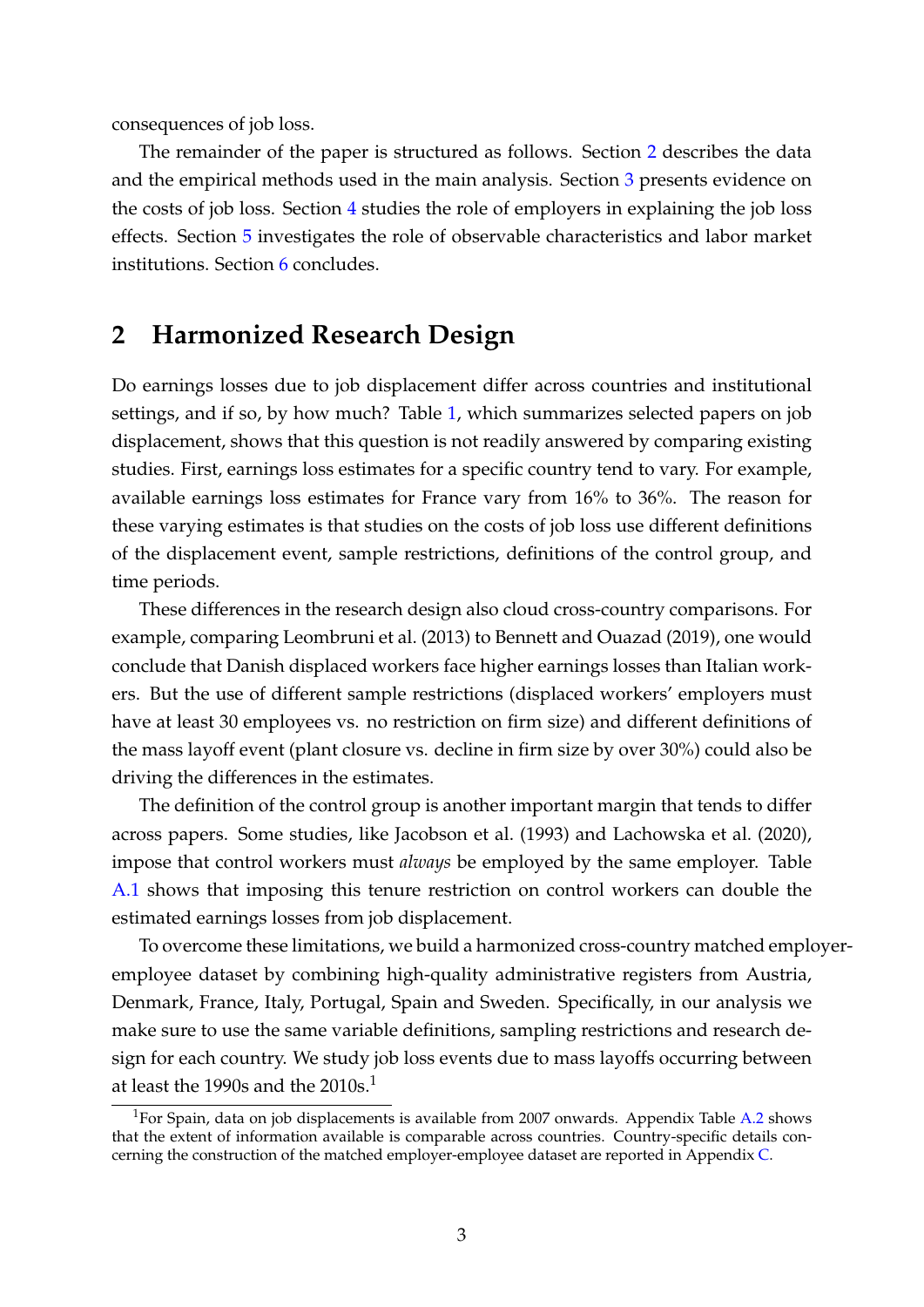In our empirical approach, we adopt an event study design where workers displaced in a mass layoff are compared to similar workers that do not experience such an event [\(Jacobson et al., 1993\)](#page-21-0). We select comparison (control) workers through propensity score matching (e.g., [Schmieder et al., 2020\)](#page-21-2) and compute dynamic job loss effects by following workers up to 5 years before and after the job displacement event.

## <span id="page-5-0"></span>**2.1 Sample Selection and Definition of Main Outcomes**

**Sample selection.** To limit the influence of early-retirement programs, we select workers who are at most 50 years old in the year preceding the job displacement event. We consider stable jobs by sampling workers with at least three years of tenure with their main employer in the year preceding the job displacement event.<sup>2</sup> Moreover, in order to identify exogenous job separations due to mass layoffs, we further restrict our sample to workers employed in private-sector establishments with at least 50 employees at the end of the pre-displacement year. Identical sampling restrictions are applied for the control workers as described below.

**Definition of main outcomes.** We define earnings, deflated to 2010 EUR, as the sum of yearly labor earnings (possibly from different employers) before taxation. Labor earnings include overtime, bonuses, and severance payments when available. Earnings are thus set equal to zero if a worker becomes non-employed in a given year. Wages are defined as daily earnings from the main employer, and are computed as labor earnings over days worked. We do not have information on hours worked for all countries (see Table [A.2\)](#page-24-0). A person is defined as employed if she has any positive labor earnings during the year.

## **2.2 Definition of treated and control workers**

Treatment group. Let *t*<sup>\*</sup> be the year of a job displacement event due to a mass layoff. We define treated workers as those satisfying the following three conditions, which seek to capture exogenous and permanent job separations: (i) workers separate from their main employer in  $t^*$ ; (ii) employment at the current establishment drops by at least 30 percent in  $t^*$ ; (iii) workers are not recalled by their main employer up to  $t^* + 5$ .

Restriction (ii) is aimed at alleviating concerns about mischaracterizing voluntary separations as layoffs. The 30-percent threshold is standard in the mass layoff literature (see, e.g., [Davis and Von Watcher, 2011;](#page-20-2) [Flaaen et al., 2019\)](#page-20-3). Our mass layoff definition includes plant closures. We additionally use explicit information on the

<sup>&</sup>lt;sup>2</sup>The main employer is the establishment at which the worker's annual earnings are largest.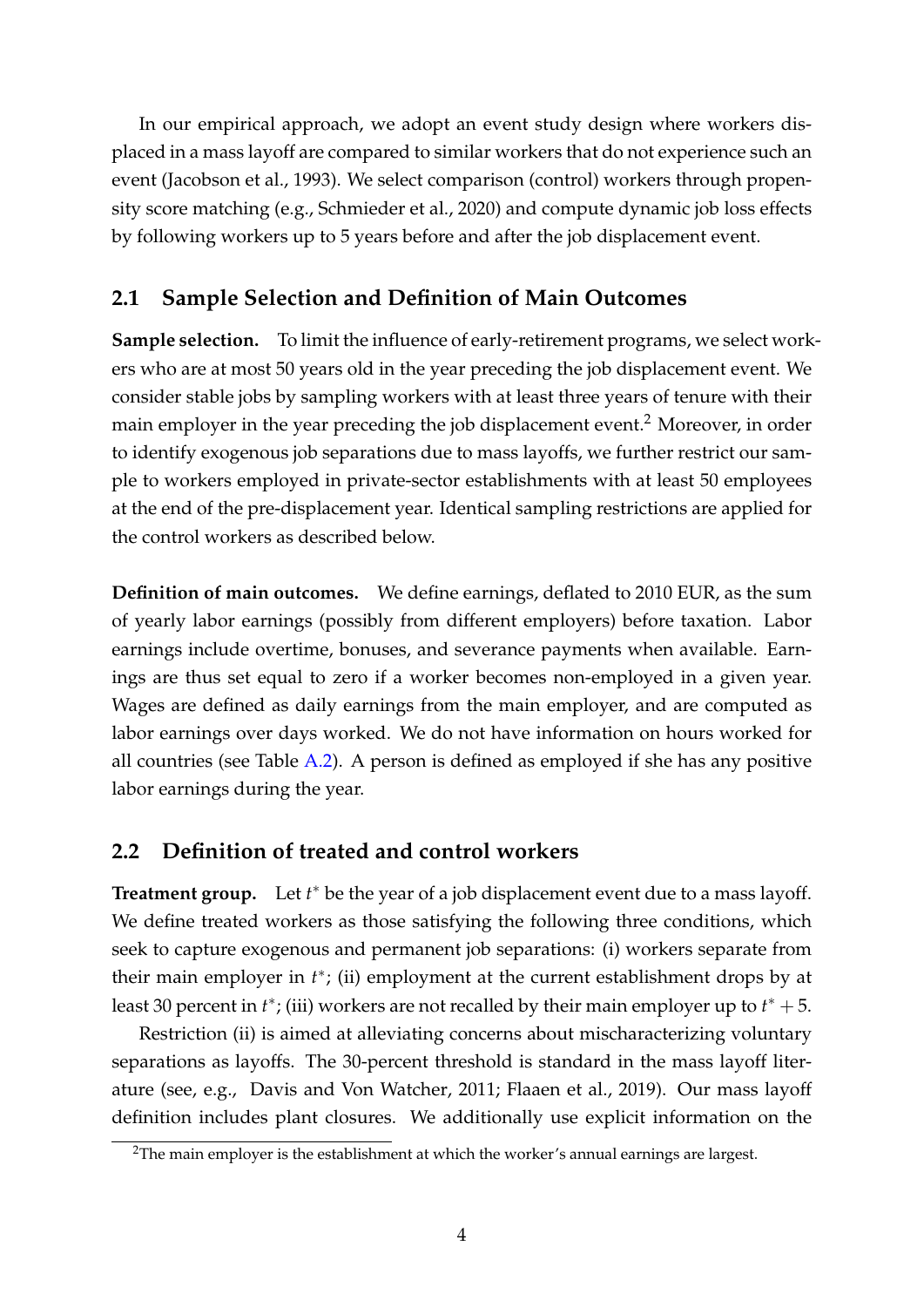| Paper                        | Country Year |                   | Tenure                | Type of Event           | Firm size Gender |             | Control group:<br>same employer | Earnings<br>in year 5 |
|------------------------------|--------------|-------------------|-----------------------|-------------------------|------------------|-------------|---------------------------------|-----------------------|
| Gulyas and Pytka (2020)      | Austria      | 1984-2017         | $\mathbf{2}^{\prime}$ | Mass layoff $\geq 30\%$ | 30               | Male        | No                              | $-16%$                |
| Halla et al. (2020)          | Austria      | 1990-2007         | $\mathbf{1}$          | Mass layoff             | 10               | Male        | No                              | $-20%$                |
| Bennett and Ouazad (2019)    |              | Denmark 1990-1994 | 3                     | Mass layoff $\geq 30\%$ | 30               | Male        | N <sub>o</sub>                  | $-23%$                |
| Roulet (2021)                |              | Denmark 2001-2006 | 5                     | Plant closure           | 5                | <b>Both</b> | No                              | $-12%$                |
| Royer (2011)                 | France       | 1995-1999         | $\overline{2}$        | Plant closure           | 10               | Both        | N <sub>o</sub>                  | $-16%$                |
| Brandily et al. (2020)       | France       | 2002-2012         | 2                     | Reason for Separation   | none             | Both        | No                              | $-36%$                |
| Schmieder et al. (2020)      | Germany      | Germany 1975-2005 | 3                     | Mass layoff $\geq 30\%$ | 50               | Male        | N <sub>o</sub>                  | $-20%$                |
| Fackler et al. (2021)        |              | 2002-2014         | 3                     | Reason for Separation   | none             | Male        | No                              | $-12%$                |
| Leombruni et al. (2013)      | Italy        | 1989-1994         | 3                     | Plant closure           | $\overline{0}$   | <b>Both</b> | No                              | $-9\%$                |
| Mossucca (2016)              | Italy        | 2005-2010         | 6                     | Mass layoff             | 0                | Both        | Yes                             | $-9\%$                |
| Carneiro and Portugal (2006) | Portugal     | 1991-1998         | 3                     | Plant closure           | none             | Both        | Yes                             | $-6\%$                |
| Raposo et al. (2021)         | Portugal     | 1988-2014         | 2                     | Plant closure           | 20               | <b>Both</b> | N <sub>o</sub>                  | $-27%$                |
| Garcia-Cabo (2018)           | Spain        | 2005-2015         | 1.5                   | Reason for separation   | none             | <b>Both</b> | Yes                             | $-32%$                |
| Garda (2012)                 | Spain        | 1999-2004         | 3                     | Reason for separation   | 5                | Male        | N <sub>o</sub>                  | $-25\%$               |
| Eliason and Storrie (2006)   | Sweden       | 1987-1988         | none                  | Plant closure           | 10               | Both        | N <sub>o</sub>                  | $-11%$                |
| Seim (2019)                  | Sweden       | 2002-2004         | 1.5                   | Reason for separation   | 5                | Male        | No                              | $-15%$                |
| Jacobson et al. (1993)       | <b>USA</b>   | 1974-1986         | 6                     | Mass layoff $\geq 30\%$ | 50               | <b>Both</b> | Yes                             | $-25%$                |
| Lachowska et al. (2020)      | <b>USA</b>   | 2002-2014         | 6                     | Mass layoff $\geq 30\%$ | 50               | Both        | Yes                             | $-17%$                |

Table 1: Review of Research Designs and Estimates from the Job Loss Literature

<span id="page-6-0"></span>*Notes:* Selection of papers studying the costs of job loss in the US and in Europe (the countries in our sample <sup>p</sup>lus Germany). *Year* denotes the years of the displacement. *Tenure* (in years) repor<sup>t</sup> the minimum number of years that displaced workers must have worked with their employer up to to the moment of displacement; *Firm size* is the minimum firm-size of the employer of displaced workers before displacement; *Type of event* distinguishes how <sup>a</sup> paper defines <sup>a</sup> displacement event; (*Mass layoff* ≥ *30%* defines <sup>a</sup> displacement event when <sup>a</sup> firm is laying off more than 30% of the its workforce). (*Plant-Closure*) means that the paper is considering displacement event only when an employer permanently shut-down. (*Reason for Separation*) means that the paper is using administrative information to determinate the job displacement event. *Control group: same employer* specifies whether the comparison group comprises workers that are restricted to stay with the same employer after the displacement of the treated workers. *Earnings in year <sup>5</sup>* reports the job loss effects on earnings <sup>5</sup> years after job displacement in terms of the percen<sup>t</sup> change from the pre-displacement earnings level.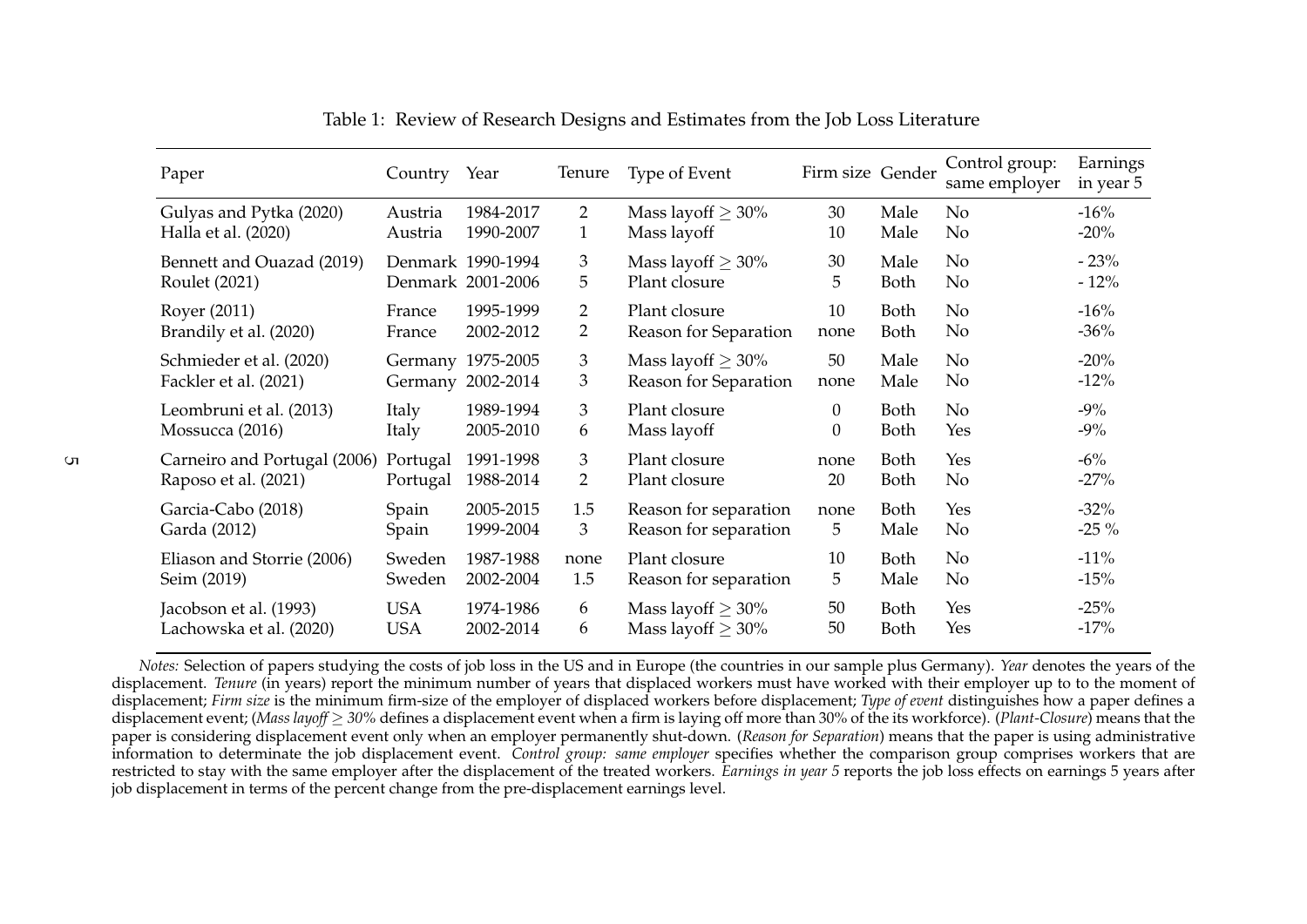reason for job separation (involuntary layoff vs. voluntary resignation) whenever the information is available.<sup>3</sup>

**Control group.** Control workers are selected in two steps. First, we identify potential control workers as those who do not meet the three conditions (i)-(iii) listed above at the same time in a given year, and thus cannot be classified as treated. Second, we partition potential control workers and treated workers in cells defined by calendar year, gender, and industry category. We then estimate a propensity score separately by cell by fitting a probit model of job displacement on observable characteristics. These controls include earnings measured in  $t^* - 2$  and  $t^* - 3$ , age, tenure, and employer size in *t*<sup>\*</sup> − 1. We also match control and treated workers by contract type (temporary vs. permanent) and full-time status whenever this information is available. We then apply a 1:1 nearest neighbor matching algorithm without replacement to assign one control worker to each treated worker. See Appendix [B](#page-35-0) for further details.

#### **2.3 Summary Statistics**

Table [A.3](#page-25-0) presents descriptive statistics of the matched sample. For each country in the study, the matching algorithm returns treated and comparison workers with wellbalanced observable characteristics. In our sample, workers are on average between 33 to 38 years old, and between 35% to 48% are women. Treated and control workers are employed at the same employer for an average 5 to 10 years depending on country. Most workers work full-time (81% to 89%) on a permanent employment contract (6% to 15% have a fixed-term employment contract).

Comparing across countries, we observe that most variables tend to be relatively balanced. However, some differences exist, such as in length of tenure. For this reason, in Section [5.1](#page-14-1) we formally check whether the heterogeneous effects of displacement across countries are driven by cross-country differences in sample composition. We do not find this to be the case.

The table further shows that the probability of experiencing a mass layoff is around 2% for most countries in our sample. By virtue of using the same definition of the mass layoff, we may conclude that the similar incidence of mass layoffs across countries further suggests that the job loss events we capture are indeed comparable across countries.

 $3$ This information is available for Spain and Italy. The main results are unaffected when we do not use the reason for job separation for these countries; see Figure [A.4.](#page-33-0)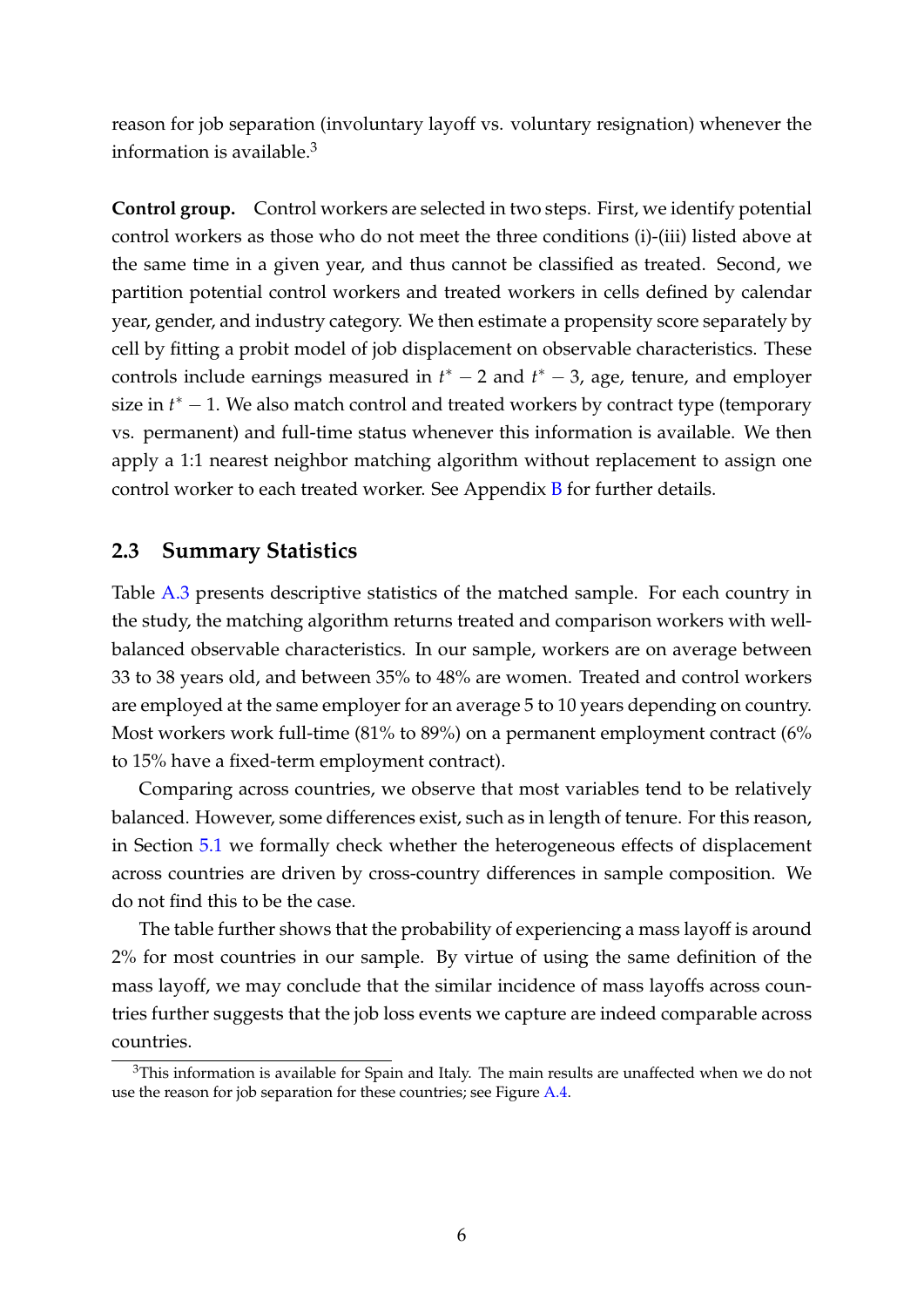## <span id="page-8-2"></span><span id="page-8-0"></span>**3 The Cost of Job Loss across Countries**

This section documents the consequences of job loss across Europe in terms of total yearly earnings, employment, and daily wages.

#### **3.1 Event study model**

Let *i* index a treated or matched control worker and  $t_i^*$  $i<sub>i</sub><sup>*</sup>$  be the year when a treated worker experiences a separation due to a mass layoff. We estimate the following event study model separately for each country:

<span id="page-8-1"></span>
$$
y_{it} = \alpha_i + \lambda_t + \sum_{k=-5}^{k=5} \gamma_k \mathbf{1}\{t = t_i^* + k\} + \sum_{k=-5}^{k=5} \theta_k \mathbf{1}\{t = t_i^* + k\} \times \text{Displaced}_i + X_{it}'\beta + r_{it},
$$
\n(1)

where *yit* measures total yearly earnings, employment status, and daily wages in year *t; Displaced<sub>i</sub>* is an indicator variable equal to 1 for treated workers that lose their job in a mass layoff, and *Xit* includes age squared. The worker fixed effects *α<sup>i</sup>* control for time-invariant worker characteristics and  $\lambda_t$  are calendar year fixed effects. Under the assumptions of no anticipation of the job loss event and parallel trends between the treated and control units, the coefficients of interest, *θ<sup>k</sup>* , capture the effect of job loss at time  $k = t - t^*$  for the treated units (normalized to 0 in  $k = -3$ ). Standard errors are clustered at the worker level.

#### <span id="page-8-3"></span>**3.2 The Unequal Cost of Job Loss across Countries**

Figure [1](#page-10-0) shows how the cost of job displacement estimated through model [\(1\)](#page-8-1) evolves before and after the mass layoff in year *t* <sup>∗</sup> and across countries, relative to the reference year  $t^*$  − 3. Before  $t^*$  there is no evidence of pre-trends for any of the outcomes of interest. The results on earnings are reported by scaling the event study coefficients  $\{\theta_k\}$  to the pre-period average value (up to 5 years before job displacement).

The figure reveals substantial cross-country heterogeneity in the cost of job loss. Panel (a) shows that, despite large and persistent effects of job displacement in all countries, workers displaced in Northern European countries suffer substantially lower losses in total earnings. One year after displacement, earnings drop by 20% in Northern Europe and by twice as much in Southern Europe. Five years after displacement, Northern European workers still suffer a 10% loss in total earnings compared to a 30% for their Southern European counterparts. Austrian and French workers face earnings losses somewhere in between.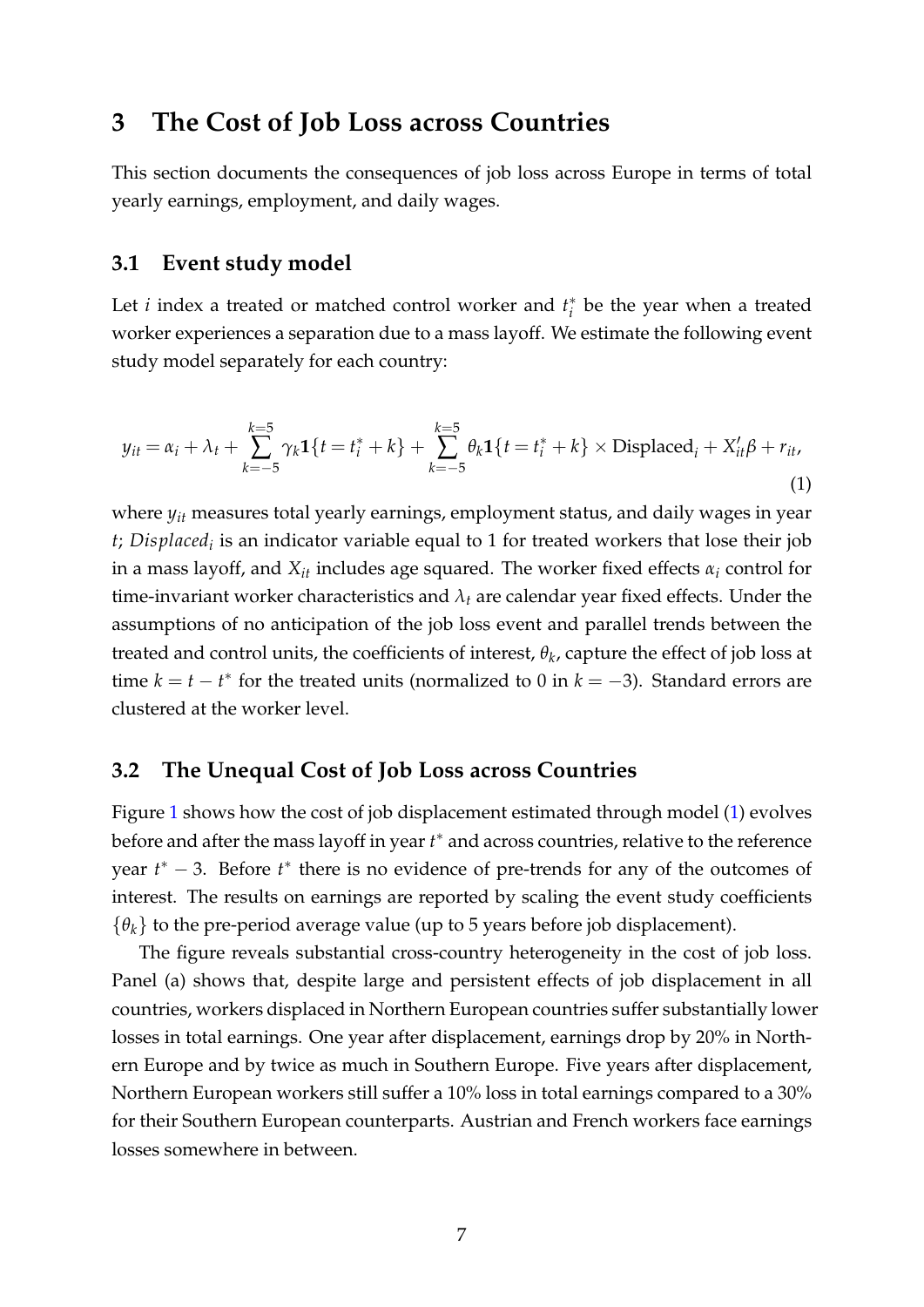Panel (b) further highlights that a large part of cross-country differences are driven by different responses on the extensive margin. Five years after displacement, about 20% workers in Italy, Spain and Portugal are not employed. This makes them around 7 times less likely to be employed compared to workers in Sweden, Denmark and France and half as likely to be employed compared to workers in Austria.<sup>4</sup> By contrast, wage losses, which of course are computed only for workers currently employed, are relatively more uniform across countries and, with the exception of Austria and Spain, range between 5% and 10% (Panel c).<sup>5</sup> ,<sup>6</sup>

Below we assess how the definition of control workers, year of job loss, and gender differences can alter our main result reported in Figure [1a.](#page-10-0)

**Alternative definition of control group.** Table [A.1](#page-23-0) reports earnings losses under our baseline control group specification and under an alternative control group definition where workers are restricted to have positive earnings at the same employer for 5 years after  $t^*$  (as in [Lachowska et al., 2020;](#page-21-1) [Jacobson et al., 1993\)](#page-21-0). Conditioning control workers to stay at the same employer increases the estimated earnings losses, often substantially. Under the alternative control group definition, 5 years after job displacement, earnings losses for Danish, French, and Italian workers are more than twice as much as those in the baseline specification. This finding reveals how important sample selection and method consistency are for the estimation and interpretation of the cost of job loss.<sup>7</sup>

**Effects of job displacement over time and by gender.** Figure [A.1](#page-30-0) reports estimates of model [\(1\)](#page-8-1) by year of job loss to detect trends in earnings losses from the 1980s to the 2010s. Italy is the only country characterized by a clear and significant increase in the cost of job loss over time. Italian workers suffered earnings losses around 25% in the 1990s, but  $40\%$  in the 2010s. $8$  Apart from the case of Italy, the results are not driven by

<sup>&</sup>lt;sup>4</sup>[Fallick et al.](#page-20-13) [\(2021\)](#page-20-13) also find that duration of non-employment is a driver of earnings losses. Our findings hold after we control for the different periods of analysis, worker and employer characteristics (see Section [5.1\)](#page-14-1).

 $5P$ anel (c) shows a spike in the wages during the job displacement year for some countries. This happens when the drop in days worked is larger than the relative loss in earnings, which typically occurs due to extra payments received by worker upon job displacement such as severance payments or accumulated leave time; see, e.g., [Lachowska et al.](#page-21-1) [\(2020\)](#page-21-1) for a similar pattern.

<sup>&</sup>lt;sup>6</sup>The pattern of the event-study coefficients on employment in Portugal looks slightly different because its underlying matched employer-employee data (QP) only provides a snapshot of the labor market in October. Given our definition of displacement event, displaced workers in this country are thus employed by the long-term employer up to October of *t* <sup>∗</sup> − 1 but are either non-employed or employed by a different employer in *t*<sup>\*</sup>. Shifting the event time for Portugal by one year does not qualitatively affect our main results.

<sup>&</sup>lt;sup>7</sup>See also [Krolikowski](#page-21-13) [\(2018\)](#page-21-13) who shows that the control group's definition matters for earnings losses.

 $8$ Section [C.4](#page-41-0) shows that this increase in the cost of job loss over time for Italy appears to be due to displaced workers being increasingly more likely to obtain lower-paying temporary jobs following job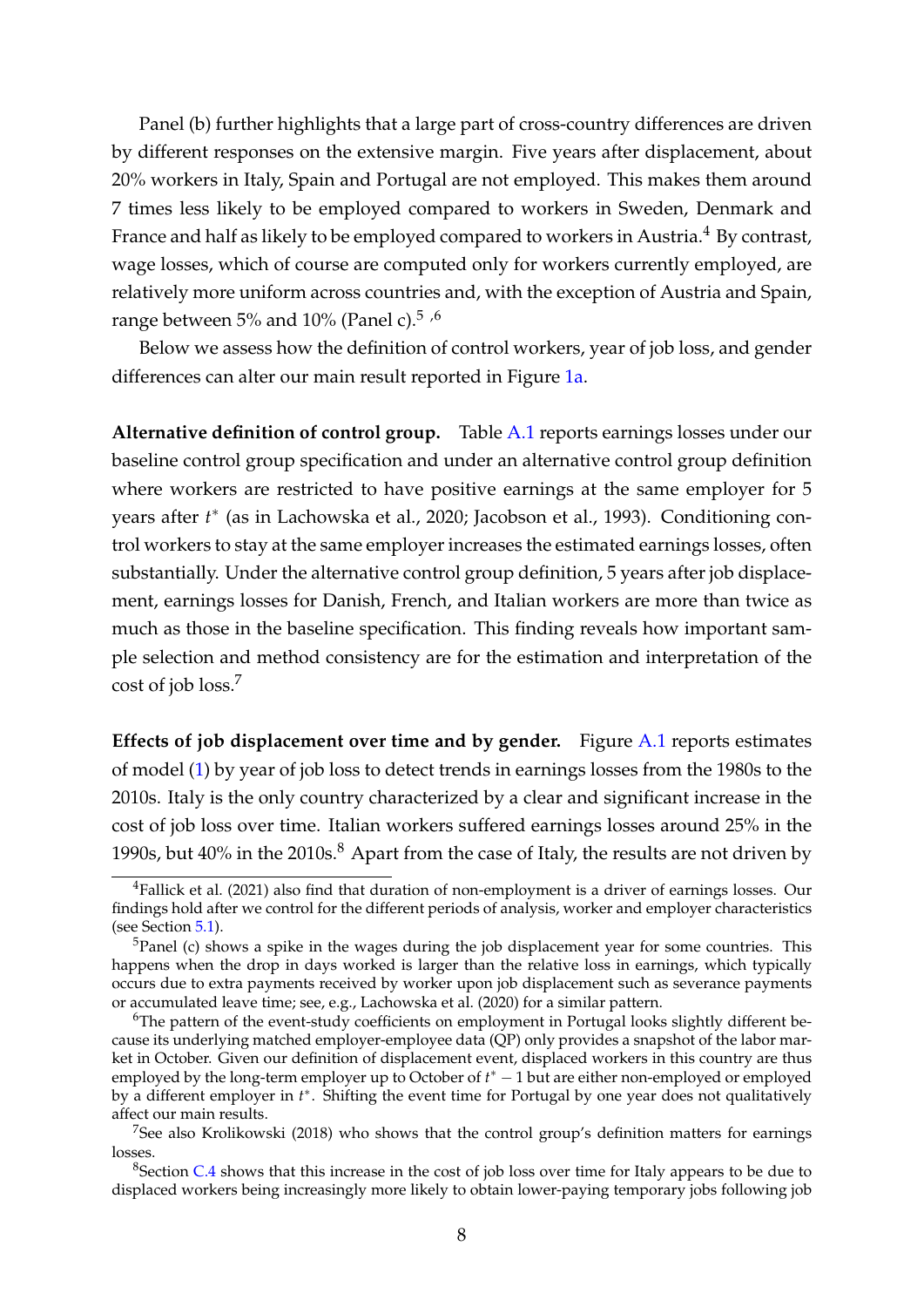<span id="page-10-0"></span>

Figure 1: The Effect of Job Loss across Countries

*Notes*: Event study estimates of the job loss effects from equation [\(1\)](#page-8-1). Estimates are relative to  $t^*$  − 3, where  $t^*$  is the job loss year. Coefficients in Panel (a) are rescaled using average pre-displacement labor earnings. Outcome in Panel (b) is an indicator equal to 1 if a worker has at least one day of work in the corresponding year. See Appendix [C](#page-38-0) for further details.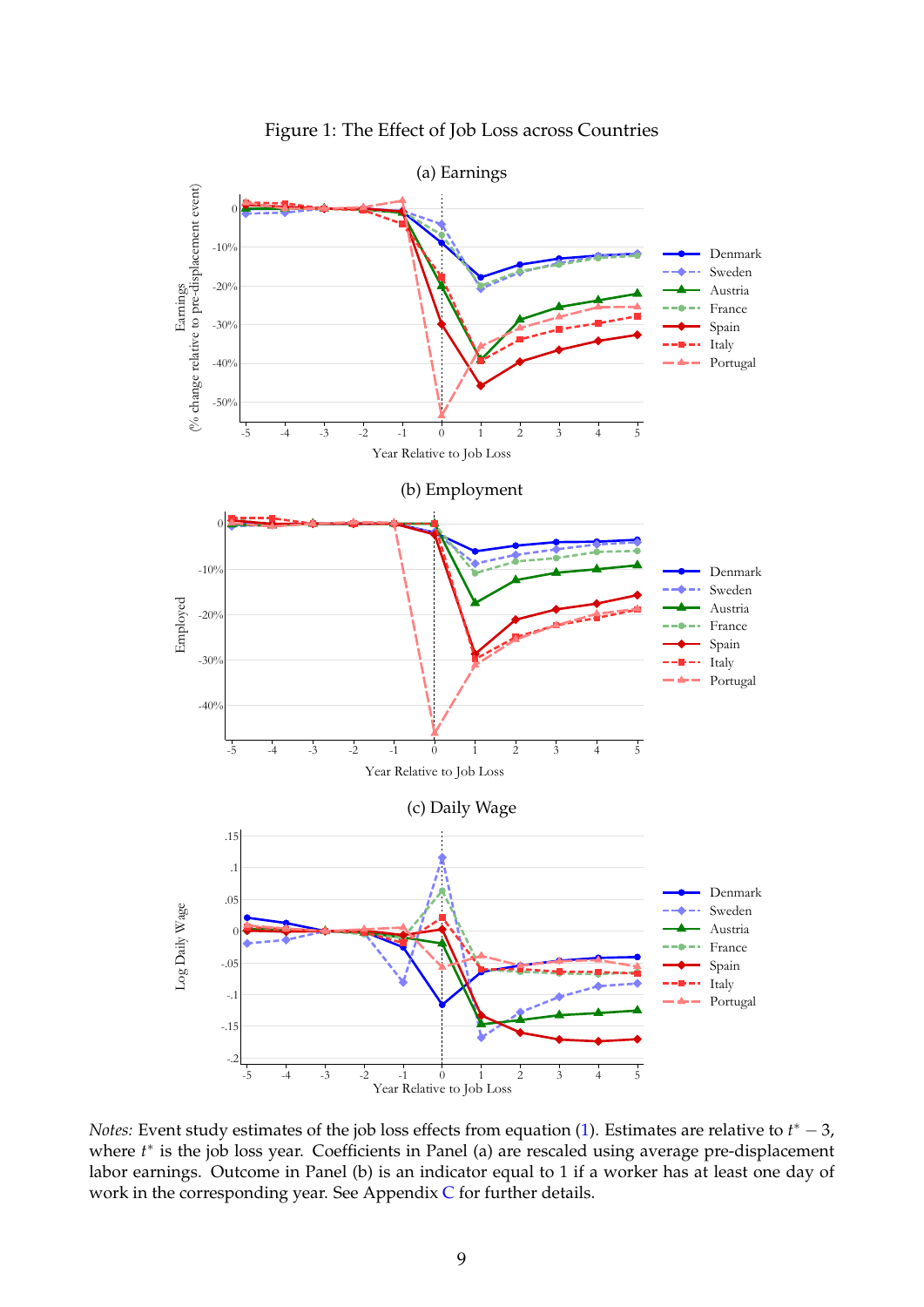<span id="page-11-2"></span>any specific decades during which job losses occur.

The remarkable differences in earnings losses across countries do not vary when we focus on the sample of men only (Figure  $A.2$ ).<sup>9</sup>

**Main findings.** All in all, when interpreting earnings losses as a proxy for how well labor markets are functioning, we obtain the clear conclusion that Northern European labor markets are more efficient in reallocating workers to new jobs with limited earnings losses 5 years following the displacement event. By contrast, workers in Spain, Portugal and Italy face significant earnings losses due to displacement that persist well after the job displacement event. Before we study the sources of the unequal cost of job loss observed across countries in terms of earnings losses (Section [5\)](#page-14-0), we turn our attention to wage losses and in particular the role of employer-specific wage premiums in driving these wage losses.

## <span id="page-11-0"></span>**4 Loss of Employer-Specific Wage Premiums**

We now focus on the extent to which transitions from better- to worse-paying firms contribute to displaced workers' wage losses, and whether these transitions differ across countries. Two recent studies indicate large cross-country differences in workers' ability to find similarly well-paying firms after job displacement. [Lachowska et](#page-21-1) [al.](#page-21-1) [\(2020\)](#page-21-1) document that displaced workers in Washington State during the great recession did not face significant loss of employer-specific wage premiums. By contrast, [Schmieder et al.](#page-21-2) [\(2020\)](#page-21-2) show that in Germany many displaced workers move to worsepaying firms, which explains a large fraction of their wage losses.

However, the fact that these two studies use somewhat different sample restrictions and econometric specifications, as illustrated in Table 1, makes it hard to draw firm conclusions on the importance of employer quality in explaining wage losses. Does the ability of displaced workers to find similarly well-paying jobs significantly differ across countries? To answer this question we compare what fraction of wage losses can be explained by a transition to worse-paying firm after job displacement.

#### **4.1 Employer Fixed Effects**

We focus on the sample of workers with positive earnings and estimate an AKM model on log daily wage as follows:

<span id="page-11-1"></span>
$$
y_{it} = \alpha_i + \psi_{J(i,t)} + \lambda_t + X_{it}'\beta + u_{it},
$$
\n(2)

displacement, consistent with the findings of [Woodcock](#page-21-14) [\(2020\)](#page-21-14) for Germany.

<sup>&</sup>lt;sup>9</sup>See also [Illing et al.](#page-20-14) [\(2021\)](#page-20-14) who study the gender gap in earnings losses due to job displacement in Germany.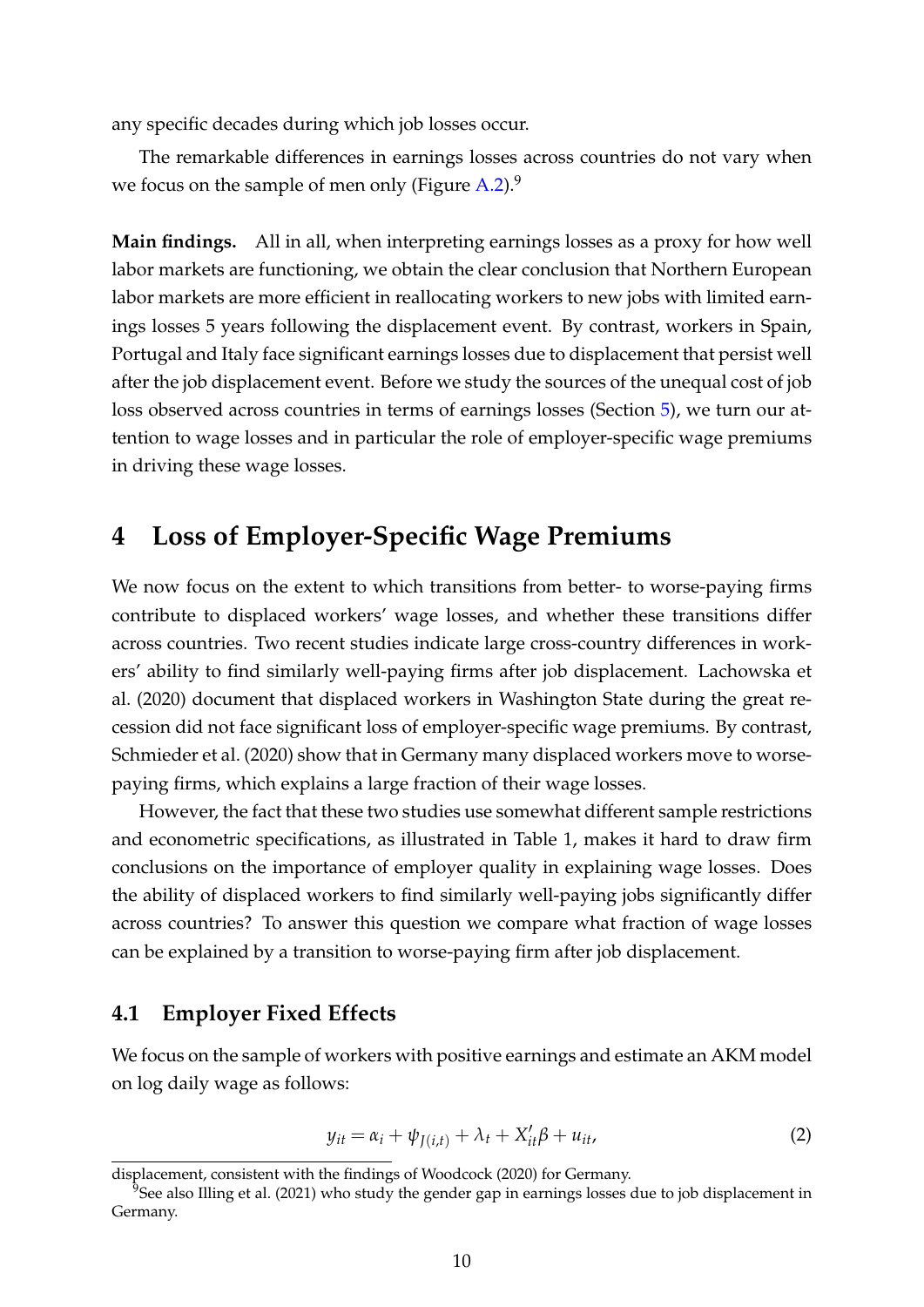where *J*(*i*,*t*) is the main employer of worker *i* in year *t*;  $\alpha_i$  and  $\psi_{I(i,t)}$  are worker and establishment fixed effects,  $\lambda_t$  are year indicators to adjust for macroeconomic conditions, and  $X_{it}$  is a cubic polynomial in age. To alleviate the concern that job loss contributes directly to the estimates of establishment effect in the AKM model, we exclude treated and control workers when estimating equation [\(2\)](#page-11-1). Our focus is on the estimates of  $\psi_{J(i,t)}$ , which captures the time-invariant common wage policy of a given employer and which we denote as the employer-specific wage premium. As employer-specific wage premiums tend to correlate with productivity, the typical interpretation is that they capture rents accrued by the worker from the current job [\(Card](#page-20-15) [et al., 2016\)](#page-20-15).

After estimating the AKM model, we first re-estimate the event study model [\(1\)](#page-8-1) by using  $\hat{\psi}_{J(i,t)}$  as an outcome. The interaction terms in the event study model return the change in the employer-specific wage premiums, relative to the matched control worker, for the displaced workers that find a job after *t*<sup>\*</sup> at employers for which the fixed effects are defined. Next, following [Lachowska et al.](#page-21-1) [\(2020\)](#page-21-1), we take the ratio of the job displacement effect on the employer-specific wage premiums estimated in the AKM model to the overall job displacement effect on log wages for the workers employed after  $t^*$ . This gives a measure of the share of wage losses explained by changes in employer-specific wage premiums.

## **4.2 Job Displacement Effects due to Loss of Employer-Specific Wage Premiums**

Table [2](#page-13-0) shows the estimated loss of employer-specific wage premiums (Column 1), the total job loss effects on wages (Column 2), and the resulting share of the total job loss effect due to loss of employer-specific wage premiums (Column 3).

The results highlight that loss of employer-specific wage premiums are remarkably important in explaining overall wage losses across all countries. Five years after displacement, the change in employer-specific premiums explains between 40% and 60% of wage losses in Austria, Denmark, Italy, Spain, and Sweden. In France this share is almost 70% and in Portugal it reaches 95%. Table [A.4](#page-26-0) additionally shows that changes in employer-specific wage premiums matter in explaining the cyclicality of job loss effects. (see Appendix [B.2.2\)](#page-35-1). This confirms our previous findings on the importance of employers.

Overall, these results suggest that the transition of displaced workers from betterto worse-paying employers is an important factor in explaining the wage losses due to displacement observed within each country.

We now turn our attention to cross-country differences in earnings losses and in particular on why some labor markets appear to function better in reallocating dis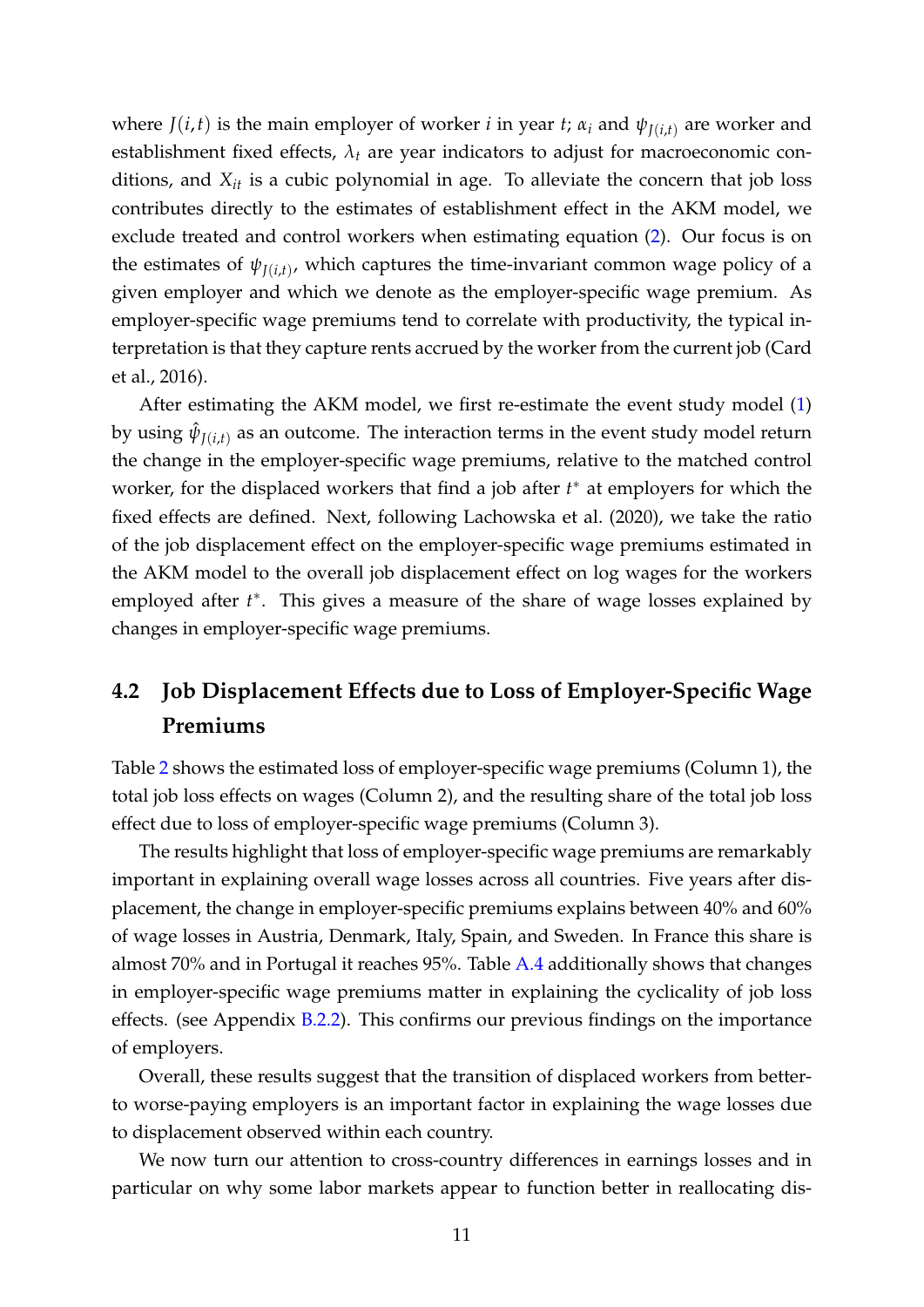<span id="page-13-0"></span>placed workers following the loss of a job.

|                  | <b>Effect of Job Displacement</b> |                    |                      |                    |              |  |  |  |  |  |
|------------------|-----------------------------------|--------------------|----------------------|--------------------|--------------|--|--|--|--|--|
|                  | Employer<br>Wage<br>Premiums      | (1)                | Log Daily<br>Wage    | (2)                | Ratio<br>(3) |  |  |  |  |  |
| Denmark          |                                   |                    |                      |                    |              |  |  |  |  |  |
| $t=1$<br>$t=5$   | $-0.025$<br>$-0.018$              | (0.001)<br>(0.001) | $-0.062$<br>$-0.039$ | (0.002)<br>(0.002) | 0.41<br>0.46 |  |  |  |  |  |
| Sweden           |                                   |                    |                      |                    |              |  |  |  |  |  |
| $t=1$<br>$t=5$   | $-0.031$<br>$-0.029$              | (0.001)<br>(0.001) | $-0.104$<br>$-0.055$ | (0.003)<br>(0.004) | 0.31<br>0.53 |  |  |  |  |  |
| Austria          |                                   |                    |                      |                    |              |  |  |  |  |  |
| $t=1$<br>$t=5$   | $-0.061$<br>$-0.064$              | (0.001)<br>(0.001) | $-0.105$<br>$-0.112$ | (0.002)<br>(0.002) | 0.59<br>0.59 |  |  |  |  |  |
| France           |                                   |                    |                      |                    |              |  |  |  |  |  |
| $t=1$<br>$t = 5$ | $-0.024$<br>$-0.030$              | (0.002)<br>(0.002) | $-0.041$<br>$-0.044$ | (0.003)<br>(0.004) | 0.60<br>0.68 |  |  |  |  |  |
| Italy            |                                   |                    |                      |                    |              |  |  |  |  |  |
| $t=1$<br>$t=5$   | $-0.022$<br>$-0.027$              | (0.001)<br>(0.002) | $-0.052$<br>$-0.057$ | (0.002)<br>(0.003) | 0.43<br>0.47 |  |  |  |  |  |
| Spain            |                                   |                    |                      |                    |              |  |  |  |  |  |
| $t=1$<br>$t=5$   | $-0.025$<br>$-0.046$              | (0.003)<br>(0.003) | $-0.097$<br>$-0.130$ | (0.004)<br>(0.006) | 0.27<br>0.37 |  |  |  |  |  |
| Portugal         |                                   |                    |                      |                    |              |  |  |  |  |  |
| $t=1$<br>$t=5$   | $-0.029$<br>$-0.043$              | (0.001)<br>(0.001) | $-0.029$<br>$-0.045$ | (0.002)<br>(0.002) | 1.00<br>0.95 |  |  |  |  |  |

Table 2: Loss of Employer-Specific Wage Premiums

*Notes*: The table reports estimates from the event study model [\(1\)](#page-8-1), with *t* denoting the time since mass layoff, and with (i) AKM employer fixed effects as dependent variable (Column 1); and (ii) log daily wage as dependent variable (Column 2). The resulting share of total job displacement effects due to the loss of employer-specific wage premiums is shown in Column (3). Standard errors in parentheses.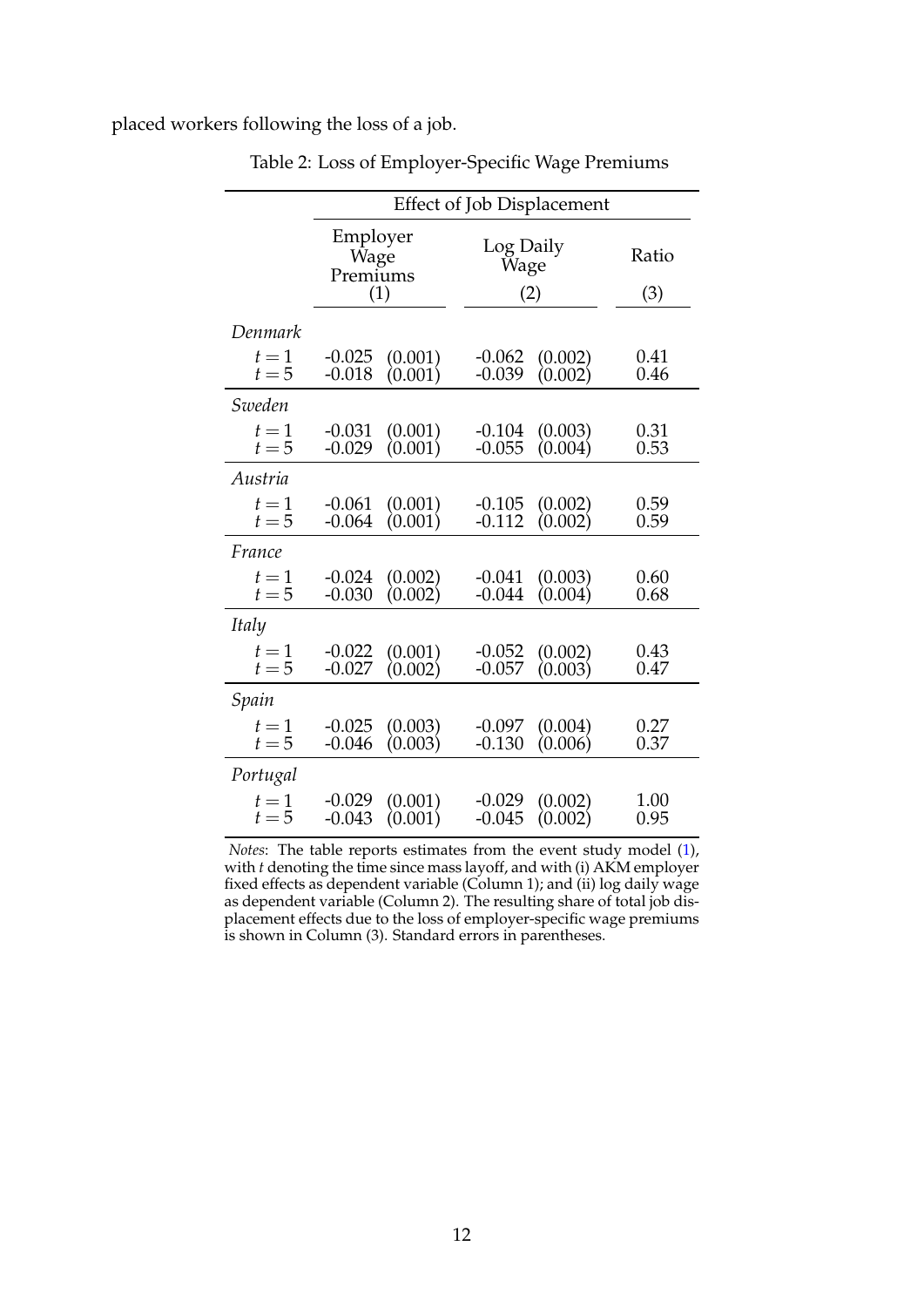## <span id="page-14-0"></span>**5 Sources of Unequal Cost of Job Loss across Countries**

In this section, we investigate the potential sources of the cross-country differences in the cost of job loss documented in Section [3.](#page-8-0) First, we rule out that compositional differences in worker and job characteristics of displaced workers explain the unequal consequences of job loss across countries. Second, we explore the role of differences in labor market institutions in shaping the recovery of earnings losses.

#### <span id="page-14-1"></span>**5.1 Differences in Sample Composition across Countries**

According to Table [A.3,](#page-25-0) the composition of displaced workers differs somewhat across countries. Given that [Gulyas and Pytka](#page-20-0) [\(2020\)](#page-20-0) document large heterogeneity of earnings losses across workers with different attributes within a country, we next investigate whether compositional differences in worker- and employer characteristics can explain the heterogeneous job loss effects across countries shown in Figure [1.](#page-10-0)

#### **5.1.1 Oaxaca–Blinder Decomposition of Job Loss Effects**

To quantify the role of different observable characteristics of displaced workers in driving the heterogeneous effects of job displacement across countries, we perform pairwise Oaxaca–Blinder decompositions between each country *c* and a reference country  $r$  (Denmark).<sup>10</sup> For each country, we regress the individual-level job loss effects on earnings measured in  $t^* + 3$  (relative to  $t^* - 3$ ) on a vector of worker- and employerlevel characteristics *X*. <sup>11</sup> Individual-level job loss effects are individual-level differencein-differences effects computed for each treated-matched control worker pair, see [Schm](#page-21-2)ieder [et al.](#page-21-2) [\(2020\)](#page-21-2) for a similar approach and Appendix [B.2.2](#page-35-1) for details. We use the estimated coefficients from each country-level regression to decompose ∆*c*, which denotes the average gap in the job loss effect between country *c* and *r* as follows:

$$
\Delta_c = \sum_{x \in X} \underbrace{(E[x_{i,c}] - E[x_{i,r}])\beta_x^c}_{\text{Composition}} + \underbrace{E[x_{i,r}](\beta_x^c - \beta_x^r)}_{\text{Unexplained}} \tag{3}
$$

The "compositional" part quantifies the differences in the cost of job loss attributable to differences in observables, where the impact of each characteristic *x* is estimated using the regression coefficients  $\beta_x^c$  of the comparison country. The "unexplained" part quantifies the importance of structural differences between the two countries (unexplained by differences in the observables, which are kept fixed at the reference coun-

 $10$ We choose Denmark because job loss effects are the smallest there. Choosing Sweden as an alternative reference country yields virtually identical results.

 $11$ We pick three years after job displacement as this permits us to maximize the set of overlapping years where we have data for all the countries without having to rely on very short-run effects.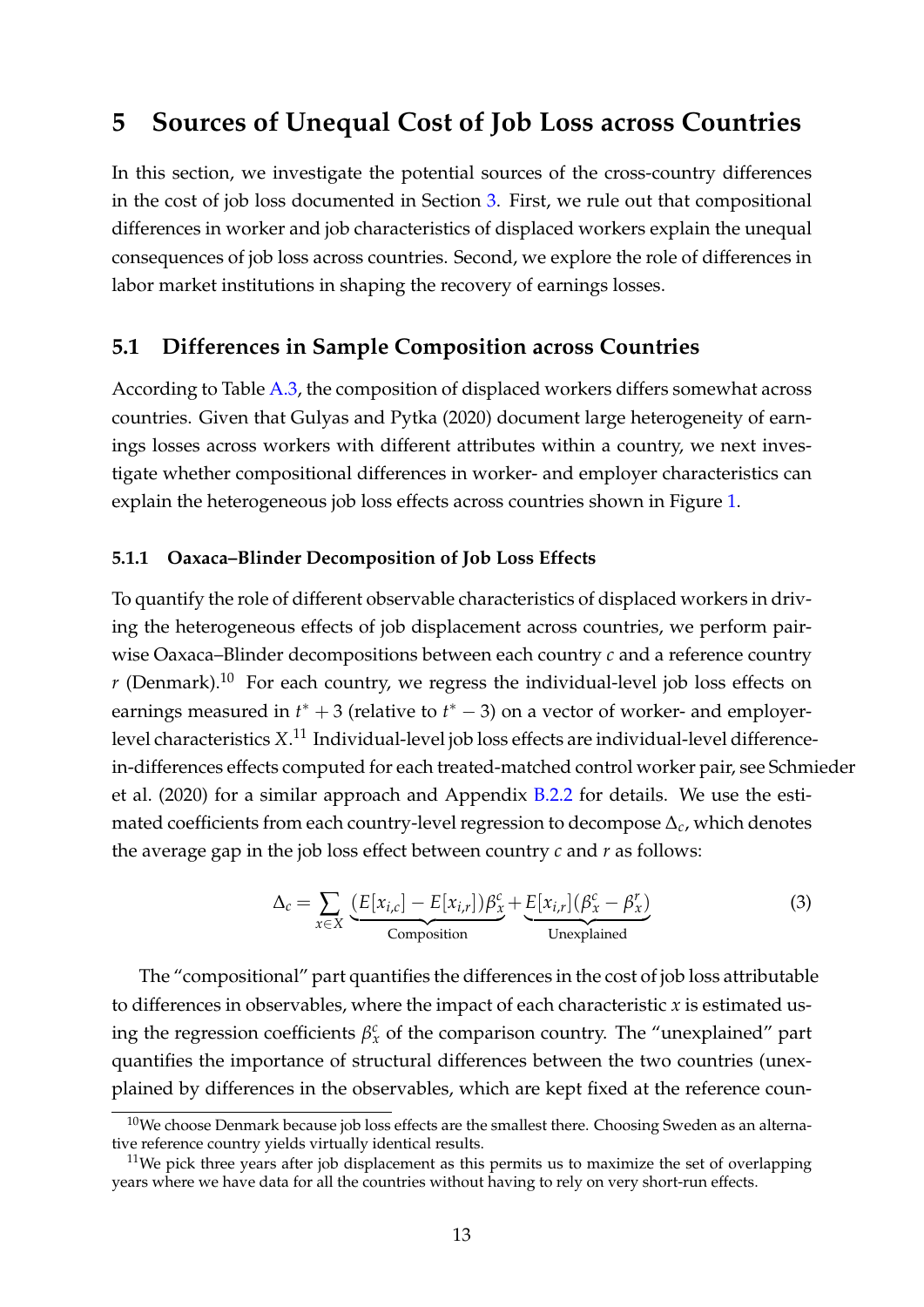try's average observed levels). We focus on the composition part of the cross-country differences by looking at the following characteristics measured right before job displacement: gender, tenure, age, quintiles of worker and employer AKM fixed effects, employer size, change in unemployment rate, and quadratic time trends. These characteristics thus capture potential differences in observable characteristics at the worker and employer level, and the macroeconomic conditions.

To facilitate the interpretation of each pairwise comparison, we focus on the job displacement years available for both country *c* and Denmark. Both individual- and worker-level fixed effects are estimated through AKM models and aggregated into country-specific quintiles based on the corresponding AKM sample that excludes displaced workers and their matched control workers.

#### **5.1.2 Decomposition Results**

The results of this decomposition exercise are reported in Table [3.](#page-16-0) The table shows that compositional differences typically explain only a small part of the total gap in earnings losses between the different countries and Denmark. For instance, out of a 16 percentage point job loss gap in earnings between Italy and Denmark, only 1 percentage points are due to compositional differences in worker- and employer characteristics. This result holds for all countries where the overall gap is largest, i.e., all Southern European countries, which are characterized by very different labor market institutions as compared to Denmark. In addition, if we focus on only the unexplained part, it still holds that Northern European countries face the lowest losses, and Southern European countries the highest.

Thus, it appears that the large cross-country heterogeneity in the job loss effects is not primarily driven by differences in observed characteristics. Figure [A.3](#page-32-0) provides further visual confirmation of this finding. This figure shows the distribution of the AKM employer-specific wage premium of displaced workers across countries. The figure confirms that the composition of employers at the moment of displacement (as captured by the AKM employer-specific wage premium) does not appear to play a major role in explaining large cross-country heterogeneity in the job loss effects on earnings.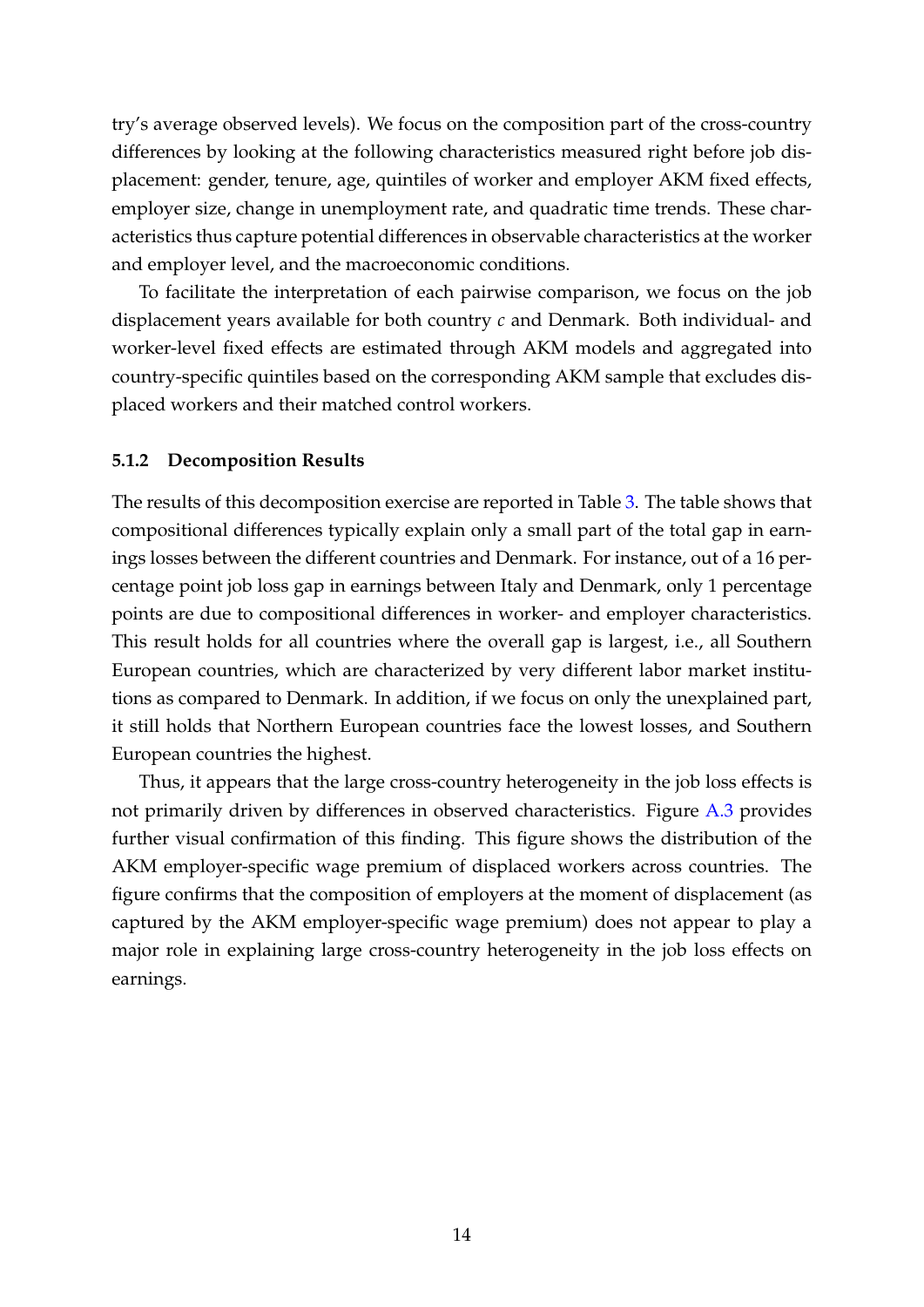|          | Overall<br>gap |          | Composition part |                          |               |          |          |  |  |  |  |
|----------|----------------|----------|------------------|--------------------------|---------------|----------|----------|--|--|--|--|
|          |                | Worker   | Employer         | <b>Business</b><br>cycle | Time<br>trend | Total    | Total    |  |  |  |  |
|          | (1)            | (2)      | (3)              | $\left( 4\right)$        | (5)           | (6)      | (7)      |  |  |  |  |
| Sweden   | $-0.011$       | $-0.053$ | $-0.004$         | $-0.000$                 | $-0.000$      | $-0.058$ | 0.047    |  |  |  |  |
| Austria  | $-0.098$       | $-0.029$ | $-0.052$         | $-0.001$                 | $-0.003$      | $-0.085$ | $-0.013$ |  |  |  |  |
| France   | $-0.009$       | $-0.021$ | $-0.013$         | 0.001                    | 0.004         | $-0.029$ | 0.021    |  |  |  |  |
| Italy    | $-0.166$       | 0.023    | $-0.012$         | 0.003                    | $-0.005$      | 0.010    | $-0.174$ |  |  |  |  |
| Spain    | $-0.207$       | $-0.034$ | $-0.003$         | $-0.001$                 | 0.000         | $-0.038$ | $-0.169$ |  |  |  |  |
| Portugal | $-0.156$       | $-0.035$ | $-0.011$         | $-0.011$                 | 0.004         | $-0.053$ | $-0.104$ |  |  |  |  |

<span id="page-16-0"></span>Table 3: Decomposition of Job Loss Effect on Total Earnings (% Change from *t* − 3)

*Notes*: Oaxaca-Blinder decompositions by separately comparing each country to Denmark. Column (1) reports the total gap in the job loss effect calculated three years after displacement. Columns (2)-(6) show the part of the gap explained by the following characteristics measured at displacement: worker characteristics (quintiles of worker fixed effects, gender, tenure, age); employer characteristics (quintiles of employer fixed effects, employer size); business cycle conditions (unemployment rate); and timing of separation (quadratic time trend). Column (7) shows the gap part unexplained by the average differences in the observables.

## **5.2 Job Loss Effects and Labor Market Institutions**

The evidence reported to this point implies that observed differences of displaced workers across countries cannot explain the stark cross-country heterogeneity in earnings losses. But then why do some labor markets seemingly work better than others? This section combines almost thirty years of causal effects on the cost of job loss across countries with data on their labor market institutions to see how much variation in these institutions – both within and across nations – can account for the unequal cost of job loss displayed in Figure 1.

#### **5.2.1 Measuring the Importance of Institutions**

To study how labor market institutions are related to the cost of job loss across countries, we regress the coefficients  $\theta_3$ — obtained when estimating equation [\(1\)](#page-8-1) separately by mass layoff year and country— on institutional characteristics measured at the country–year–of–layoff level. We control for average displaced worker characteristics from the matched employer–employee data (employer size, age, tenure, gender). Moreover, we use GDP per capita, unemployment rate, the share of involuntary parttime employment, and the Gini ratio to control for additional cross-country differences in macroeconomic characteristics.

Labor market institutions are chosen according to the classification by [Boeri](#page-20-16) [\(2011\)](#page-20-16), who argues that strictness of employment protection legislation, generosity of unemployment benefits, scope of active labor market programs, and degree of centralization of collective bargaining are highly heterogeneous institutional features in Europe.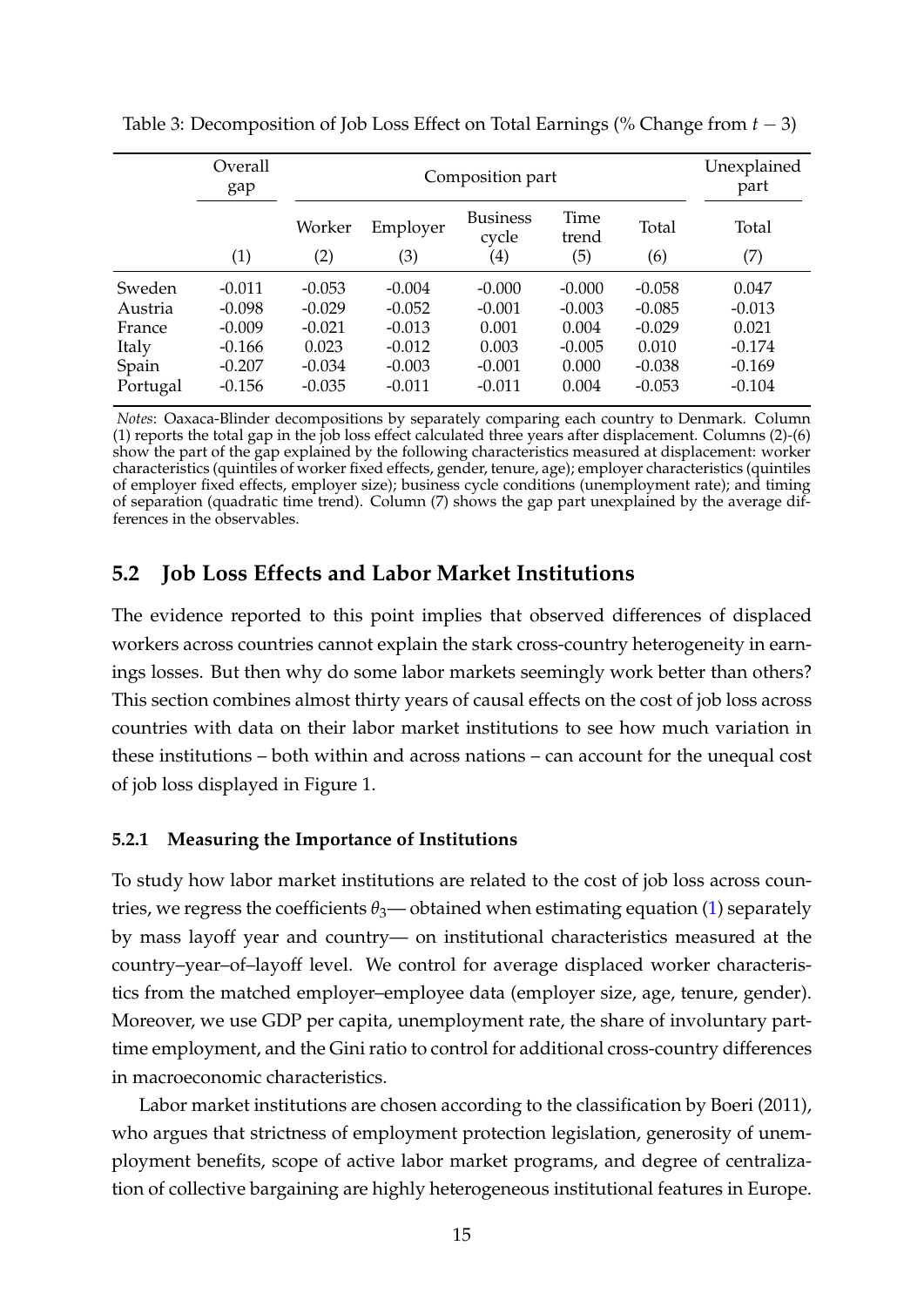Definitions of these variables are provided in Appendix [B.3.](#page-37-0)

#### **5.2.2 The Role of Institutions in Explaining Job Loss Effects**

Figure [2](#page-18-1) shows that job displacement effects on earnings three years after job displacement are strongly positively correlated with spending on Active Labor Market Policies (ALMPs). In other words, in country-years where ALMP spending is higher (at the time of job displacement) we observe a smaller negative effect of job displacement on future earnings.

Interestingly, this relationship holds also when we look at within-country variation only. When we adjust for country and year fixed effects, as well as for additional institutional features and rich employer, worker, and macroeconomic controls, the relationship between job loss effects and ALMP spending remains positive and highly statistically significant. A 10 percentage point increase in the share in spending on active labor market policies is associated with a 5% decrease in earnings losses, see also Column 3 of Table [A.5.](#page-27-0)

When using a Lasso regression to study which variables can predict earnings losses due to displacement, spending on ALMPs along with % of labor market spending are the sole institutional variables being picked up by Lasso (column 4 of Table [A.5\)](#page-27-0). By contrast, other measures related to labor market institutions, such as the share of workers covered by wage negotiation and the generosity of unemployment benefits, do not appear to be strong predictors of earnings losses from job displacement.

Table [A.6](#page-28-0) shows that increases in spending on ALMPs also attenuate the negative effects of job displacements on re-employment probabilities as well as on log daily wage as calculated in equation (1). Importantly, Table [A.6](#page-28-0) also shows that the relationship between spending on ALMPs and job loss effects is driven by the spending on training programs. Scaling spending on ALMPs as a percentage of GDP, instead of as a percentage of total labor market spending, leads to similar conclusions.

Overall, these results suggest that labor market institutions—specifically differences in spending on active labor market policies—have the potential to attenuate the negative consequences of job loss.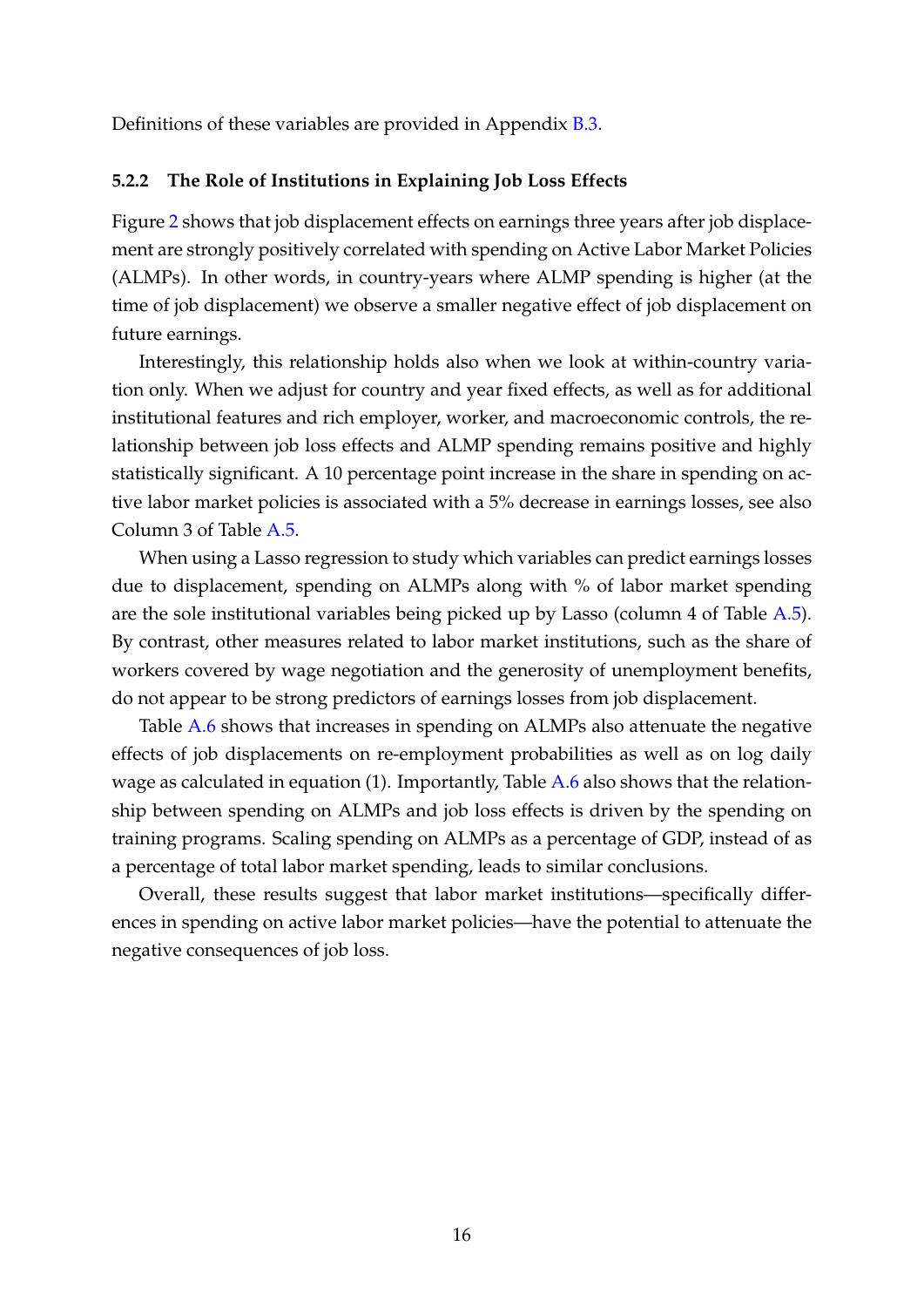

<span id="page-18-1"></span>Figure 2: Earnings Losses due to Displacement and Labor Market Institutions

*Notes:* The figure displays the relationship between the estimated displacement effect on labor earnings 3 years after displacement—the coefficient θ<sub>3</sub> when estimating Equation [1](#page-8-1) separately by country and year of mass layoff—and spending on active labor market policies (ALMPs) in a given country × year-of-mass-layoff. ALMPs include spending on public employment service, training, employment incentives, and other re-employment programs. The slope from the associated regression is printed on the figure in black. The regression coefficient obtained when also including country and year fixed effects as well as additional controls is printed in pink, see also Table [A.5.](#page-27-0) Additional controls capture various average worker and employer characteristics of displaced workers (employer size, age, tenure, gender), macroeconomic controls (GDP per capita, unemployment rate, the share of involuntary part-time employment, and Gini ratio), and labor market institutions (Labor market spending as % of GDP, the OECD indicator for employment protection for temporary and permanent jobs, union coverage and density, unemployment insurance, see Appendix [B.3](#page-37-0) for further details).

## <span id="page-18-0"></span>**6 Conclusion**

Using a harmonized research design, we document striking differences in the cost of job loss across seven European countries. While earnings losses five years after job loss are around 10% in Northern European countries, they are almost 30% in Southern European countries, with Austrian and French workers facing losses in-between. Crucially, these cross-country earnings differences would not emerge from meta-analyses of existing papers due to discrepancies in associated empirical methodologies.

What explains the unequal cost of job loss observed both within and across countries? A key factor in driving wage losses following job displacement is reallocation to worse-paying employers. Specifically, the share of wage losses explained by losses in AKM employer-specific wage premiums ranges from 40% for Spain to more than 95% for Portugal. This result thus enriches a recent but still inconclusive literature that has analyzed the role of employer-specific wage policies in driving the wage losses following displacement [\(Lachowska et al., 2020;](#page-21-1) [Schmieder et al., 2020;](#page-21-2) [Gulyas and](#page-20-0) [Pytka, 2020\)](#page-20-0).

Wage losses as well as differences in worker characteristics, however, do little to ex-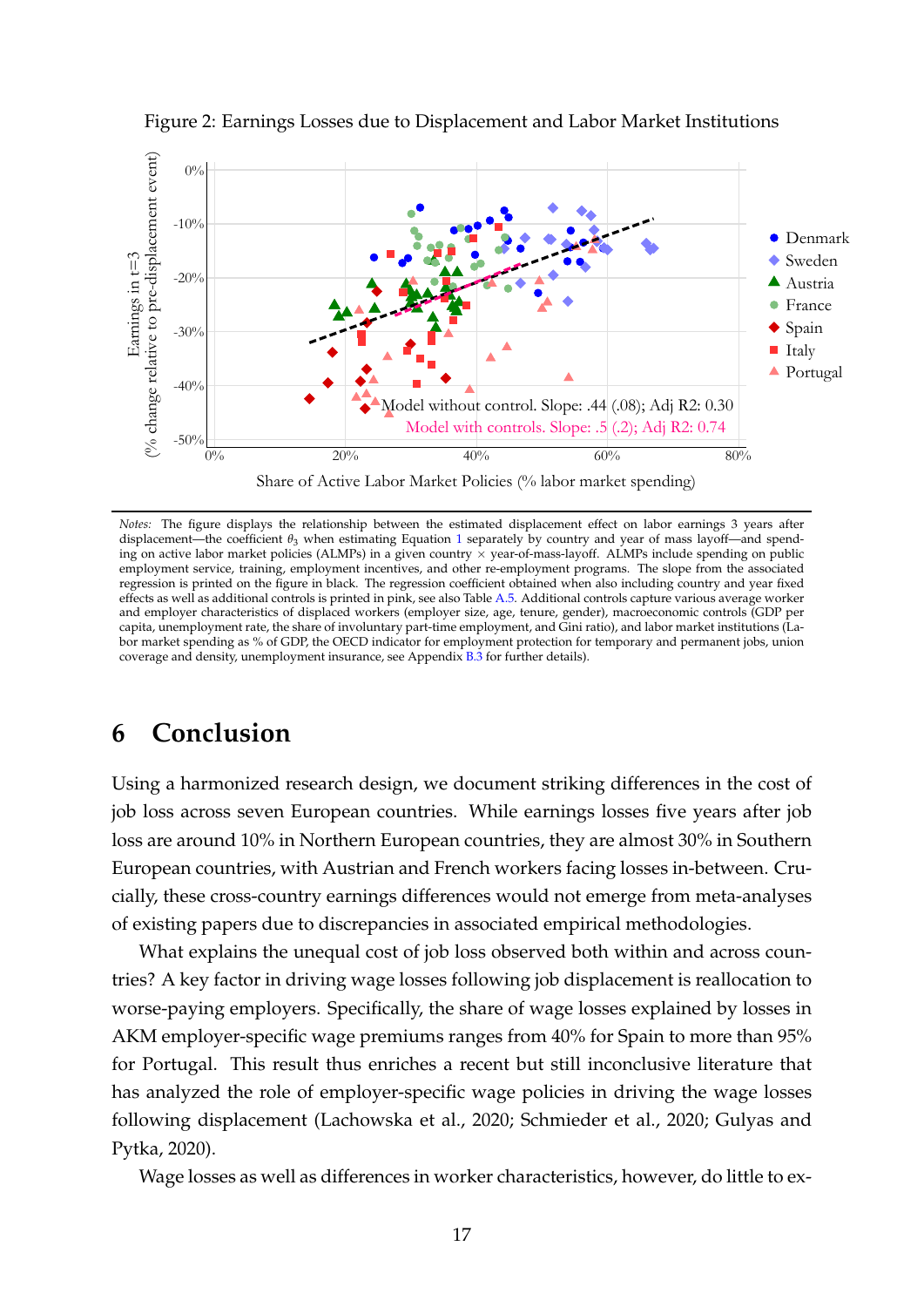plain the differences in earnings losses following displacement observed across countries. Motivated by this fact, we then analyze the role of labor market institutions. We find that spending on active labor market policies is significantly associated with *lower* earnings losses of displaced workers, even after controlling for country and year fixed effects, worker and employer characteristics from our harmomized matched employer-employee data. Although only descriptive, this finding does suggest that active labor market policies might have overall positive equilibrium effects. Future work should further validate this result, as the equilibrium effects of active labor market policies remain an important yet understudied topic [\(Crépon et al., 2013;](#page-20-17) [Card et](#page-20-18) [al., 2018;](#page-20-18) [Katz et al., 2020\)](#page-21-15).

All in all, the vastly different earnings trajectories following a job loss documented in this paper should be informative for policy makers and academics alike. Our results reveal that labor markets function better in some countries than others and that labor market institutions have the potential for mitigating these differences.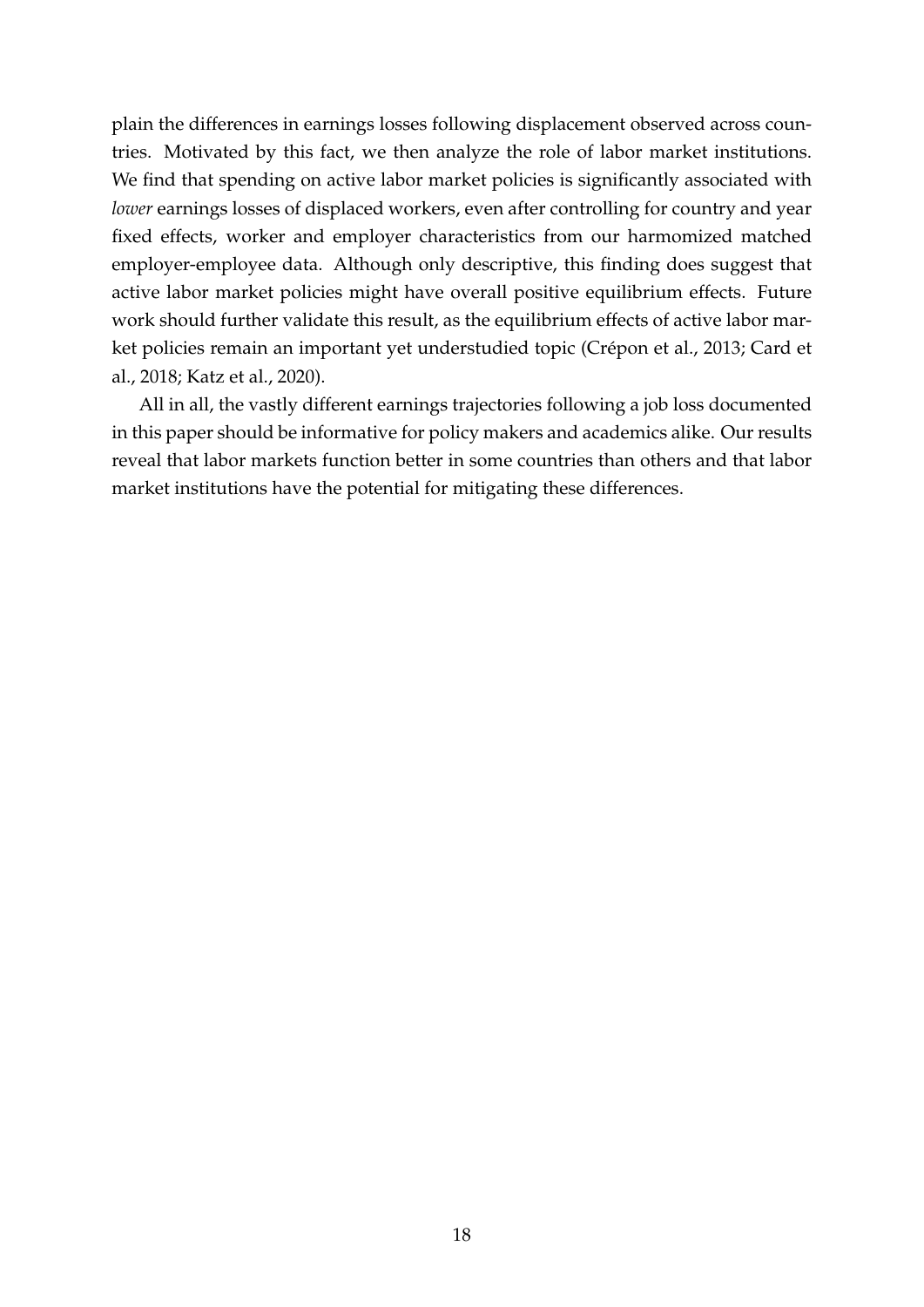## <span id="page-20-12"></span><span id="page-20-11"></span><span id="page-20-10"></span><span id="page-20-9"></span><span id="page-20-8"></span><span id="page-20-7"></span><span id="page-20-6"></span><span id="page-20-5"></span><span id="page-20-4"></span>**References**

- <span id="page-20-1"></span>**Bennett, Patrick and Amine Ouazad**, "Job displacement, unemployment, and crime: Evidence from danish microdata and reforms," *Journal of the European Economic Association*, 2019.
- <span id="page-20-16"></span>**Boeri, Tito**, "Institutional Reforms and Dualism in European Labor Markets," *Handbook of Labor Economics*, 2011, *4*, 1173–1236.
- <span id="page-20-19"></span>**Brandily, Paul, Camille Hémet, and Clément Malgouyres**, "Understanding the Reallocation of Displaced Workers to Firms," *PSE Working Paper 2020-81*, December 2020.
- <span id="page-20-15"></span>**Card, David, Ana Rute Cardoso, and Patrick Kline**, "Bargaining, sorting, and the gender wage gap: Quantifying the impact of firms on the relative pay of women," *The Quarterly Journal of Economics*, 2016, *131* (2), 633–686.
- <span id="page-20-18"></span>**, Jochen Kluve, and Andrea Weber**, "What works? A meta analysis of recent active labor market program evaluations," *Journal of the European Economic Association*, 2018, *16* (3), 894–931. Publisher: Oxford University Press.
- **Carneiro, Anabela and Pedro Portugal**, "Earnings losses of displaced workers: Evidence from a matched employer-employee data set," 2006.
- <span id="page-20-17"></span>**Crépon, Bruno, Esther Duflo, Marc Gurgand, Roland Rathelot, and Philippe Zamora**, "Do labor market policies have displacement effects? Evidence from a clustered randomized experiment," *The quarterly journal of economics*, 2013, *128* (2), 531–580.
- <span id="page-20-2"></span>**Davis, Steven and Till Von Watcher**, "Recessions and the Costs of job Loss," *Brookings Papers on Economic Activity: Fall 2011*, 2011, p. 1.
- <span id="page-20-21"></span>**Eliason, Marcus and Donald Storrie**, "Lasting or latent scars? Swedish evidence on the long-term effects of job displacement," *Journal of Labor Economics*, 2006, *24* (4), 831–856.
- <span id="page-20-22"></span>**Fackler, Daniel, Steffen Müller, and Jens Stegmaier**, "Explaining wage losses after job displacement: Employer size and lost firm rents," *Journal of the European Economic Association*, 05 2021.
- <span id="page-20-13"></span>**Fallick, Bruce, John C Haltiwanger, Erika McEntarfer, and Matthew Staiger**, "Job Displacement and Job Mobility: The Role of Joblessness," *NBER Working Paper*, August 2021, (29187).
- <span id="page-20-3"></span>**Flaaen, Aaron, Matthew Shapiro, and Isaac Sorkin**, "Reconsidering the consequences of worker displacements: Firm versus worker perspective," *American Economic Journal: Macroeconomics*, 2019, *11* (2), 193–227.
- <span id="page-20-20"></span>**Garcia-Cabo, Joaquin**, "The Macroeconomic Effects of Employment Protection on Human Capital and Jobs," 2018.
- **Garda, Paula**, "Wage losses after displacement in Spain: the role of specific human capital," *Universitat Pompeu Fabra (mimeo)*, 2012.
- <span id="page-20-0"></span>**Gulyas, Andreas and Krzysztof Pytka**, "Understanding the Sources of Earnings Losses After Job Displacement: A Machine-Learning Approach," 2020.
- **Halla, Martin, Julia Schmieder, and Andrea Weber**, "Job displacement, family dynamics, and spousal labor supply," *American Economic Journal: Applied Economics*, 2020, *12* (4), 253–87.
- <span id="page-20-14"></span>**Illing, Hannah, Johannes Schmieder, and Simon Trenkle**, "The Gender Gap in Earnings Losses after Job Displacement," 2021.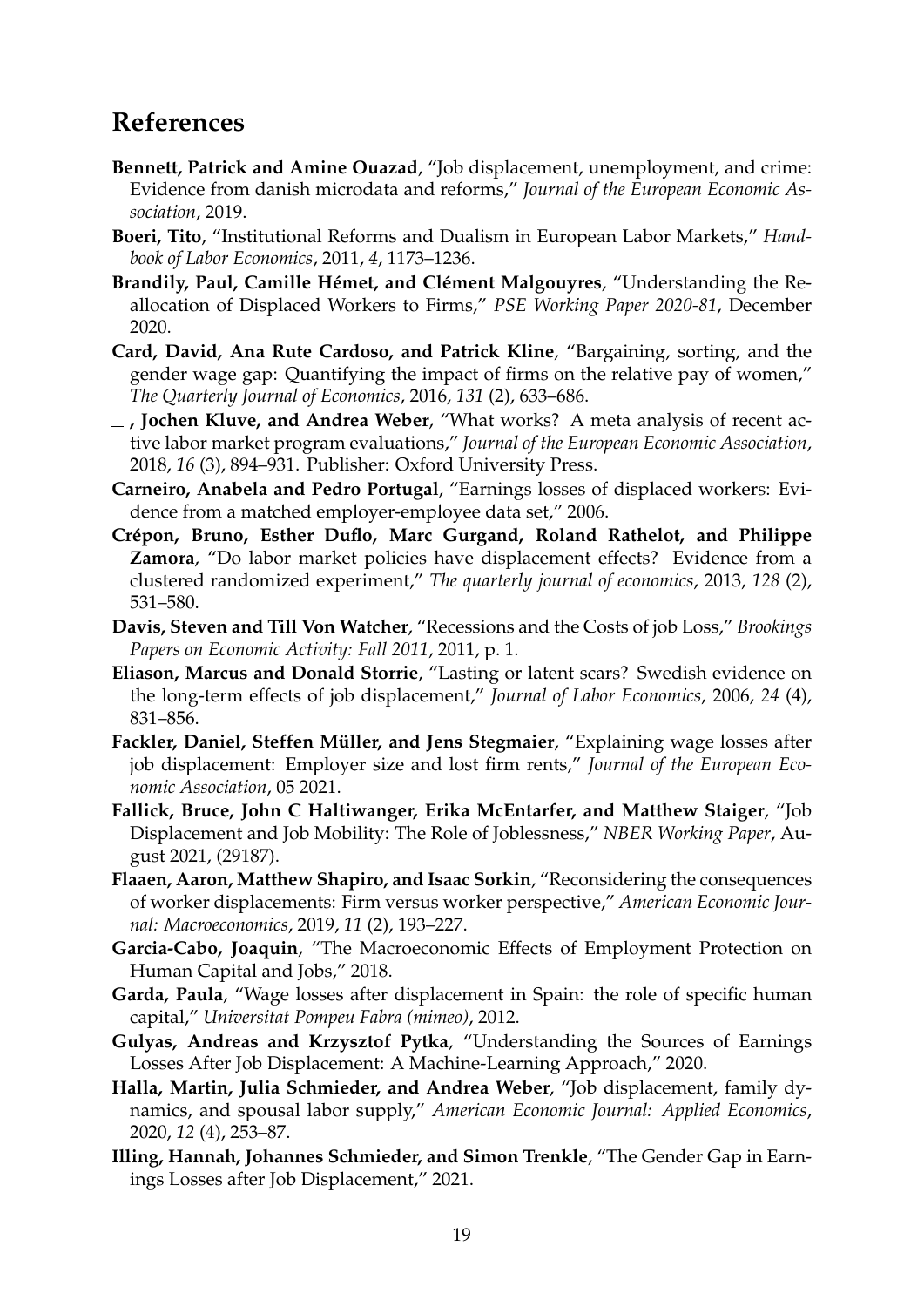- <span id="page-21-12"></span><span id="page-21-11"></span><span id="page-21-10"></span><span id="page-21-9"></span><span id="page-21-8"></span><span id="page-21-7"></span><span id="page-21-6"></span><span id="page-21-5"></span><span id="page-21-4"></span><span id="page-21-0"></span>**Jacobson, Louis, Robert LaLonde, and Daniel Sullivan**, "Earnings losses of displaced workers," *American Economic Review*, 1993, *83* (4), 685–709.
- <span id="page-21-15"></span>**Katz, Lawrence, Jonathan Roth, Richard Hendra, and Kelsey Schaberg**, "Why Do Sectoral Employment Programs Work? Lessons from WorkAdvance," *NBER Working Paper*, 2020, (w28248).
- <span id="page-21-13"></span>**Krolikowski, Pawel**, "Choosing a Control Group for Displaced Workers," *ILR Review*, 2018, *71* (5), 1232–1254.
- <span id="page-21-1"></span>**Lachowska, Marta, Alexandre Mas, and Stephen A Woodbury**, "Sources of displaced workers' long-term earnings losses," *American Economic Review*, October 2020, *110* (10), 3231–66.
- <span id="page-21-3"></span>**Leombruni, Roberto, Tiziano Razzolini, and Francesco Serti**, "The pecuniary and non-pecuniary costs of job displacement—The risky job of being back to work," *European Economic Review*, 2013, *61*, 205–216.
- <span id="page-21-18"></span>**Mossucca, Rossella**, "Job Displacement: Comparative Evidence for Italy," *Available at SSRN 3012142*, 2016.
- <span id="page-21-19"></span>**Raposo, Pedro, Pedro Portugal, and Anabela Carneiro**, "The sources of the wage losses of displaced workers: the role of the reallocation of workers into firms, matches, and job titles," *Journal of Human Resources*, 2021, pp. 786–820.
- <span id="page-21-16"></span>**Roulet, Alexandra**, "The Causal Effect of Job Loss on Health: The Danish Miracle ?," Technical Report, mimeo 2021.
- <span id="page-21-17"></span>**Royer, Jean-François**, "Évaluation des effets des brusques fermetures d'établissements sur les trajectoires salariales," *Economie et Statistique*, 2011.
- <span id="page-21-2"></span>**Schmieder, Till von Wachter, and Joerg Heining**, "The costs of job displacement over the business cycle and its sources: evidence from Germany," 2020.
- <span id="page-21-20"></span>**Seim, David**, "On the incidence and effects of job displacement: Evidence from Sweden," *Labour Economics*, 2019, *57*, 131–145.
- <span id="page-21-14"></span>**Woodcock, Simon**, "The Effect of the Hartz Labor Market Reforms on Postunemployment Wages, Sorting, and Matching," *IZA Discussion Paper (No. 13300)*, 2020.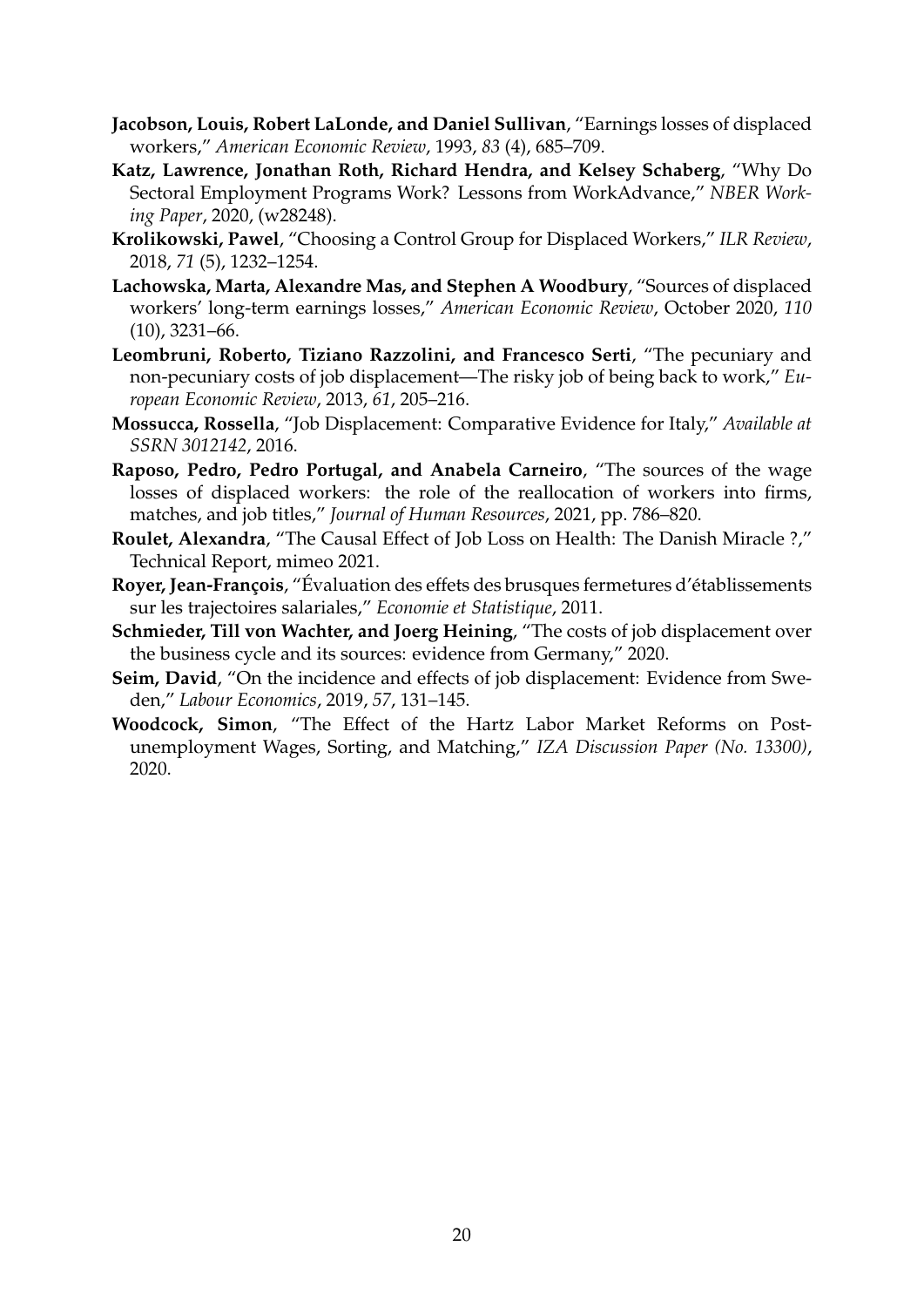# **Appendix**

# **Table of Contents**

|   | <b>A</b> Additional Tables and Figures                                                           | 22 |
|---|--------------------------------------------------------------------------------------------------|----|
|   | A.1                                                                                              | 22 |
|   |                                                                                                  | 28 |
| B | <b>Sample Construction</b>                                                                       | 34 |
|   | <b>B.1</b>                                                                                       | 34 |
|   | B.2<br>The Role of Employers $\dots \dots \dots \dots \dots \dots \dots \dots \dots \dots \dots$ | 34 |
|   | <b>B.3</b>                                                                                       | 36 |
| C | <b>Background: Institutional Settings and Data Sources</b>                                       | 37 |
|   | C.1                                                                                              | 37 |
|   | C.2                                                                                              | 38 |
|   | C.3                                                                                              | 39 |
|   |                                                                                                  | 40 |
|   | C.5                                                                                              | 41 |
|   | C.6                                                                                              |    |
|   | C.7                                                                                              | 43 |
| D | <b>Related Literature</b>                                                                        | 44 |
|   | D.1                                                                                              |    |
|   |                                                                                                  | 45 |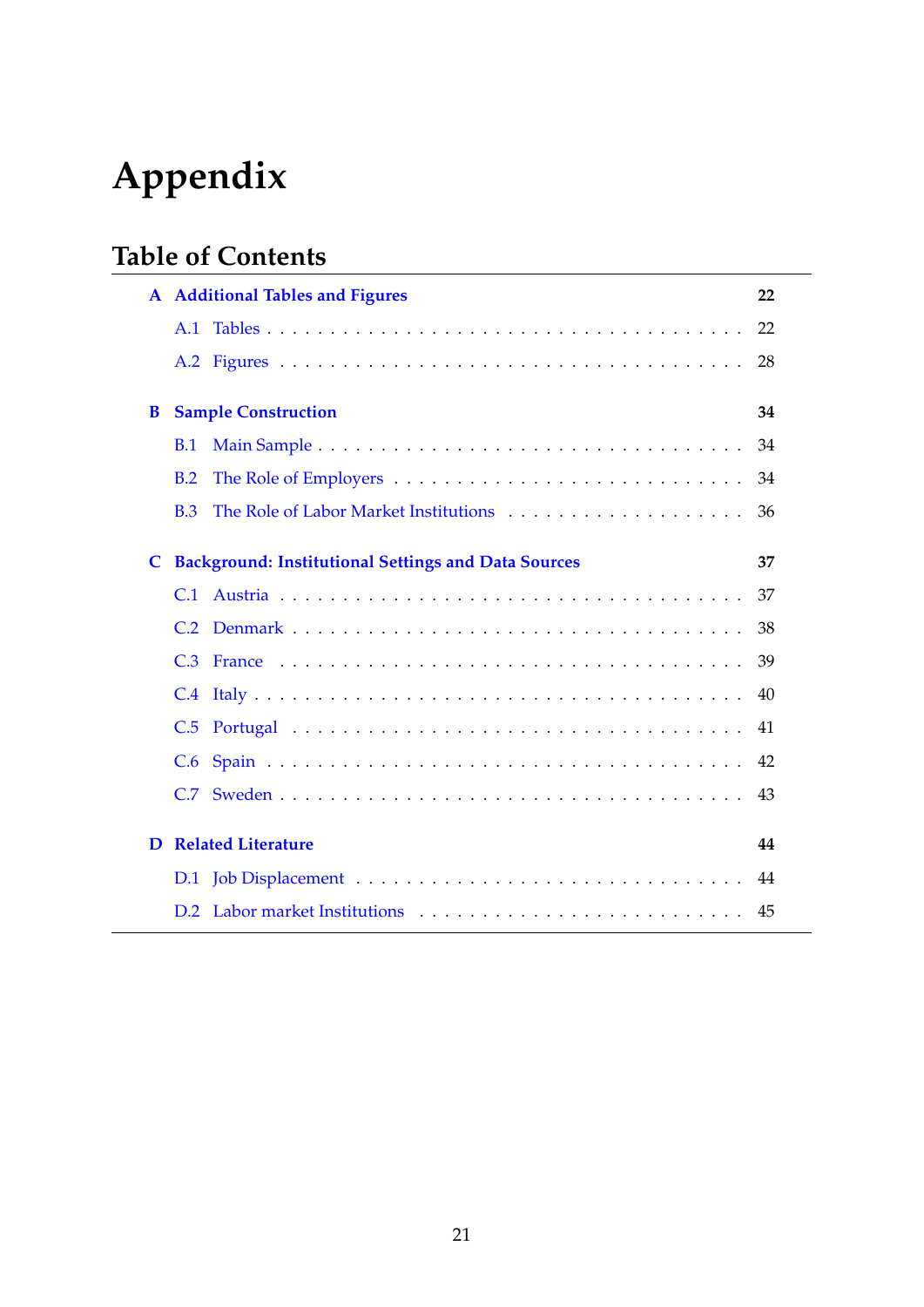## <span id="page-23-1"></span>**A Additional Tables and Figures**

#### <span id="page-23-2"></span>**A.1 Tables**

<span id="page-23-0"></span>

|          |                                             | Earnings Effect in $t=+5$ | Earnings Effect in $t=+1$ |                          |  |  |  |
|----------|---------------------------------------------|---------------------------|---------------------------|--------------------------|--|--|--|
|          | Continuously<br><b>Baseline</b><br>employed |                           | <b>Baseline</b>           | Continuously<br>employed |  |  |  |
| Austria  | $-0.211$                                    | $-0.360$                  | $-0.389$                  | $-0.461$                 |  |  |  |
| Denmark  | $-0.116$                                    | $-0.253$                  | $-0.177$                  | $-0.255$                 |  |  |  |
| France   | $-0.121$                                    | $-0.255$                  | $-0.199$                  | $-0.253$                 |  |  |  |
| Italy    | $-0.277$                                    | $-0.772$                  | $-0.392$                  | $-0.635$                 |  |  |  |
| Portugal | $-0.243$                                    | $-0.270$                  | $-0.344$                  | $-0.437$                 |  |  |  |
| Spain    | $-0.325$                                    | $-0.512$                  | $-0.457$                  | $-0.537$                 |  |  |  |
| Sweden   | $-0.116$                                    | $-0.171$                  | $-0.206$                  | $-0.233$                 |  |  |  |

Table A.1: Earnings Effects with Alternative Control Groups

*Notes*: Earnings losses 1 and 5 years after job displacement for different definitions of the control group. The *Continuously employed* control group is similar to that in [Lachowska et al.](#page-21-1) [\(2020\)](#page-21-1). It is defined by selecting workers who stay employed at the same establishment at which they had at least 3 years of pre-displacement tenure for the entirety of the post-period time window (up to 9 years in total). The *Baseline* control group does not impose the post-displacement restriction and is the control group that is used in our main analyses.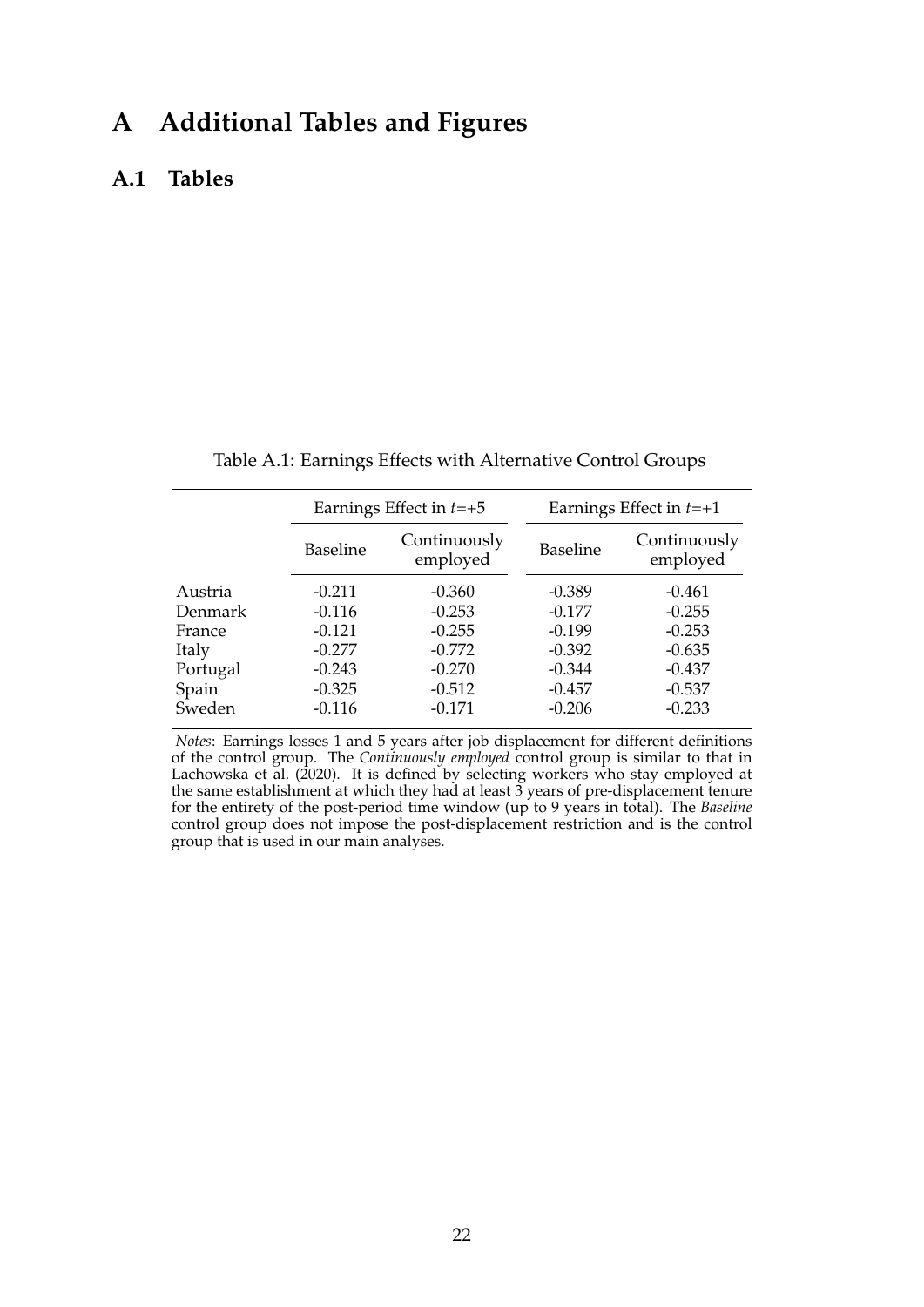|                                 | Italy      | Portugal        | Spain      | France     | Austria    | Denmark    | Sweden     |
|---------------------------------|------------|-----------------|------------|------------|------------|------------|------------|
| Population of Workers and Firms |            |                 |            |            |            |            |            |
| Year of job loss                | 1993-2016  | 1992-2017       | 2007-2019  | 1994-2016  | 1987-2018  | 1983-2017  | 1994-2016  |
| Individuals: % employees        | 6.5        | 100             | 4          | 8          | 100        | 100        | 100        |
| Employers:                      |            |                 |            |            |            |            |            |
| Establishment ID and Firm ID    | <b>YES</b> | <b>YES</b>      | <b>YES</b> | <b>YES</b> | NO         | <b>YES</b> | <b>YES</b> |
| Public sector employers         | <b>YES</b> | <b>YES</b>      | <b>YES</b> | <b>YES</b> | <b>YES</b> | <b>YES</b> | <b>YES</b> |
|                                 |            |                 |            |            |            |            |            |
| Main Variables                  |            |                 |            |            |            |            |            |
| Earnings include income from    |            |                 |            |            |            |            |            |
| all jobs                        | <b>YES</b> | NO <sub>1</sub> | <b>YES</b> | <b>YES</b> | <b>YES</b> | <b>YES</b> | <b>YES</b> |
| severance payments              | NO         | NO <sub>1</sub> | NO.        | <b>YES</b> | NO         | <b>YES</b> | <b>YES</b> |
| self-employment                 | NO         | NO <sub>1</sub> | NO.        | NO.        | NO         | NO         | <b>YES</b> |
| Days worked                     | <b>YES</b> | <b>YES</b>      | <b>YES</b> | <b>YES</b> | <b>YES</b> | <b>YES</b> | NO         |
| Full time/Part time             | <b>YES</b> | <b>YES</b>      | <b>YES</b> | <b>YES</b> | NO         | <b>YES</b> | <b>YES</b> |
| Temporary/Permanent contract    | <b>YES</b> | <b>YES</b>      | <b>YES</b> | <b>YES</b> | NO         | NO         | NO         |
| Reasons for job separation      | <b>YES</b> | NO              | <b>YES</b> | NO         | NO         | NO         | NO         |

#### Table A.2: Characteristics of Data Sources by Country

<span id="page-24-0"></span>*Notes*: The table summarizes the main characteristics of the datasets. See Appendix [C](#page-38-2) for explanations for each country. *Year of Job loss*: time range of the event-study. *% employees*: the data contains the the full population or a sample of X % workers. *Establishment ID and Firm ID*: the data contains both identifiers. "*Public sector employer*": the data records *some* jobs in the public sector. See coverage by country in Appendix [C.](#page-38-2) *All jobs*: earnings include all jobs, and not <sup>a</sup> snapshot in <sup>a</sup> <sup>g</sup>iven month. *Severance payments*: the data contains severance pay or redundancy compensation. *Self-employed*: the data contains labor earnings from non-salaried labor earnings. "*Annual days worked*": the data contains the exact number of days covered by an employment contract. "*Full time/Part time*": the data contains an indicator to measure whether the job is full-time or part-time. *Temporary/Permanent contract*: the data contains <sup>a</sup> variable to distinguish between temporary employment contracts and permanen<sup>t</sup> contracts. *Reasons for job separation*: the data contains <sup>a</sup> variable to identifyseparation due to <sup>a</sup> layoff.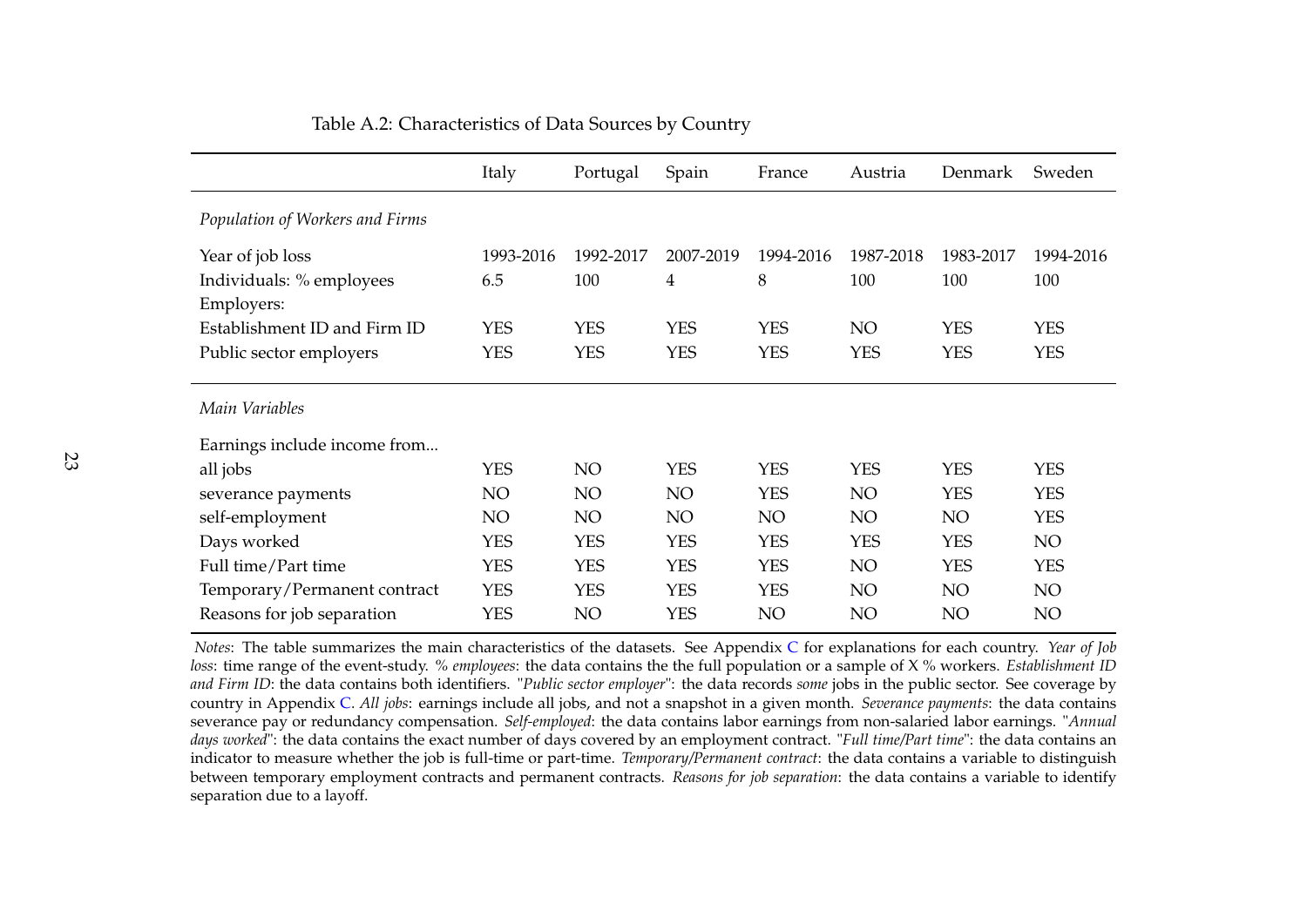|                                           |                      | Denmark              |                      | Sweden               |                      | Italy                |                      | Spain                |                          | Austria                                                                                                         |                      | France               | Portugal             |                      |
|-------------------------------------------|----------------------|----------------------|----------------------|----------------------|----------------------|----------------------|----------------------|----------------------|--------------------------|-----------------------------------------------------------------------------------------------------------------|----------------------|----------------------|----------------------|----------------------|
|                                           |                      |                      |                      |                      |                      |                      |                      |                      |                          | treated control treated control treated control treated control treated control treated control treated control |                      |                      |                      |                      |
| Panel A: Worker characteristics           |                      |                      |                      |                      |                      |                      |                      |                      |                          |                                                                                                                 |                      |                      |                      |                      |
| Earnings in $t^*-2$<br>(EUR Th.)          | 42.7<br>(24.1)       | 42.6<br>(23.7)       | 33.1<br>(19.2)       | 33.1<br>(18.3)       | 24.1<br>(16.6)       | 24.3<br>(16.3)       | 22.4<br>(9.3)        | 22.4<br>(9.0)        | 29.9<br>(11.4)           | 30.0<br>(11.6)                                                                                                  | 29.8<br>(17.6)       | 30.1<br>(18.6)       | 15.1<br>(12.3)       | 15.1<br>(12.7)       |
| Earnings in $t^*$ – 3<br>(EUR Th.)        | 40.3<br>(23.9)       | 40.2<br>(23.7)       | 32.8<br>(15.9)       | 32.8<br>(15.8)       | 23.1<br>(16.3)       | 23.3<br>(16.2)       | 22.2<br>(9.2)        | 22.1<br>(8.9)        | 29.3<br>(11.3)           | 29.3<br>(11.6)                                                                                                  | 28.6<br>(17.0)       | 28.8<br>(18.1)       | 15.0<br>(12.1)       | 15.0<br>(12.6)       |
| Age                                       | 33.7<br>(9.0)        | 34.2<br>(9.0)        | 36.6<br>(7.9)        | 36.7<br>(7.9)        | 37.7<br>(7.6)        | 37.7<br>(7.8)        | 38.2<br>(6.8)        | 38.0<br>(6.9)        | 38.2<br>(7.8)            | 38.1<br>(7.8)                                                                                                   | 37.3<br>(7.5)        | 37.5<br>(7.6)        | 35.8<br>(7.6)        | 35.8<br>(7.7)        |
| Female                                    | 0.37                 | 0.37                 | 0.35                 | 0.35                 | 0.40                 | 0.40                 | 0.41                 | 0.41                 | 0.42                     | 0.42                                                                                                            | 0.36                 | 0.36                 | 0.48                 | 0.48                 |
| Tenure                                    | 5.8<br>(3.8)         | 5.8<br>(3.8)         | 7.3<br>(4.9)         | 7.3<br>(4.9)         | 4.7<br>(1.4)         | 4.7<br>(1.3)         | 6.7<br>(3.9)         | 6.6<br>(3.8)         | 7.3<br>(4.3)             | 7.3<br>(4.3)                                                                                                    | 6.6<br>(5.1)         | 6.6<br>(5.0)         | 10.3<br>(7.1)        | 10.4<br>(7.2)        |
| Temporary contract                        | $\equiv$             |                      | -                    | $\qquad \qquad -$    | 0.06                 | 0.06                 | 0.14                 | 0.15                 | $\overline{\phantom{0}}$ |                                                                                                                 | 0.09                 | 0.09                 | 0.13                 | 0.13                 |
| Full time                                 | 0.81                 | 0.81                 | $\qquad \qquad -$    | $\qquad \qquad -$    | 0.86                 | 0.85                 | 0.87                 | 0.86                 | $\qquad \qquad -$        | $\overline{\phantom{0}}$                                                                                        | 0.88                 | 0.88                 | 0.89                 | 0.89                 |
| Panel B: Employer characteristics         |                      |                      |                      |                      |                      |                      |                      |                      |                          |                                                                                                                 |                      |                      |                      |                      |
| Industry:                                 |                      |                      |                      |                      |                      |                      |                      |                      |                          |                                                                                                                 |                      |                      |                      |                      |
| Manufacturing<br><b>Services</b><br>Other | 0.38<br>0.34<br>0.28 | 0.38<br>0.34<br>0.28 | 0.42<br>0.32<br>0.25 | 0.42<br>0.32<br>0.25 | 0.36<br>0.31<br>0.33 | 0.36<br>0.31<br>0.33 | 0.26<br>0.59<br>0.15 | 0.26<br>0.59<br>0.15 | 0.47<br>0.13<br>0.41     | 0.47<br>0.13<br>0.41                                                                                            | 0.44<br>0.33<br>0.23 | 0.44<br>0.33<br>0.23 | 0.53<br>0.38<br>0.09 | 0.53<br>0.38<br>0.09 |
| Establishment size                        | 369<br>(603)         | 344<br>(635)         | 387<br>(651)         | 382<br>(849)         | 364<br>(284)         | 359<br>(291)         | 342<br>(789)         | 361<br>(812)         | 323<br>(372)             | 308<br>(510)                                                                                                    | 320<br>(434)         | 342<br>(540)         | 335<br>(490)         | 321<br>(591)         |
| % Masslayoff event                        | 2.84                 | 2.84                 | 1.12                 | 1.12                 | 3.42                 | 3.42                 | 1.80                 | 1.80                 | 2.59                     | 2.59                                                                                                            | 0.70                 | 0.70                 | 1.84                 | 1.84                 |
| No. Workers (th.)<br>No. Firms (th.)      | 201.91<br>7.09       | 201.91<br>10.04      | 97.36<br>6.04        | 97.36<br>15.04       | 66.28<br>22.64       | 66.28<br>28.22       | 14.71<br>13.25       | 14.71<br>13.70       | 55.89<br>1.14            | 55.89<br>5.85                                                                                                   | 28.66<br>8.66        | 28.66<br>19.31       | 177.26<br>8.02       | 177.26<br>46.22      |

<span id="page-25-0"></span>Table A.3: Descriptive Statistics, Matched sample

*Notes*: Averaged worker and employer characteristics in the matched sample, with *t*<sup>∗</sup> denoting the year of job loss for the treated group. Earnings are measured in *t*<sup>∗</sup> − 3 and *t*<sup>∗</sup> − 2, and all<br>the president in th other variables in *t*<sup>∗</sup> − 1. The industry groups were matched at more disaggregated country-specific level but have been re-aggregated in the table for presentation purposes. Earnings are<br>defined and argustad in 2010 Th deflated and reported in 2010 Thousand Euros. Standard errors appear in parentheses.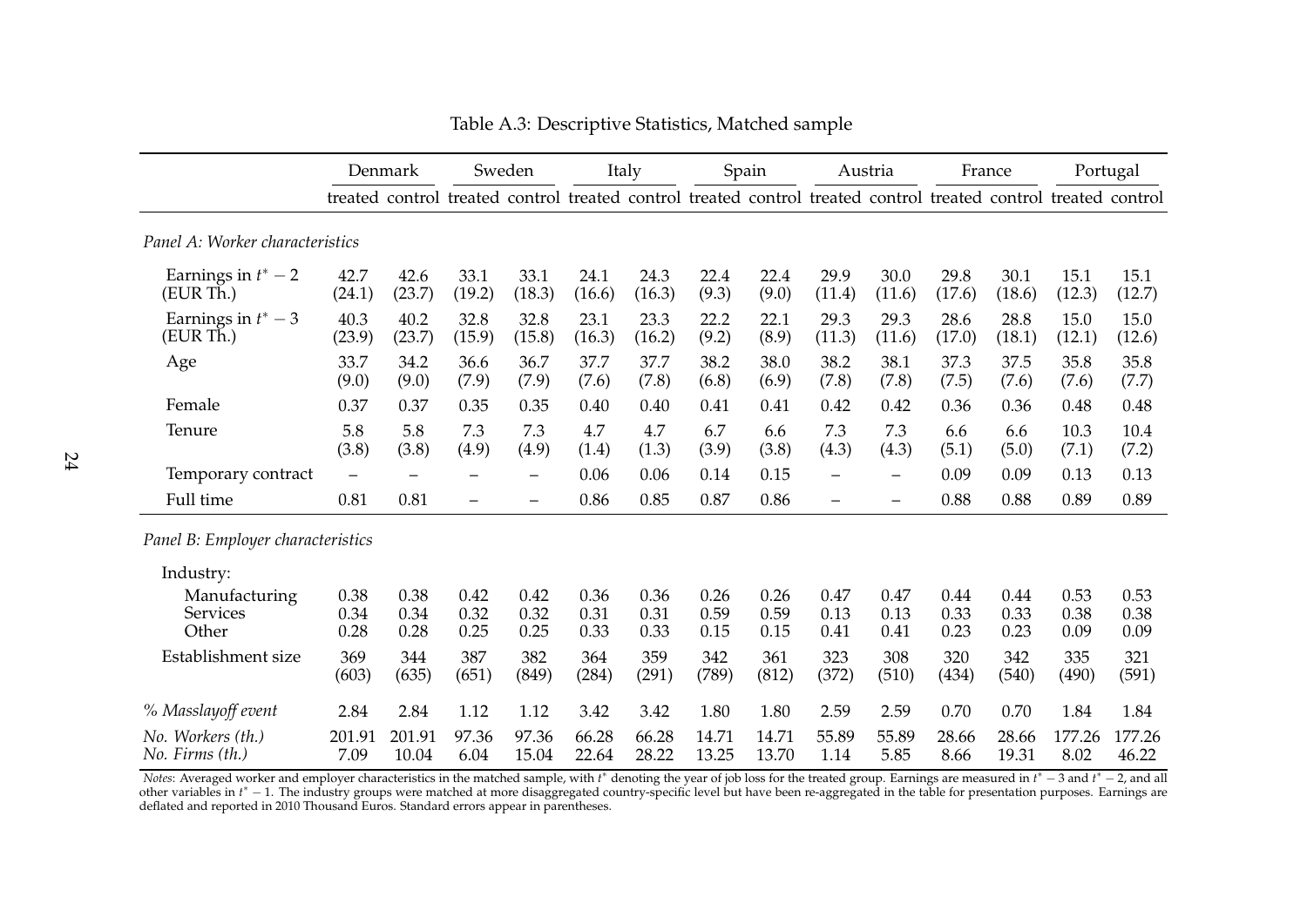|                          |          | Sweden           |          | Denmark          |          | Austria          |          | France           |          | Italy            |          | Spain            |          | Portugal         |
|--------------------------|----------|------------------|----------|------------------|----------|------------------|----------|------------------|----------|------------------|----------|------------------|----------|------------------|
| Panel A: Log-daily wage  |          |                  |          |                  |          |                  |          |                  |          |                  |          |                  |          |                  |
| $\Delta$ in unempl. rate | $-0.022$ | $-0.008$         | $-0.012$ | $-0.005$         | $-0.007$ | $-0.009$         | $-0.017$ | $-0.010$         | $-0.039$ | $-0.020$         | $-0.010$ | $-0.005$         | $-0.011$ | $-0.005$         |
|                          | (0.004)  | (0.004)          | (0.003)  | (0.003)          | (0.005)  | (0.004)          | (0.007)  | (0.007)          | (0.020)  | (0.019)          | (0.004)  | (0.003)          | (0.002)  | (0.002)          |
| <b>Employer FE</b>       | $-0.032$ | 0.555            | $-0.316$ | 0.160            | $-0.500$ | 0.051            | $-0.042$ | 0.207            | $-0.178$ | 0.038            | $-0.261$ | 0.120            | $-0.121$ | 0.142            |
|                          | (0.036)  | (0.036)          | (0.010)  | (0.011)          | (0.015)  | (0.015)          | (0.022)  | (0.022)          | (0.011)  | (0.011)          | (0.024)  | (0.024)          | (0.013)  | (0.012)          |
| Worker FE                | 0.019    | $-0.040$         | $-0.352$ | $-0.402$         | $-0.192$ | $-0.326$         | 0.030    | $-0.076$         | $-0.086$ | $-0.178$         | $-0.081$ | $-0.221$         | $-0.064$ | $-0.170$         |
|                          | (0.010)  | (0.010)          | (0.006)  | (0.006)          | (0.008)  | (0.008)          | (0.012)  | (0.012)          | (0.009)  | (0.009)          | (0.019)  | (0.017)          | (0.006)  | (0.006)          |
| $\Delta$ in employer FE  |          | 1.280<br>(0.023) |          | 0.820<br>(0.009) |          | 0.840<br>(0.010) |          | 0.599<br>(0.017) |          | 0.563<br>(0.010) |          | 0.829<br>(0.022) |          | 0.887<br>(0.011) |
| No. of observations      | 52,479   | 52,479           | 73,794   | 73,794           | 26,885   | 26,885           | 13,122   | 13,122           | 25,688   | 25,688           | 5,581    | 5,581            | 47,375   | 47,375           |
| Mean dep. var.           | $-0.058$ | $-0.058$         | $-0.053$ | $-0.053$         | $-0.127$ | $-0.127$         | $-0.052$ | $-0.052$         | $-0.056$ | $-0.056$         | $-0.137$ | $-0.137$         | $-0.035$ | $-0.035$         |
| Panel B: Yearly earnings |          |                  |          |                  |          |                  |          |                  |          |                  |          |                  |          |                  |
| $\Delta$ in unempl. rate | $-0.021$ | $-0.010$         | $-0.021$ | $-0.017$         | $-0.004$ | $-0.006$         | 0.000    | 0.007            | $-0.081$ | $-0.068$         | $-0.012$ | $-0.007$         | $-0.014$ | $-0.007$         |
|                          | (0.004)  | (0.004)          | (0.003)  | (0.003)          | (0.007)  | (0.007)          | (0.008)  | (0.008)          | (0.026)  | (0.026)          | (0.005)  | (0.005)          | (0.007)  | (0.007)          |
| <b>Employer FE</b>       | 0.071    | 0.549            | 0.005    | 0.257            | $-0.603$ | $-0.055$         | 0.088    | 0.300            | $-0.149$ | 0.009            | $-0.262$ | 0.081            | $-0.031$ | 0.294            |
|                          | (0.033)  | (0.034)          | (0.008)  | (0.009)          | (0.022)  | (0.023)          | (0.026)  | (0.027)          | (0.015)  | (0.015)          | (0.031)  | (0.032)          | (0.036)  | (0.037)          |
| Worker FE                | 0.095    | 0.047            | $-0.069$ | $-0.095$         | $-0.167$ | $-0.301$         | 0.173    | 0.083            | 0.005    | $-0.062$         | $-0.091$ | $-0.218$         | $-0.153$ | $-0.283$         |
|                          | (0.009)  | (0.009)          | (0.005)  | (0.005)          | (0.012)  | (0.012)          | (0.014)  | (0.014)          | (0.012)  | (0.012)          | (0.024)  | (0.023)          | (0.018)  | (0.019)          |
| $\Delta$ in employer FE  |          | 1.041<br>(0.021) |          | 0.432<br>(0.007) |          | 0.834<br>(0.015) |          | 0.509<br>(0.021) |          | 0.412<br>(0.014) |          | 0.746<br>(0.029) |          | 1.096<br>(0.033) |
| No. of observations      | 52,480   | 52,480           | 77,549   | 77,549           | 26,886   | 26,886           | 13,152   | 13,152           | 25,688   | 25,688           | 5,581    | 5,581            | 47,367   | 47,367           |
| Mean dep. var.           | $-0.067$ | $-0.067$         | $-0.064$ | $-0.064$         | $-0.147$ | $-0.147$         | $-0.061$ | $-0.061$         | $-0.091$ | $-0.091$         | $-0.195$ | $-0.195$         | $-0.060$ | $-0.060$         |

<span id="page-26-0"></span>Table A.4: Cyclicality of Job Loss Effects on Wage and Earnings

*Notes*: The dependent variable is the wage loss (Panel A) and earnings loss in percen<sup>t</sup> from the pre-displacement level (Panel B) 3 years after job displacement. The baseline controls are: change in unemployment rate, quadratic time trends, firm size, worker's demographics, and employer and worker fixed effects. The individual fixed effects are obtained by subtracting the employer fixed effects from the average pre-displacement wages. The change in the unemployment rateis measured in percentage points. For each country, the second column includes as additional control the change in establishment effect. Section [4](#page-11-2) discusses the results. Standard errors in parentheses.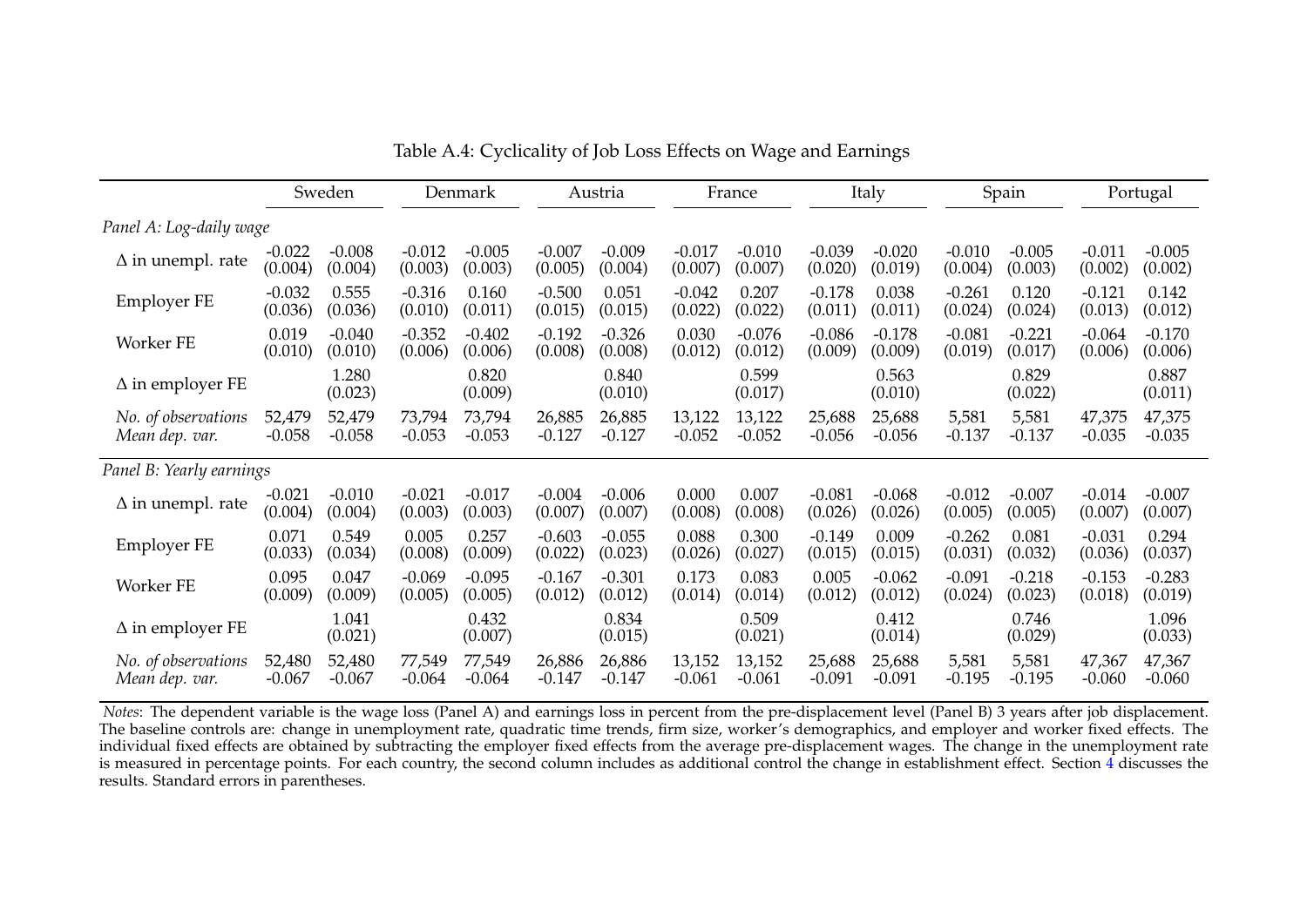| Outcome: Effect of Job Loss on Post-Displacement Earnings       |                |                   |                   |      |  |  |  |  |  |
|-----------------------------------------------------------------|----------------|-------------------|-------------------|------|--|--|--|--|--|
|                                                                 | (1)            | (2)               | (3)               | (4)  |  |  |  |  |  |
| Share of active labor market policies (% labor market spending) | 0.44<br>(0.08) | 0.49<br>(0.13)    | 0.50<br>(0.20)    | 0.24 |  |  |  |  |  |
| Labor market spending (% GDP)                                   |                | 0.86<br>(1.35)    | 1.14<br>(2.83)    | 0.29 |  |  |  |  |  |
| Employment protection index (permanent)                         |                | $-3.50$<br>(2.26) | $-0.79$<br>(5.55) |      |  |  |  |  |  |
| Unemployment benefits (replacement rate)                        |                | $-0.04$<br>(0.27) | $-0.81$<br>(0.30) |      |  |  |  |  |  |
| Union coverage $(\%)$                                           |                | 0.40<br>(0.24)    | 0.07<br>(0.34)    |      |  |  |  |  |  |
| Observations<br>Adj. R2                                         | 132<br>0.296   | 132<br>0.566      | 132<br>0.738      | 132  |  |  |  |  |  |
| <b>Additional Controls</b>                                      | N <sub>0</sub> | Yes               | Yes               | Yes  |  |  |  |  |  |
| Country FE & Year FE                                            | N <sub>0</sub> | No                | Yes               | Yes  |  |  |  |  |  |
| Lasso                                                           | No             | No                | No                | Yes  |  |  |  |  |  |

#### <span id="page-27-1"></span><span id="page-27-0"></span>Table A.5: Earnings Losses due to Displacement and Labor Market Institutions

*Notes:* The table presents results from a regression where the outcome variable is the estimated displacement effect on labor earnings 3 years after displacement, i.e. the coefficient  $θ_3$  when estimating Equation [1](#page-8-1) separately by country and year of mass layoff. The key explanatory variables are institutional features as measured in a given country–year-of-mass-layoff. ALMPs include spending on public employment service, training, employment incentives, and other re-employment programs. Additional controls represent average worker and employer characteristics (employer size, age, tenure, gender), macroeconomic controls (GDP per capita, unemployment rate, the share of involuntary part-time employment, and Gini ratio), as well as additional labor market institutions (the OECD indicator for employment protection for temporary jobs, and fraction of workers unionized). The last column reports OLS post-Lasso estimates, i.e., applies OLS to the variables selected by the Lasso when searching over the entire set of explanatory variables. Standard errors are clustered at the country level.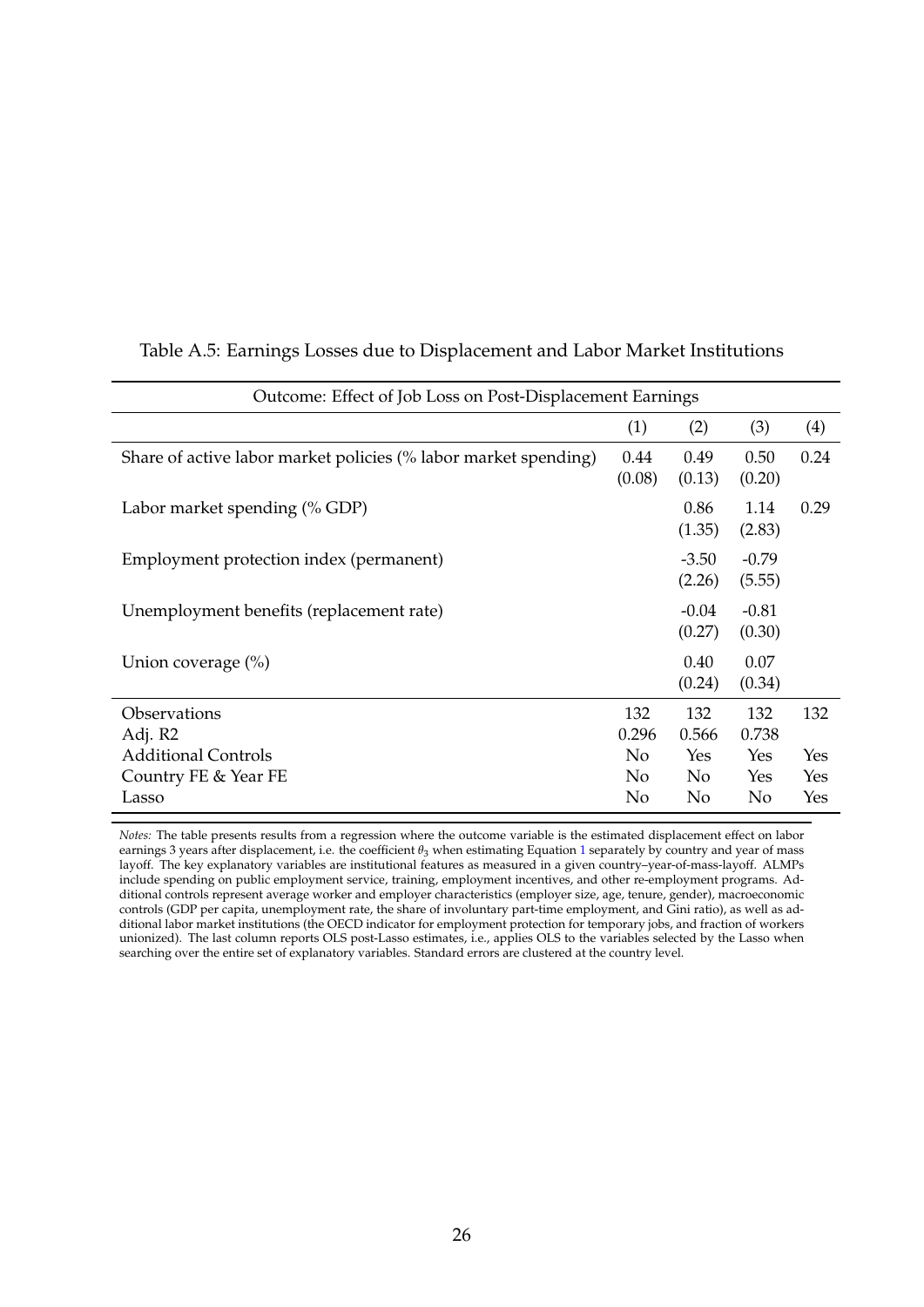| Outcome: Earnings, Employment, and Wages in $t=3$ |                         |                         |                         |                         |                         |                         |                        |                        |                        |
|---------------------------------------------------|-------------------------|-------------------------|-------------------------|-------------------------|-------------------------|-------------------------|------------------------|------------------------|------------------------|
|                                                   |                         | (1) Earnings            |                         |                         | (2) Employment          |                         |                        | (3) Wages              |                        |
|                                                   | Baseline                | % LM Spending           | $%$ GDP                 | Baseline                | % LM Spending           | $%$ GDP                 | Baseline               | % LM Spending          | $%$ GDP                |
| Share of active labor market policies             | 0.50<br>(0.20)          |                         |                         | 0.29<br>(0.12)          |                         |                         | 0.22<br>(0.09)         |                        |                        |
| ALMP: Public employment services                  |                         | 0.45<br>(0.74)          | 15.57<br>(14.23)        |                         | 0.52<br>(0.80)          | 18.25<br>(20.45)        |                        | 0.54<br>(0.28)         | 22.38<br>(6.40)        |
| ALMP: Training programs                           |                         | 0.49<br>(0.14)          | 10.82<br>(3.46)         |                         | 0.25<br>(0.09)          | 3.51<br>(2.88)          |                        | 0.29<br>(0.12)         | 8.32<br>(4.30)         |
| ALMP: Employment subsidies                        |                         | 0.73<br>(0.34)          | 14.03<br>(16.26)        |                         | 0.40<br>(0.26)          | 4.23<br>(11.63)         |                        | 0.23<br>(0.21)         | 6.17<br>(9.26)         |
| ALMP: Other programs                              |                         | 0.22<br>(0.35)          | $-0.12$<br>(13.09)      |                         | 0.16<br>(0.31)          | $-1.39$<br>(11.23)      |                        | $-0.04$<br>(0.18)      | $-5.24$<br>(3.69)      |
| Passive labor market policies (% GDP)             |                         |                         | $-4.22$<br>(4.22)       |                         |                         | $-3.47$<br>(3.30)       |                        |                        | $-2.09$<br>(1.99)      |
| Labor market spending (% GDP)                     | 1.14<br>(2.83)          | 0.10<br>(3.60)          |                         | $-0.71$<br>(1.64)       | $-0.55$<br>(2.68)       |                         | 0.20<br>(1.87)         | 0.21<br>(2.19)         |                        |
| Employment protection index (permanent)           | $-0.79$<br>(5.55)       | $-1.81$<br>(4.54)       | 0.31<br>(2.81)          | 1.30<br>(3.15)          | $-0.98$<br>(3.89)       | $-0.61$<br>(2.75)       | $-3.25$<br>(4.48)      | $-4.12$<br>(2.36)      | $-2.13$<br>(1.67)      |
| Unemployment benefits (replacement rate)          | $-0.81$<br>(0.30)       | $-0.80$<br>(0.27)       | $-0.58$<br>(0.24)       | $-0.45$<br>(0.26)       | $-0.44$<br>(0.26)       | $-0.35$<br>(0.21)       | $-0.27$<br>(0.14)      | $-0.27$<br>(0.16)      | $-0.15$<br>(0.11)      |
| Union coverage (%)                                | 0.07<br>(0.34)          | 0.01<br>(0.35)          | $-0.13$<br>(0.34)       | $-0.08$<br>(0.30)       | $-0.05$<br>(0.25)       | $-0.12$<br>(0.27)       | 0.30<br>(0.15)         | 0.20<br>(0.19)         | 0.13<br>(0.14)         |
| Observations<br>Mean Dep. Var.<br>Adj. R2         | 132<br>$-21.5$<br>0.738 | 132<br>$-21.5$<br>0.736 | 132<br>$-21.5$<br>0.697 | 132<br>$-16.1$<br>0.780 | 132<br>$-16.1$<br>0.775 | 132<br>$-16.1$<br>0.760 | 132<br>$-8.5$<br>0.705 | 132<br>$-8.5$<br>0.708 | 132<br>$-8.5$<br>0.698 |

| Table A.6: Labor Market Institutions and Job Loss Effects |  |  |
|-----------------------------------------------------------|--|--|
|-----------------------------------------------------------|--|--|

<span id="page-28-0"></span>*Notes:* The table reports results from <sup>a</sup> regression where the outcome represents the effect of job loss on total labor earnings (Column 1), number of days worked (Column 2), and daily wages (Column3), three years after displacement (as in Equation [1\)](#page-8-2), i.e., the coefficient *θ*<sub>3</sub> after estimating equation (1) separately by mass-layoff year and country. The regression model in *Baseline* is as described in Column (3) of Table [A.5.](#page-27-1) Model % LM Spending splits the share of active labor market policies, as % of labor market spending into four components: (i) public employment services, (ii) training programs, (iii), employment subsidies, and (iv) other programs. Model % LM GDP reports results when using total spending in ALMP as % of GDP (instead of % of total labor market spending) and removes GDP per capita from the set of controls. Standard errors are clustered at the country level.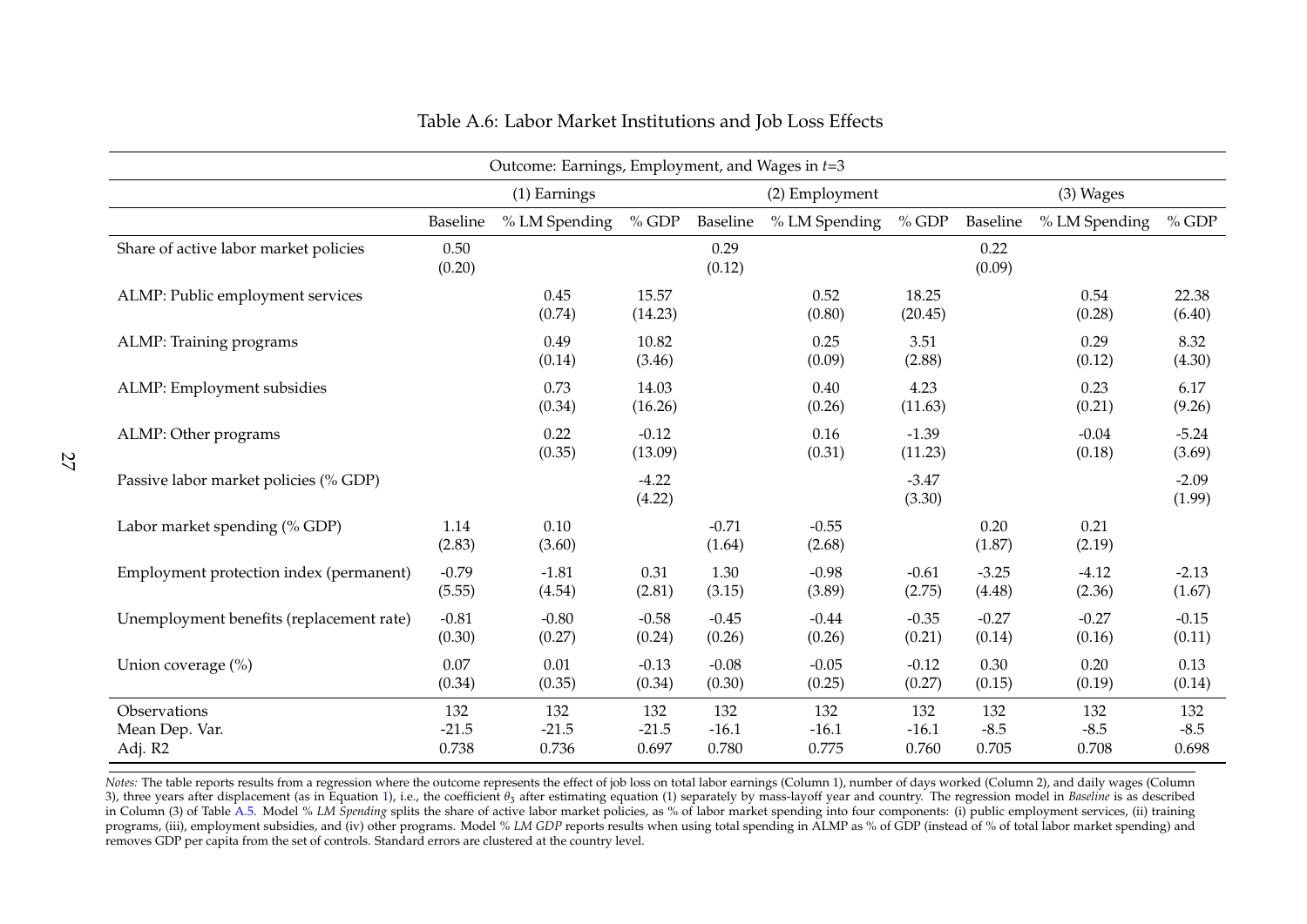# <span id="page-29-0"></span>**A.2 Figures**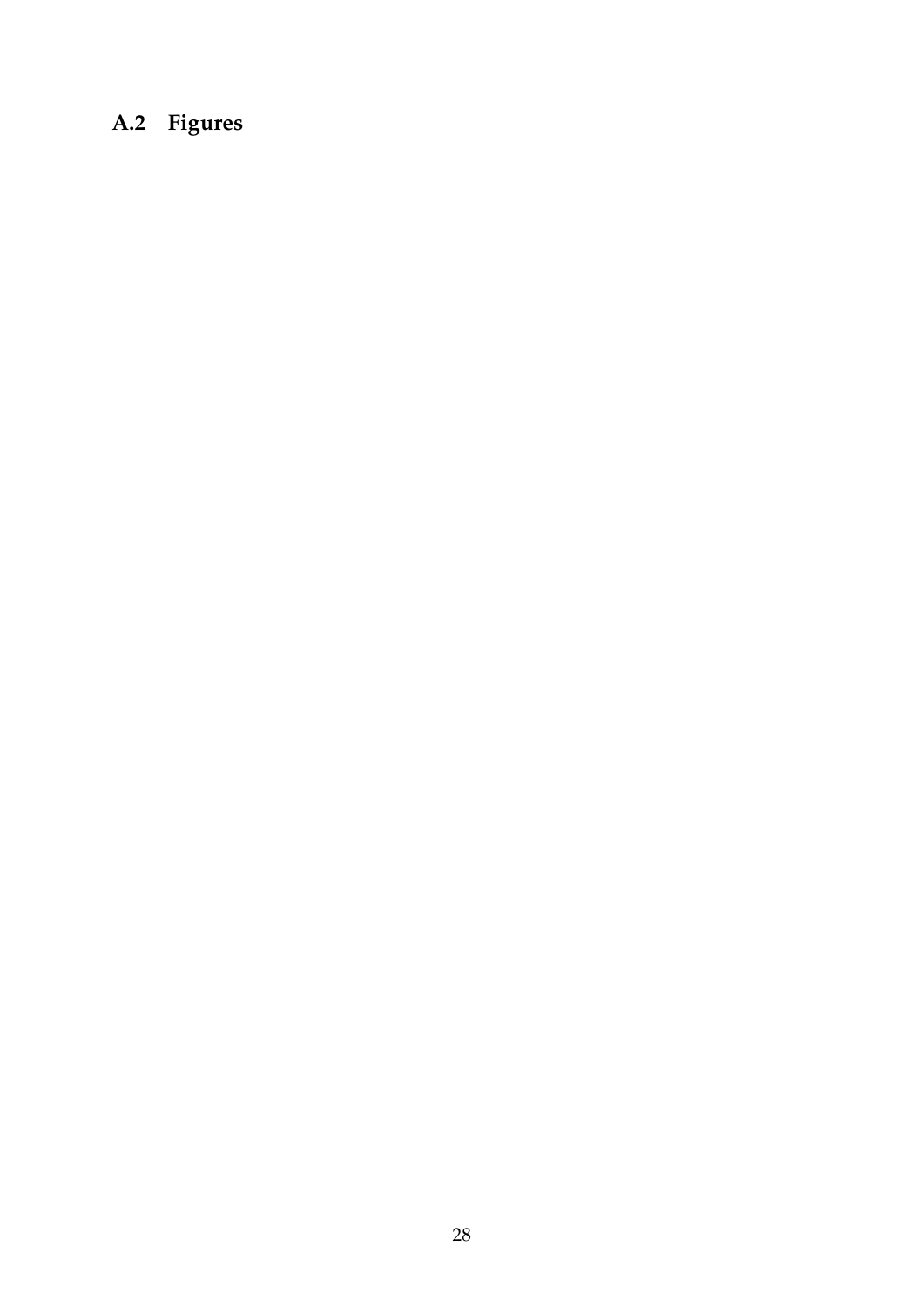<span id="page-30-0"></span>![](_page_30_Figure_0.jpeg)

#### Figure A.1: The Effect of Job Loss on Earnings: Evolution for the last 25 years

*Notes:* The figure shows estimates of earnings losses spanning three decades (1990s-2010s) following job loss as defined in section [2.](#page-4-0) Each plot reports the point estimate – by year of job displacement – of labor earnings losses for the first and the fifth year following involuntary job loss, i.e.  $\theta_1$  and  $\theta_5$  of the difference-in-difference model [\(1\)](#page-8-1). Section [3.2](#page-8-3) discusses the results.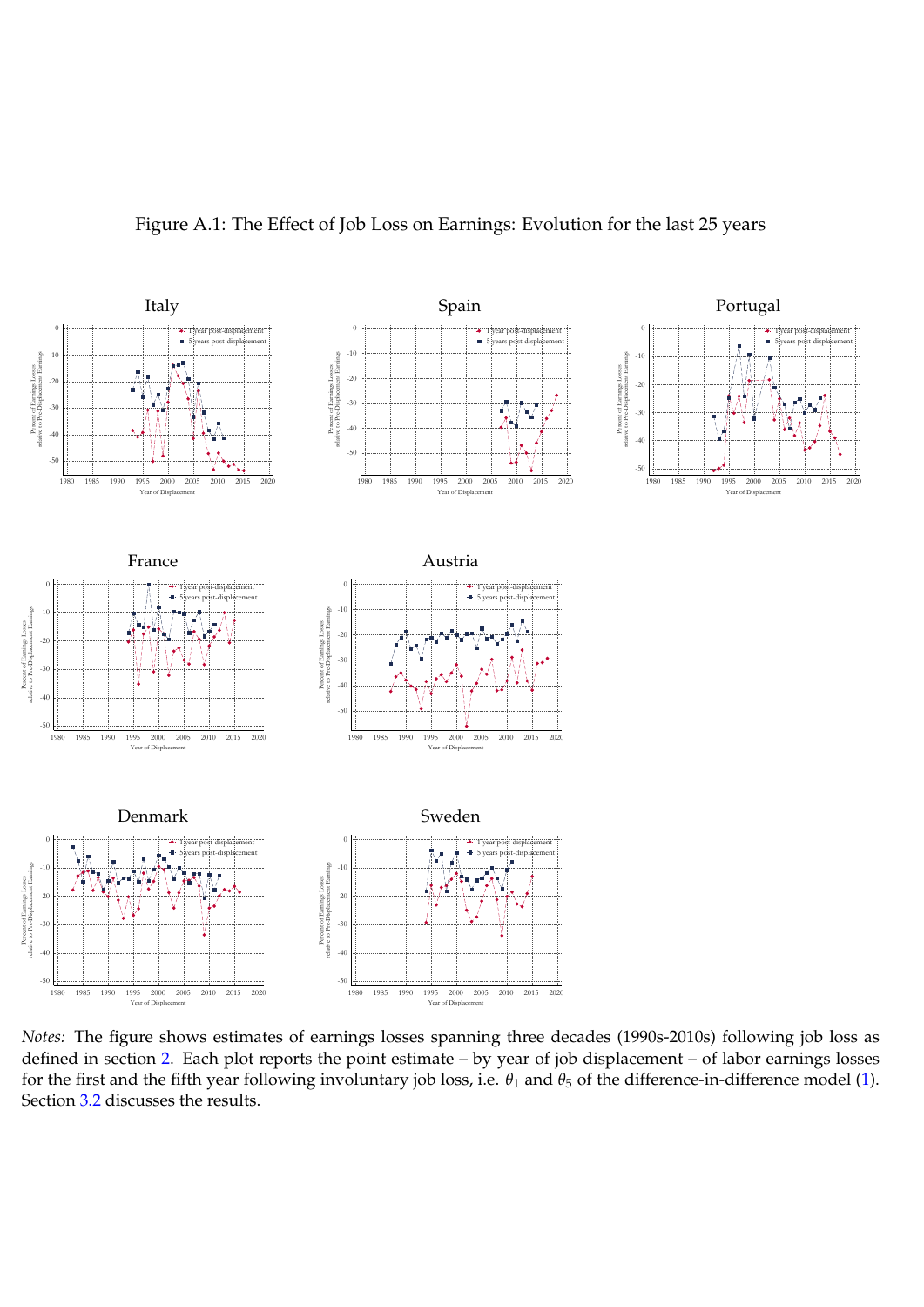<span id="page-31-0"></span>![](_page_31_Figure_0.jpeg)

Figure A.2: Job Loss on Earnings: by Gender

*Notes:* The figures shows regression coefficients for the difference between treatment and comparison groups, i.e., *θ<sup>k</sup>* from the difference-in-differences model [\(1\)](#page-8-1). The outcome variable is earnings at the end of the year. See Appendix  $C$  for a definition of the outcome variable by country. Section [3.2](#page-8-3) discusses the results.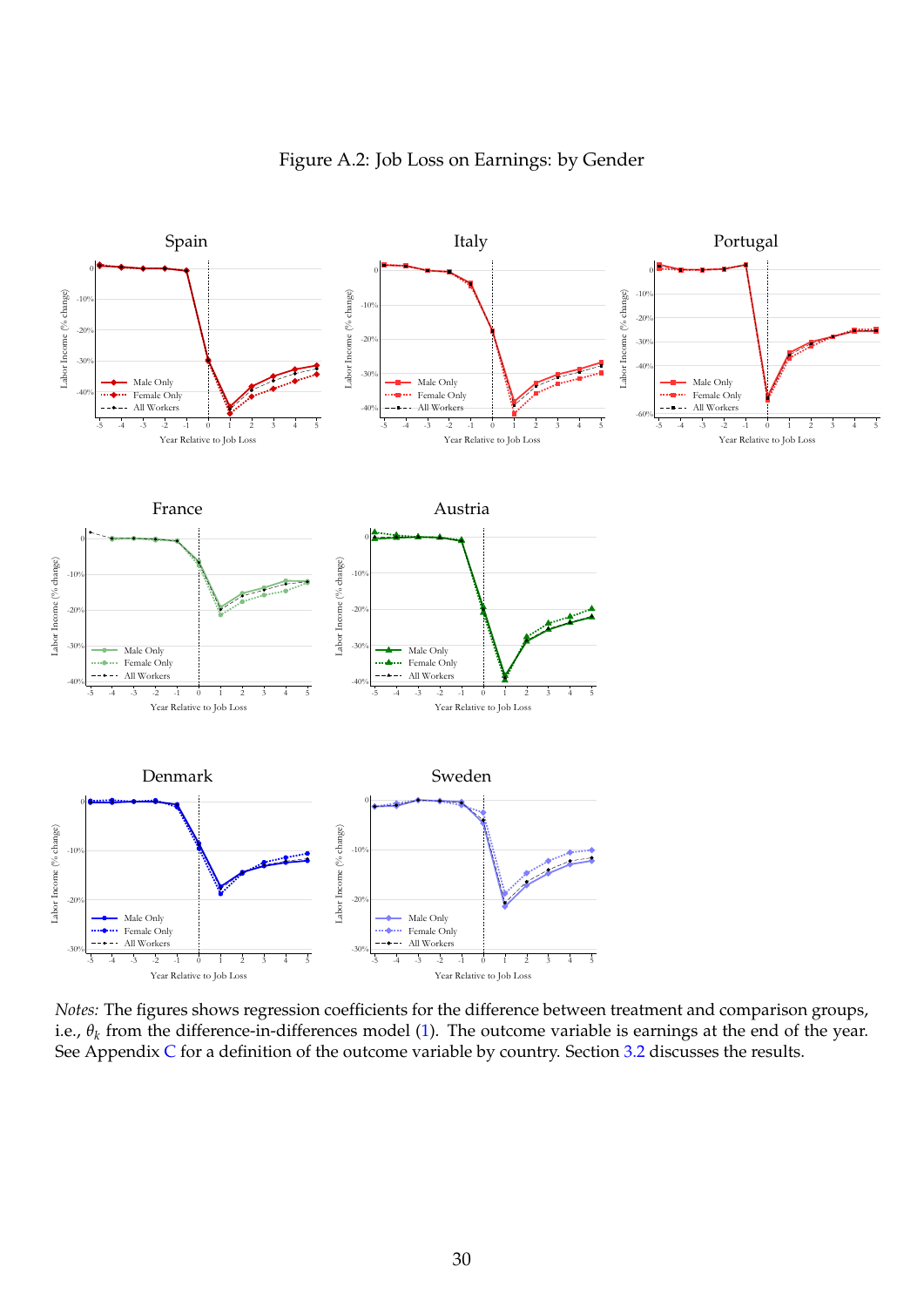<span id="page-32-0"></span>![](_page_32_Figure_0.jpeg)

![](_page_32_Figure_1.jpeg)

*Notes:* Share of workers by quintiles of wage AKM employer fixed effects measured right before displacement.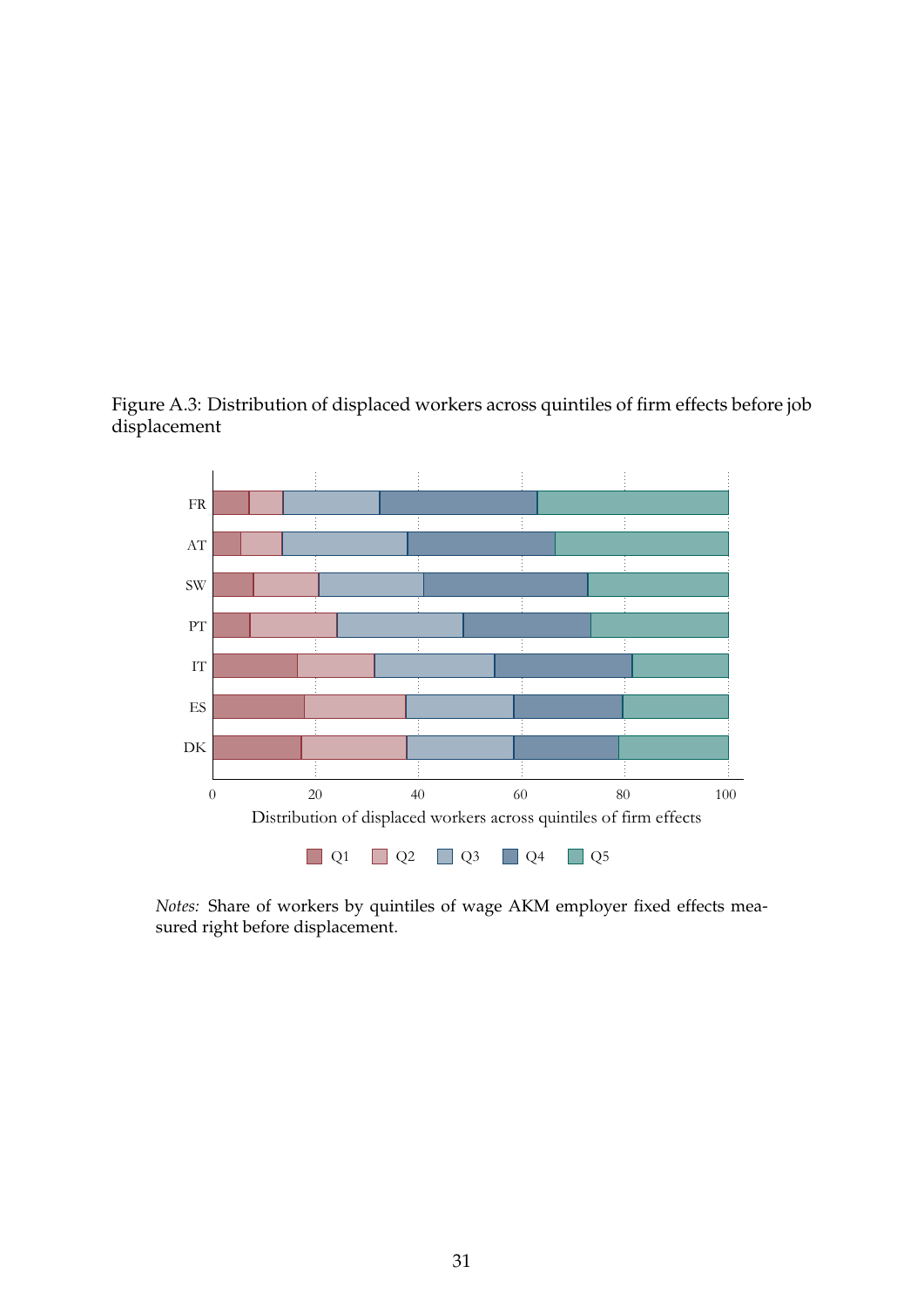<span id="page-33-0"></span>Figure A.4: Comparing Mass Layoffs Definition for Spain and Italy

![](_page_33_Figure_1.jpeg)

*Notes:* The figure displays the trends in earnings losses for Italian and Spanish displaced workers using alternative definition for a mass-layoff. See section [C.4](#page-41-0) and section [C.6](#page-43-0) for details.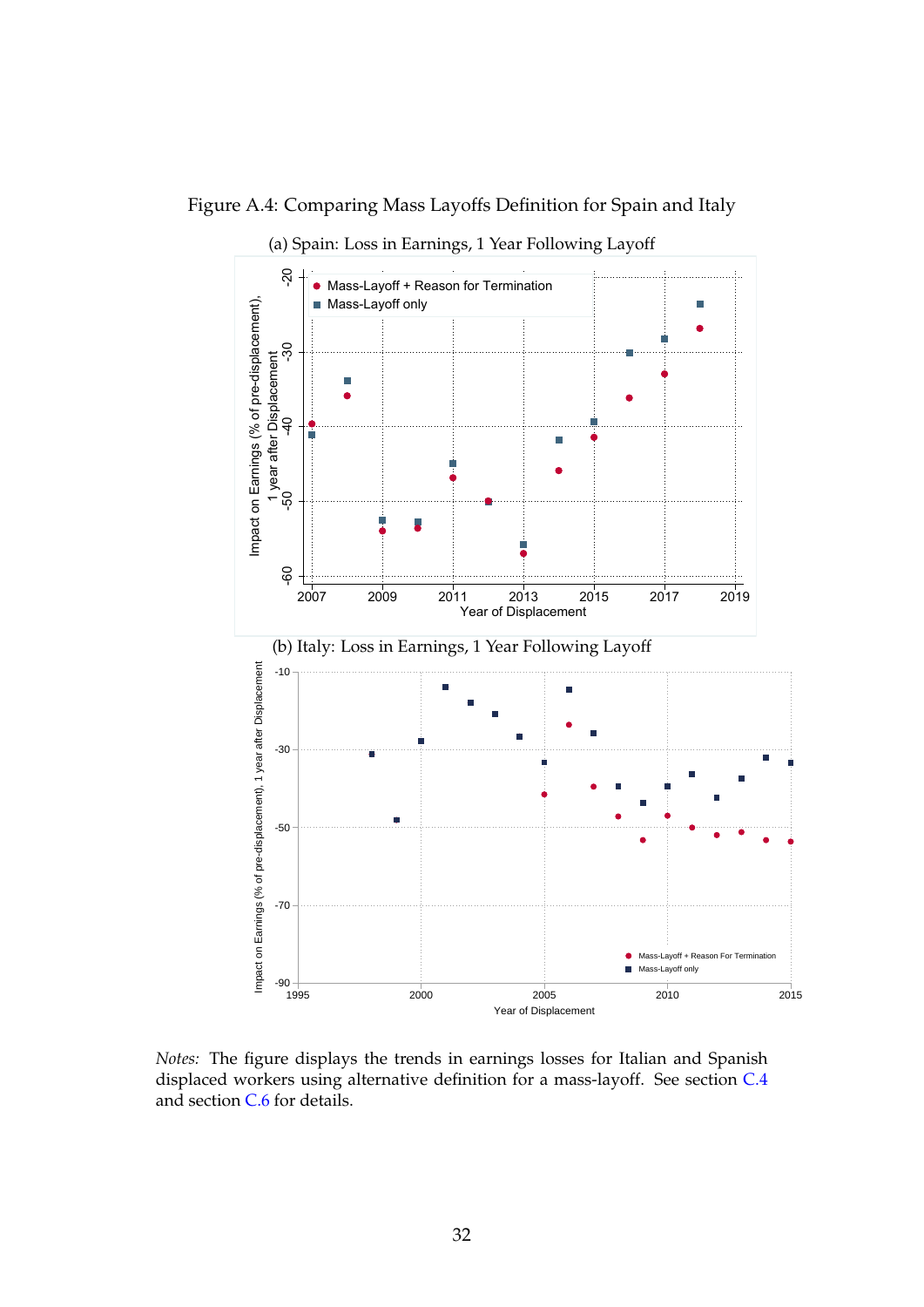![](_page_34_Figure_0.jpeg)

<span id="page-34-0"></span>![](_page_34_Figure_1.jpeg)

*Notes:* Each panel shows the displacement effects on either log wage or earnings, 1 or 5 years following the layoff for different cohorts of displaced Italian workers. We overlay to these coefficients the estimates that we obtain on the probability that the first job after displacement is on a temporary job: Finally, we display the results from a simple linear fit for each panel, weighting each square in the scatter-plot by the number of displaced workers observed in a given year. Section  $C.4$  provides details on the institutional Italian context.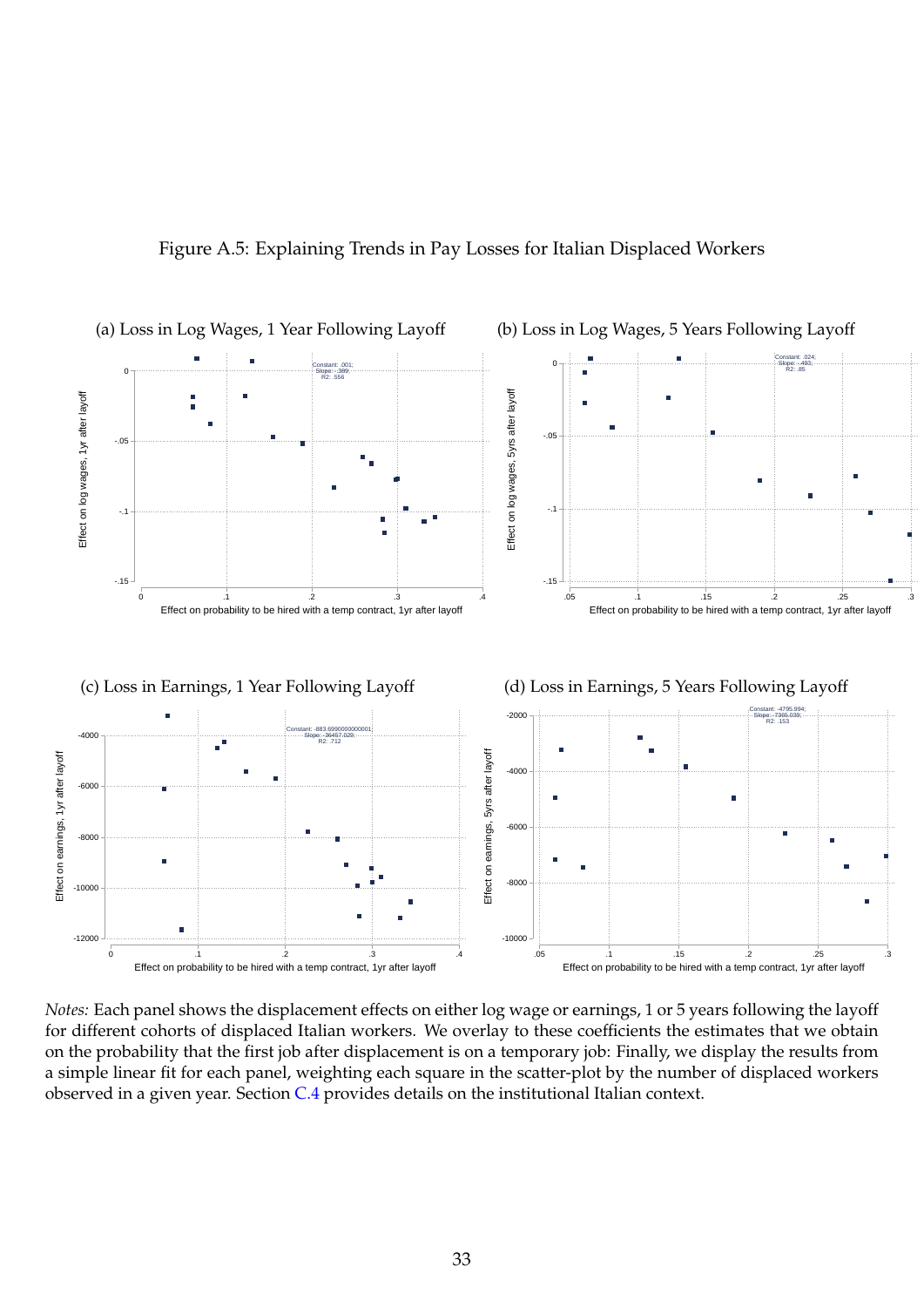## <span id="page-35-0"></span>**B Sample Construction**

This section provides additional information on the construction of the main sample (section [3\)](#page-8-0) and sample for analyzing the role of employers (Section [4\)](#page-11-0) and institutions (Section [5\)](#page-14-0).

## <span id="page-35-2"></span>**B.1 Main Sample**

We do not restrict workers from the control group and the treated group to be observed from  $t^*$  onwards in order to avoid conditioning on future outcomes. We connect all employment spells at the same establishment in case workers have multiple employment spells during the year.

**Treated group.** We do not consider workers that find a job in the same firm to be displaced. We control for transitions that follow from change of establishment identifiers due to mergers, split-ups etc. Specifically, we do not allow more than 20 percent of the displaced workers to be reemployed together at the same establishment in the following year. Leaving workers are either non-employed or dispersed to different establishments. Mass-layoff events do not include a "stability" requirement, i.e., employment can increase before or after the drop in mass-layoff event. Treated workers can be treated only once.

**Control group.** Control workers are never treated, which circumvents heterogeneity issues (e.g., [de Chaisemartin and D'Haultfoeuille](#page-48-0) [\(2020\)](#page-48-0)). However, they are allowed to be coworkers of employees displaced due to a mass layoff, or can be laid off in a given year but not during a mass layoff. Control workers can be used as control only once.

## <span id="page-35-3"></span>**B.2 The Role of Employers**

## **B.2.1 Sample to estimate employer fixed effects**

To limit the extent of noise in the fixed effects estimation, we restrict the samples to workplaces with at least three employees at least once in their histories. Also, to limit the concern that job loss itself contributes directly to the estimates of establishment effect in the AKM model, we exclude treated and control workers from the AKM estimation. Limited mobility of workers across employers can lead to imprecise estimates of establishment fixed effects. This is a first-order concern when performing variance decomposition exercises, which we do not do (see, e.g., [Kline et al., 2020;](#page-49-0) [Bonhomme](#page-48-1) [et al., 2020\)](#page-48-1). For all countries, we are able to estimate establishment fixed effects for most of the main jobs before and after the relative year of the event  $t^*$ .

## <span id="page-35-1"></span>**B.2.2 The cyclicality of wage losses and employer quality**

To further investigate the importance of employers in explaining the costs of job loss, we follow [Schmieder et al.](#page-21-2) [\(2020\)](#page-21-2). First, we compute individual-level job loss effects before and after job displacement for each treated–matched control worker pair (between  $t^* - 3$  and  $t^* + 3$  as follows:.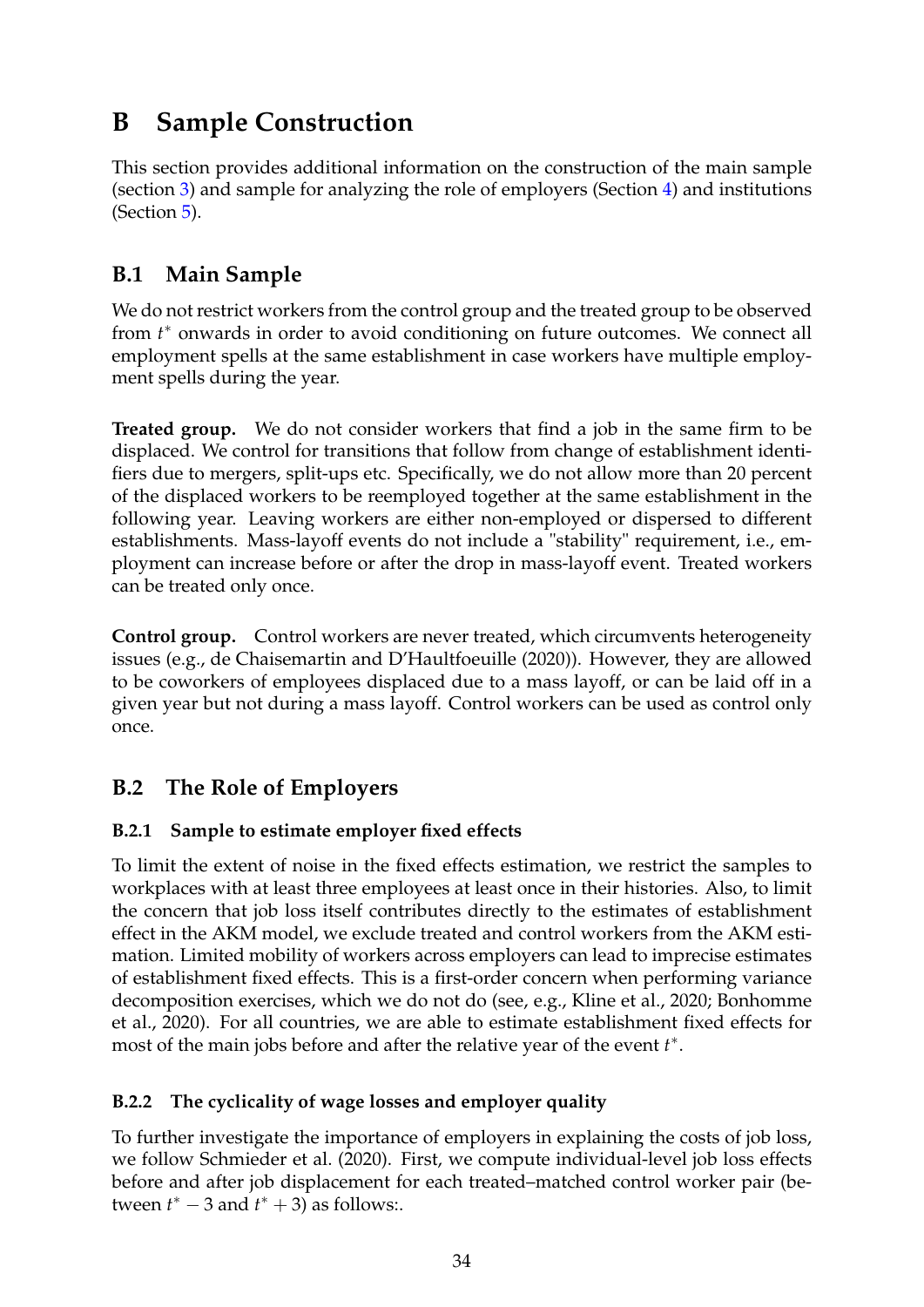$$
\Delta_{dd}y_{it}=(y_{i,T,t^*+3}-y_{i,T,t^*-3})+(y_{i,C,t^*+3}-y_{i,C,t^*-3}),
$$

where ∆*ddyit* is an estimate of the individual treatment effect from job loss.

Then, we regress the individual-level job loss effect on the unemployment rate and on additional displaced workers' controls. The set of control characteristics is: female, tenure, age, employer size, quadratic time trends, worker fixed effects, and employer fixed effects. The individual fixed effects are obtained by subtracting the employer fixed effects from the average pre-displacement wages.<sup>12</sup> The effect of the aggregate annual change in the unemployment rate (from  $t^* - 1$  to  $t^*$ ) on wage losses is captured by *β*. As the mean of the dependent variable, ∆*ddyit* is negative (ranging from -0.061 in France to -0.195 in Spain, see Table [A.4\)](#page-26-0), where a negative estimated coefficient indicates that a one percentage point increase in the unemployment rate *increases* wage losses, i.e.,

$$
\Delta_{dd} w_{ic} = \beta \Delta U R_c + \gamma \hat{\psi}_{J(i,c)} + \delta \hat{\alpha}_i + X_i \theta + c \pi_1 + c^2 \pi_2 + \varepsilon_{ic}
$$
 (A.1)

Table [A.4](#page-26-0) shows that variation in unemployment rate at the time of job loss statistically and economically impacts wage losses.<sup>13</sup> In Italy, a 2 percentage point increase in the unemployment rate predicts wage loss increases of around 8 points, compared to an average loss of 9%. An increase of more than 50% of the wage loss is not specific to Italy, as similar magnitudes are estimated for France and Sweden. Interestingly, a similar magnitude is reported in [Schmieder et al.](#page-21-2) [\(2020\)](#page-21-2) on German data.

Once we include the change in employer fixed effects as additional control, *ξ*∆*dd*, as in model [A.2,](#page-36-0) the conclusion is drastically different.

<span id="page-36-0"></span>
$$
\Delta_{dd} w_{ic} = \beta \Delta U R_c + \gamma \hat{\psi}_{J(i,c)} + \delta \hat{\alpha}_i + \xi \Delta_{dd} \hat{\psi}_J + X_i \theta + c \pi_1 + c^2 \pi_2 + \varepsilon_{ic} \tag{A.2}
$$

In all countries but Austria, the magnitude of the effect decreases by 50%. And, in most cases, the effect is not statistically significant. This finding clearly indicates that across Europe the reallocation of workers to worse paying-employers in recessions explains the cyclicality of job loss. Even if post-displacement establishment characteristics are endogenous, this correlation, which is empirically verified in many European economies, provides useful information for empirical model builders that seek to understand the cyclicality of wages over the business cycle (e.g., [Lise and Robin](#page-49-1) [\(2017\)](#page-49-1)).

Additionally, we find that estimating displaced workers with higher fixed effects, calculated by subtracting the employer fixed effects from the average pre-displacement wages the employer fixed effects, increases wage losses. This result relates to the finding of [Mueller](#page-50-0) [\(2017\)](#page-50-0). It deserves and warrants additional investigation.

<sup>&</sup>lt;sup>12</sup>Our construction of the worker fixed effects differs from [Schmieder et al.](#page-21-2) [\(2020\)](#page-21-2), which imply that we cannot easily compare results.

 $13$ We do not find that variation in the employment rate has an an effect on wage losses Austria. This result can be explained by the fact that there has been little variation in the unemployment rate, ranging from 4% to 6%, in the past 20 years.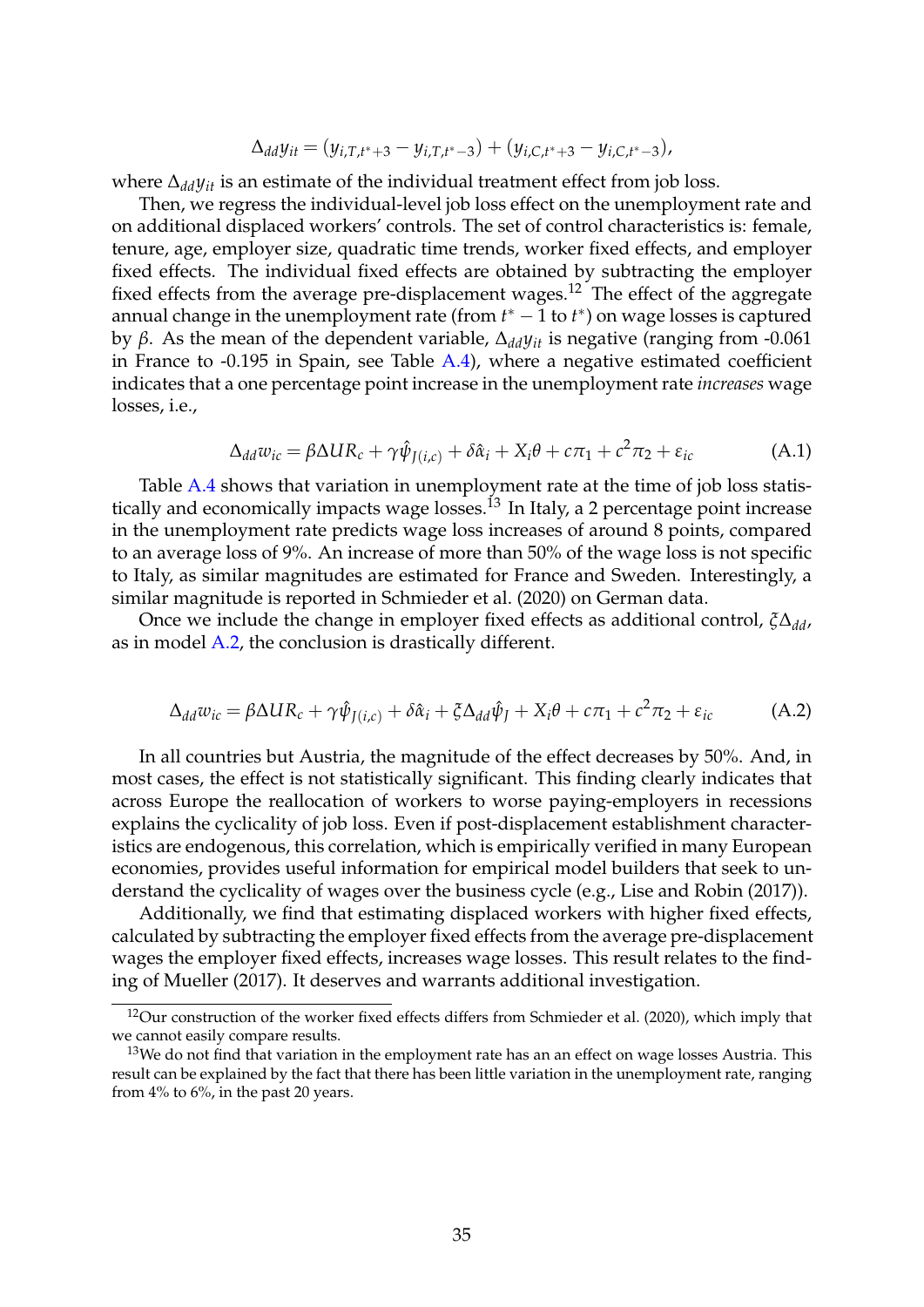## <span id="page-37-0"></span>**B.3 The Role of Labor Market Institutions**

We use three group of variables. First, we control for macroeconomic conditions. Then, we include a set of variables related to labor market institutions, and finally we include displaced worker characteristics from the harmonized matched employer–employee dataset.

## **B.3.1 Macroeconomic conditions**

We include the following controls: (i) share of involuntary temporary employment, (ii) change in the unemployment rate, (iii) GDP per capita, (iv) Gini Index from the World Income Database.

## **B.3.2 Labor market institutions**

We follow [Boeri](#page-20-16) [\(2011\)](#page-20-16) and include the main labor market institutional features: the strictness of employment protection legislation, the generosity of unemployment benefits, the scope of active labor market programs and proxy for wage setting.

**Employment protection.** There is large variation in terms of legislation to conduct business in general in our sample. For instance, out of 34 countries, the [World Bank](#page-50-1) ranks Denmark 2 in the ease of doing business, while Italy is ranked 31.

• We use the OECD indicators of the strictness of regulation for both permanent and temporary contracts. Data range from 0 to 6, with higher scores representing stricter regulation.

**Unemployment insurance.** Unemployment insurance typically varies according to the duration and generosity of benefits [\(Schmieder and Von Wachter, 2016\)](#page-50-2).

- We use the OECD gross replacement rate at 2 months for single workers, evaluated at the average worker.<sup>14</sup>
- We measure duration of unemployment using the Comparative Welfare Entitlements Datasets [\(Scruggs et al., 2017\)](#page-50-3). Duration of unemployment benefits (UEDUR) is defined as months of benefit entitlement excluding means-tested assistance.

**Active and passive labor market policies.** We use public expenditure on labor market policies, which contains passive and active policies, as a percentage of GDP. We split active labor market policies (ALMP) into four different categories:

• *Public employment service and administration*: Placement and related services, and benefit administration.

<sup>&</sup>lt;sup>14</sup>We use the historical gross replacement rate before 2000 and the current series. All values are calculated before taxes and social security contribution payments. Calculations exclude family benefits, social assistance, housing benefits, as well as in-work benefits.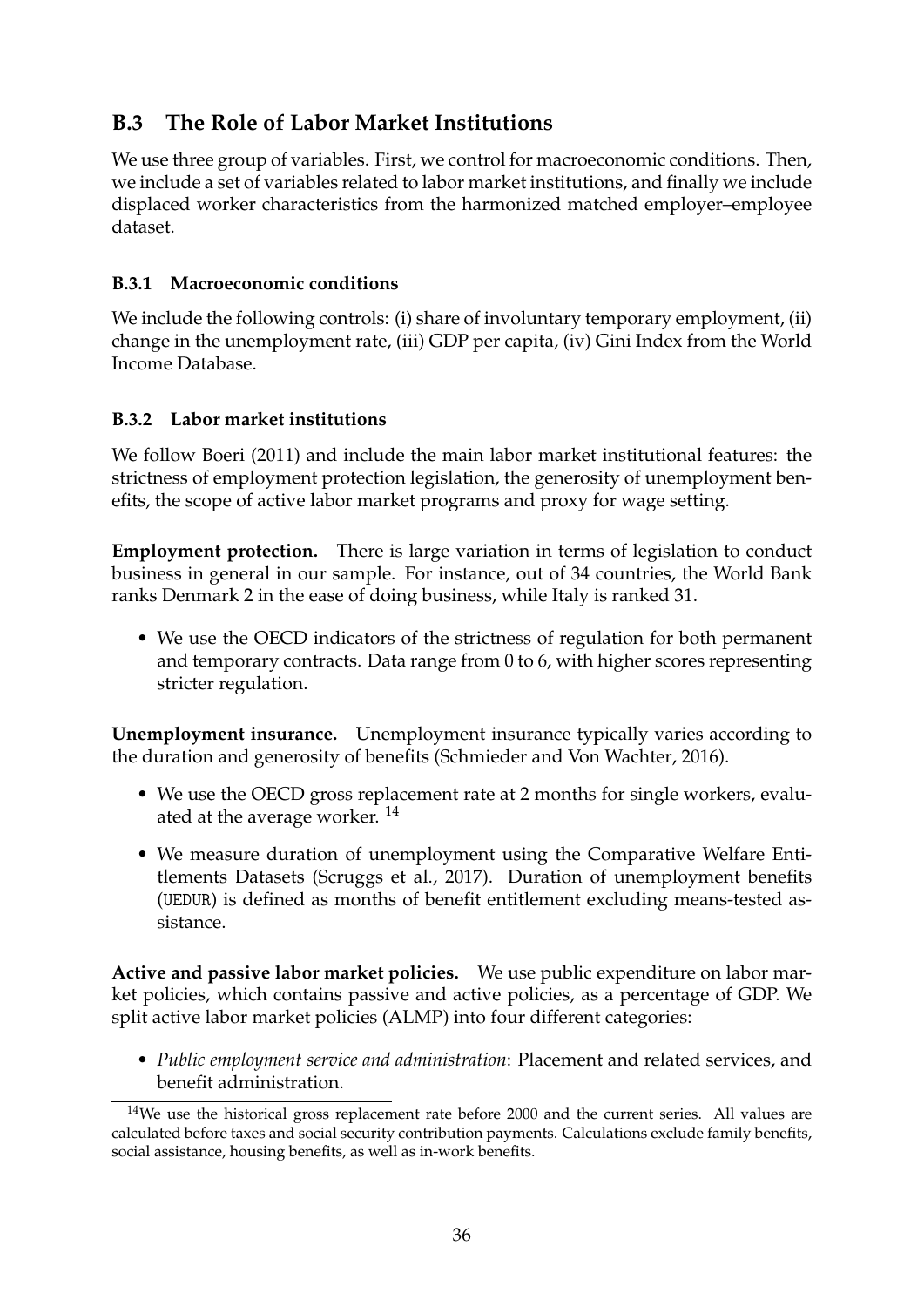- <span id="page-38-2"></span>• *Training*: Institutional training , workplace training, integrated training, special support for apprenticeship.
- *Employment incentives*: Recruitment incentives, employment maintenance incentives, job rotation and job sharing.
- *Other ALMP*: Sheltered and supported employment and rehabilitation, direct job creation, and start-up incentives.

Passive policies include: out-of-work income support and early retirement. The data source is the OECD labour Market Programs database.

**Collective bargaining.** We use union density and coverage to measure the prevalence of collective bargaining.

#### **B.3.3 Displaced workers and employers' characteristics**

To limit the influence of composition effects, we include: (i) age of worker, (ii) share of females, (iii) size of the previous employer, and (iv) tenure of displaced workers.

## <span id="page-38-0"></span>**C Background: Institutional Settings and Data Sources**

We harmonize the sample construction to make our cross-country variables of interests as comparable as possible. This section reports the details of data sources and key institutional features. In particular, we report the population of firms and workers, and how labor earnings, days worked, and employer size are measured.

Recall that the outcome variables are defined as follows (see [2.1\)](#page-5-0). We define yearly labor earnings, deflated to 2010 EUR, as the sum of labor earnings (possibly from different employers) before taxation. Labor earnings include overtime, bonuses, and severance payments when available. We do not have information on hours worked for all countries. Wages are defined as daily earnings from the main employer, and are computed as labor earnings over days worked. The main employer is the establishment at which annual earnings is the largest. We connect all employment spells at the same establishment in case workers have multiple employment episodes during the year.

#### <span id="page-38-1"></span>**C.1 Austria**

**Data Sources** We use the administrative records (AMDB) from the social security administration from 1984 through 2019. This data comprises daily information on all jobs and unemployment spells covered by social security [\(Zweimuller et al., 2009\)](#page-50-4). It contains information on yearly earnings for each worker-establishment pair. The data does not contain information on hours worked. It further contains basic sociodemographic information at the worker level. Each establishment has a unique identifier that allows us to study changes in employer specific characteristics over time. The self-employed and public servants are not reported.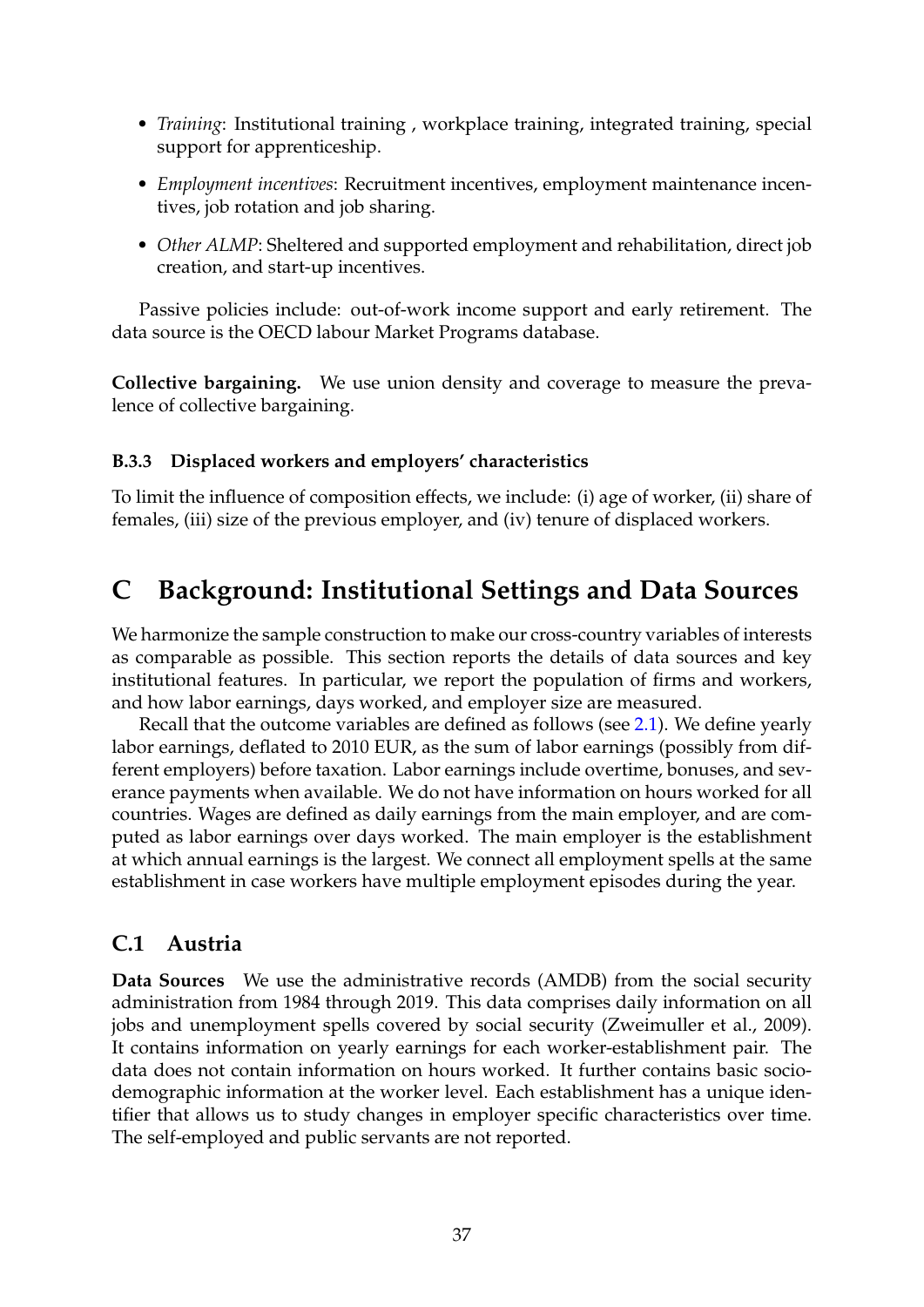## **Definition of main variables**

- *Employees:* Earnings are the sum of gross labor earnings across all yearly employers.
- *Employers:* The data only contain establishment identifiers, not firm identifiers, hence we cannot delete workers that are considered to be displaced but move to the same firm.

**Institutional Settings on Layoffs** Employers with more than 20 employees are obliged to notify the Austrian public employment service (AMS) if they intend to collectively dismiss more than a certain number of employees, where the exact threshold depend on firm size. Furthermore, firms and work councils must agree on a social plan, which can include voluntary severance payments, financial interim aid, reimbursement of costs for education, training or job interviews. Until 2002, long-tenured workers were eligible for severance pay. The Employees Income Provision Act in 2003 eliminated severance pay and replaced it with monthly employer contributions into pension accounts accessible during unemployment spells. See [Kettemann et al.](#page-49-2) [\(2017\)](#page-49-2).

**Related studies** [Gulyas and Pytka](#page-20-0) [\(2020\)](#page-20-0) is the closest paper. They use a recent machine learning method to uncover the sources behind job loss. They find that the main sources behind job losses are related to employer specific factors (AKM firm's wage premiums and the availability of well paying jobs in the local labor market).

## <span id="page-39-0"></span>**C.2 Denmark**

**Data Sources** Our main data source is the IDA dataset from 1980 to 2018, provided by Denmark Statistics. IDA contains the universe of Danish residents with establishment and firm identifiers. There is no information on job separations, nor on contract type (temporary or permanent). The data source changed in 2008, which impacts the computation of the days worked and labor earnings variables.

## **Definition of main variables**

- *Employees:* Earnings comprise all salary-related income in a year.
- *Employers:* The number of employees in the establishment on November 28th is used as establishment size. Industry group follows the NACE classification. Public sector employers include the state and municipalities.

**Institutional Setting** Employers have to inform the local authorities and start negotiating with a worker representative in cases of mass layoffs. Notice periods and severance payments vary from one to six months, depending on workers´ tenure. In the event of large mass layoffs, special funding (*Varslingspulje*) is granted to local job centers. The [OECD](#page-50-5) [\(2016a\)](#page-50-5) and the [European Restructuring Monitor](https://www.eurofound.europa.eu/observatories/emcc/european-restructuring-monitor) website provide further explanations of the institutional setting.

Unemployment insurance is voluntary. Low-income members of the insurance system receive benefits worth 90% of their pre-unemployment salary, but the replacement rate is lower for middle and top income groups. For an average production worker,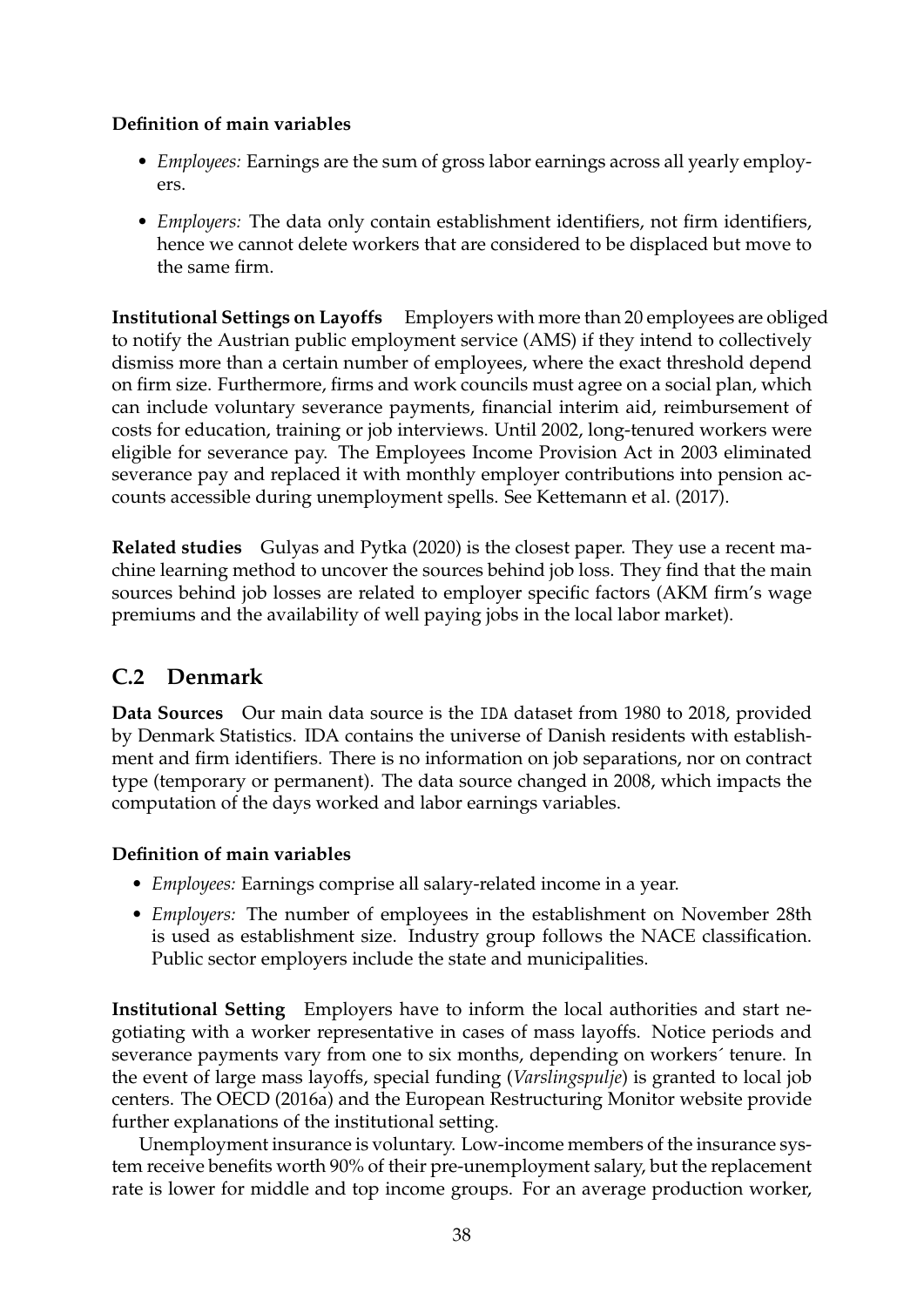the replacement rate is less than 50% (see [Andersen et al.](#page-47-0) [\(2020\)](#page-47-0)). A string of reforms changed labor market policies in the mid-1990s (see [Andersen and Svarer](#page-47-1) [\(2007\)](#page-47-1)).

**Related Studies** [Roulet](#page-21-16) [\(2021\)](#page-21-16) finds a similar impact of job displacement using plant closure as the displacement event. In contrast, [Bennett and Ouazad](#page-20-1) [\(2019\)](#page-20-1) find larger impacts.

## <span id="page-40-0"></span>**C.3 France**

**Data Source** We use the dataset DADS that includes a sample of salaried workers from 1991 to 2018. The dataset is provided by the [CASD.](https://www.casd.eu/) Until 2001, the sample corresponds to a 1/25 random sample. Starting in 2002 the sample was doubled. The dataset contains establishment and firm identifiers, and records public sector jobs. The panel does not follow workers outside salaried jobs (e.g., self-employed workers).

## **Definition of main variables**

- *Employees:* Earnings include all payments to workers; profit-sharing schemes, employee savings schemes, severance payments and perks.
- *Employers:* The number of employees in the establishment on December 31st is the establishment size. Industry classification is based on a 5 group economic activity category.

**Institutional Setting** A plan that aims to reduce the numbers of layoffs is mandatory in firms with more than 50 employees, in which at least 10 employees will be laid off within 30 days. Legal severance pay comes to approximately 25% of the monthly reference wage. Severance payments can explain the increase of daily wages in t=0 reported in Figure [1.](#page-10-0)

Unemployment benefits end after 24 months for workers below 50 years old, and the net (and constant over the unemployment spell) replacement rate is 71%. Special benefits are granted to displaced workers. They can increase the replacement rate to 100% of the previous net salary for one year, with special counselling and training.

The French labor market has become segmented over the last three decades, with an increase of jobs under fixed-term contracts. Moreover, part-time unemployment (*Activité Réduite*) is increasingly used [\(Benghalem et al., 2021\)](#page-47-2).

**Related Studies** [Royer](#page-21-17) [\(2011\)](#page-21-17), [Frocrain](#page-48-2) [\(2018\)](#page-48-2) and [Brandily et al.](#page-20-19) [\(2020\)](#page-20-19) evaluate the impact of establishment closures on workers. [Brandily et al.](#page-20-19) [\(2020\)](#page-20-19) identify job losses from two samples: *1.* workers that receive unemployment insurance as "laid-off for economic reasons" and *2.* workers employed in establishments that close. They document a long term reduction of 36% of earnings ( $\approx$  15 % in sample 2.) and 11% of hourly wages ( $\approx 6\%$  in sample 2.). The firm (AKM) wage premium explains 84.5% (sample 1) and 95.5 % (sample 2) of the long-term hourly wage losses.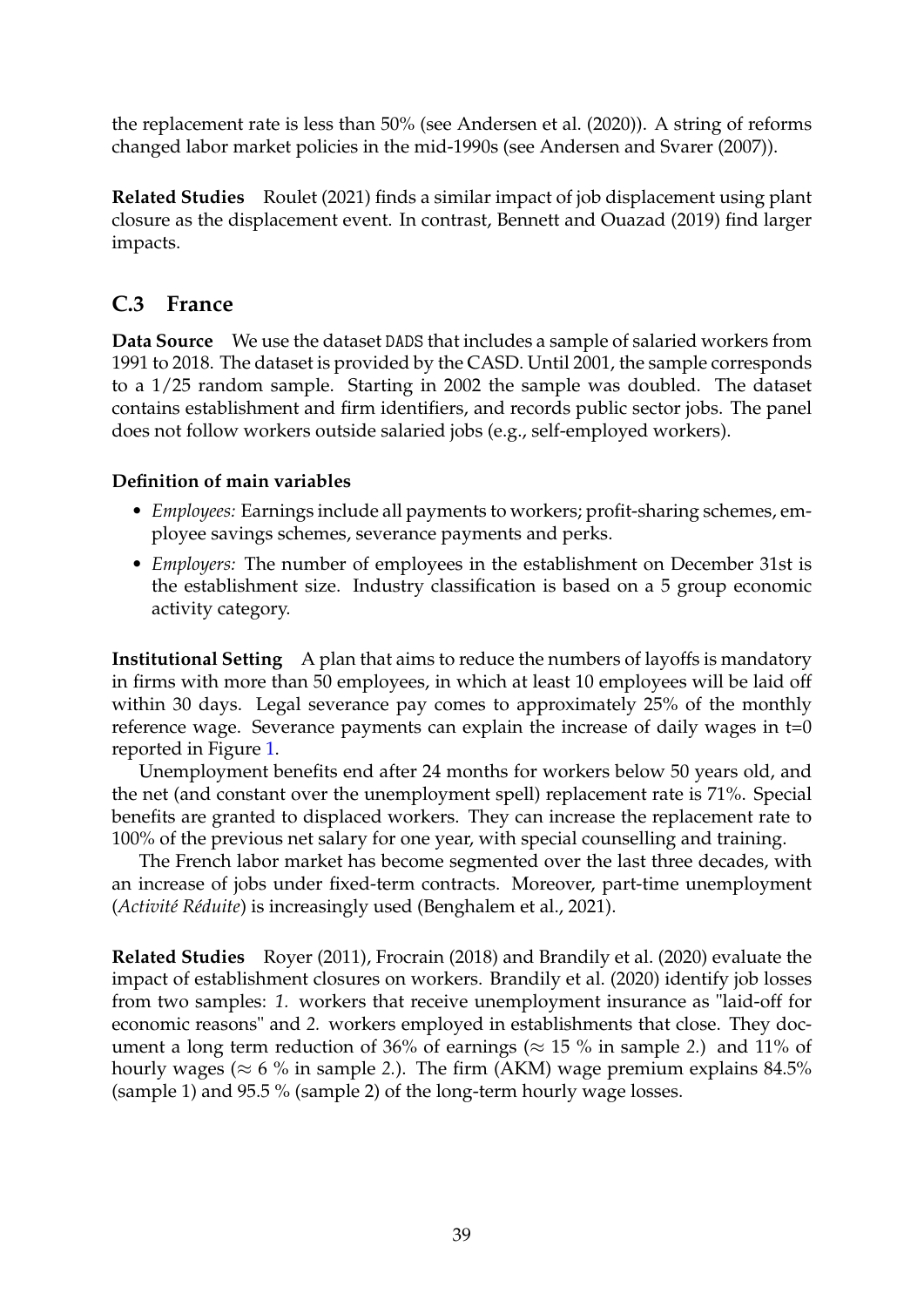## <span id="page-41-0"></span>**C.4 Italy**

**Data Sources** The main data source is derived from social social security records stored by the Social Security Institute (Istituto Nazionale Previdenza Sociale, INPS). This dataset, which we label INPS-LOSAI, contains roughly 6.5% of the universe of workers present in the universe of INPS records. The panel records all employment spells in salaried-jobs. Therefore, attrition can be due to self-employment or employment in the public sector. Information on whether a job is under temporary contract and the reasons behind a job termination is available since 1998 and 2005, respectively.

#### **Definition of main variables**

- *Employees*: Earnings includes base labor earnings, regular benefits (based on seniority) and irregular benefits (e.g., profit distributions, premiums at the firm level, holiday bonuses are also included). Earnings are top coded at roughly the 99.5 percentile [\(Hoffmann et al., 2021\)](#page-49-3).
- *Employers*: Yearly information on employer size is collected within the LOSAI dataset in various bins (0-5, 6-10, 11-15, 16-20, 21-25, 26-30, 31-40, 41-50, 51-100, 101-200, 201-300, 301-400, 401-500, 500). We take the midpoint in each bin and define that as the employer size for a given year. An employer is defined based on the employer identifier provided by INPS. As in Spain (see below), we consider an employer to be involved in a mass layoff when one of these two situations occurs: (i) when the employer experiences a reduction in the number of workers employed of more than 30% relative to the previous year or (ii) the reason of job separation given to INPS by the employer is "firing for economic reasons" which represents scenarios in which the employer is laying off part or all of its workforce because of financial difficulties. Below we show that similar earnings losses are obtained using only (i).

**Institutional settings** Employment legislation surrounding layoffs typically applies to firms that have more than 15 employees [\(Kugler and Pica, 2008\)](#page-49-4). Sectoral bargaining agreements might provide specific criteria on which workers should be subject to the layoff. Prior to the layoff, it is typical to observe some workers receiving zero hours contracts [\(Giupponi and Landais, 2020\)](#page-49-5). Following the layoff, the worker receives the so-called "trattamento di fine rapporto (TFR)" which is calculated as a full year of salary divided by 13.5 plus approximately 1.5% for each year of tenure.

**Related Studies** The closest paper to our study using Italian data is [Mossucca](#page-21-18) [\(2016\)](#page-21-18). She estimated job displacement effects using INPS data. However, she does not have information on firm-size and, therefore, uses worker-level information on whether workers were assigned to zero-hours contracts to proxy for mass-layoff events.

**Downward Trend in Pay Losses during the 2000s** Earnings losses for Italian displaced workers appear to experience a downward trend during the 2000s.

It is worth investigating the causes of this particular downward trend. One concern is that this trend is artificial: from 2005, the traditional definition of mass-layoff is combined with direct information from INPS on which jobs were terminated for economic reasons. This might change the composition of workers in our mass-layoff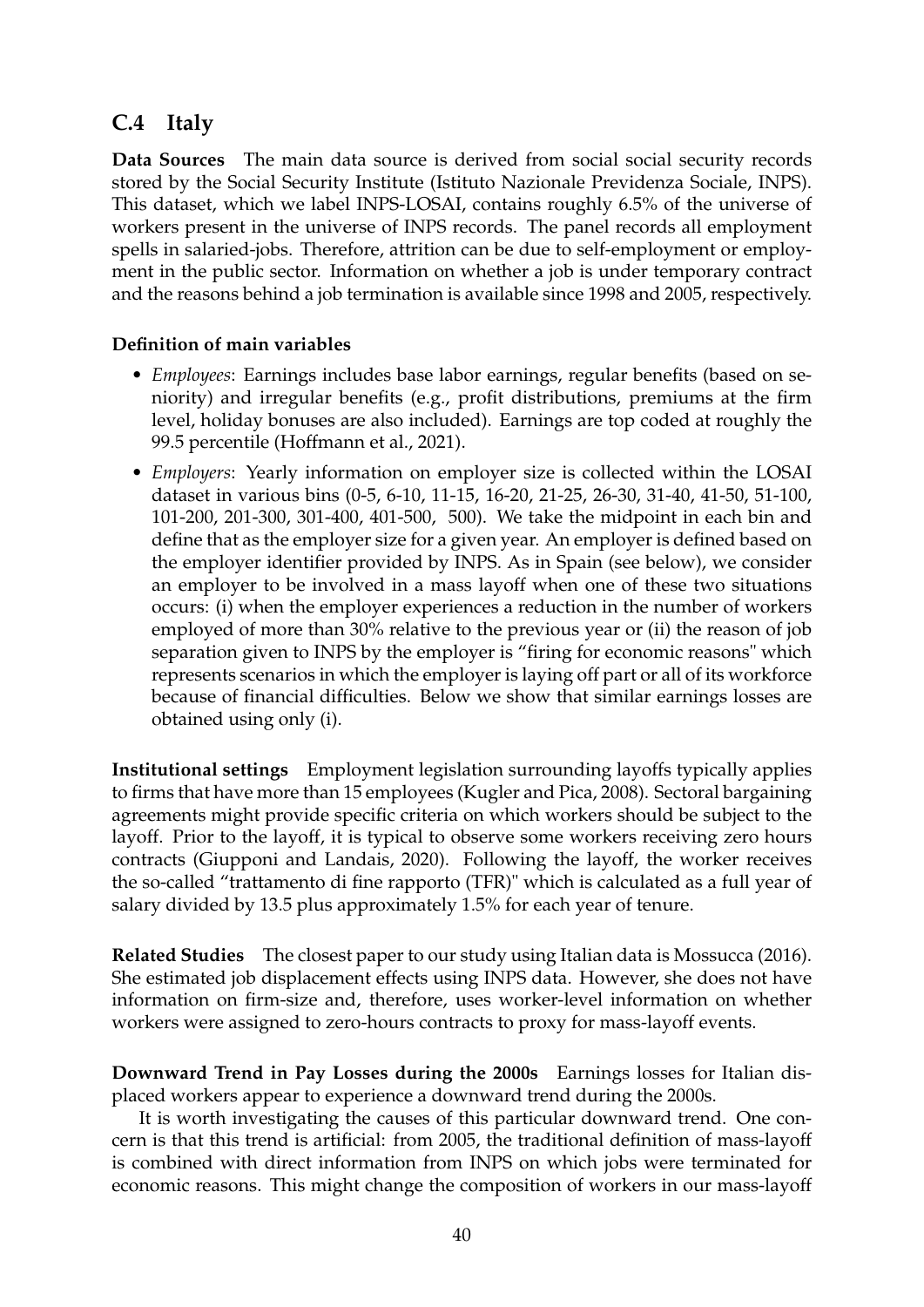samples thus causing a structural break in our estimates. Therefore, we re-compute the earnings losses over the years for Italy without using information on job termination. The results are displayed in Figure [A.4.](#page-33-0) We see a broadly similar trend to our baseline figure during the 2000s.

We then move into a more structural interpretation for this finding. The decade 2000-2010 is a period of profound transformations of the Italian labor market. The landmark of this process of transformation is the dualization of employment contracts. Temporary employment contracts were liberalized during this period. This liberalization was achieved while maintaining rigid levels of employment protection for permanent contract workers [\(Boeri, 2011;](#page-20-16) [Daruich et al., 2020\)](#page-48-3).

This leads to the question: Are Italian workers who were displaced in the 2000s experiencing larger earnings losses because they are more likely to have a temporary job following a job loss? Figure [A.5](#page-34-0) overlays the event study coefficients on earnings and wage losses experienced by workers displaced in different years with the event study of the probability that the first job obtained after a layoff is on a temporary employment contract. It appears that the effect on the share of displaced workers obtaining a temporary job following displacement predicts wage and earnings losses well, both in the short and long-run. The negative association between earnings losses and temp-share following displacement also suggests that these contracts did not help workers find jobs following displacement. Instead, a substitution effect appears to dominate: displaced workers are increasingly more likely to obtain a temporary job (as opposed to a permanent one) and this causes significant wage and earnings losses both in the short and in the longer run.

In conclusion: the downward trajectory in pay losses appears to be due in part to by changes to Italian institutions that facilitated the hiring of workers on a temporary basis. This finding echoes the ones in [Woodcock](#page-21-14) [\(2020\)](#page-21-14) who found that German workers displaced after the passage of the so called Hartz-reforms experienced (i) larger wage losses (ii) a substantial part of these wage losses is due to workers increasingly sorting into temporary jobs.

## <span id="page-42-0"></span>**C.5 Portugal**

**Data Sources** The main data source is the *Quadros de Pessoal* (hereafter QP) for the 1987-2018 period.<sup>15</sup> The data are gathered annually by the Portuguese Ministry of Employment through an questionnaire that every establishment is obliged by law to fill in. The dataset does not cover the public administration and non-market services, whereas it covers partially or fully state-owned firms The dataset covers virtually the entire population of firms. The dataset contains a snapshot of firms' employment in October each year. It contains information on industry (NACE 2), hiring date, the kind of job contract (fixed-term or open-ended), the effective number of hours worked, and different types of compensation. This implies that jobs (hence earnings, days worked and daily wages) are not recorded for a worker who is not employed in October. Finally, due to the fact that the year 2001 is missing from the QP at worker level, we exclude the years 2000 and 2001 as possible treatment years. We also remove from the treatment years the year 1999, due to the disproportionate and implausible amount of displaced workers who disappear from the dataset compared to other years, which

 $15$ We are grateful to Pedro Raposo for his help to access to the data.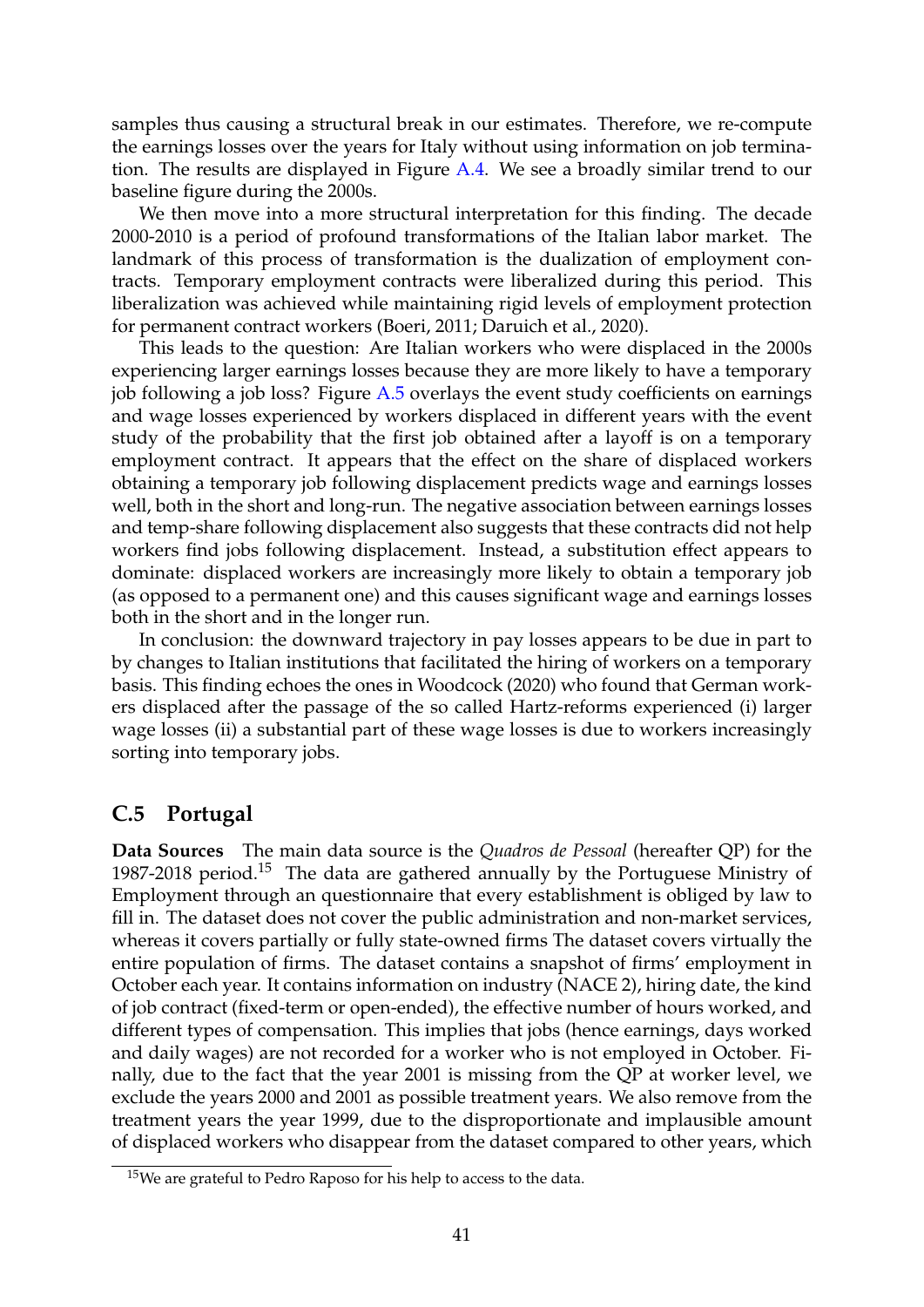makes the year a clear outlier. See [Acabbi et al.](#page-47-3) [\(2021\)](#page-47-3) for additional details about the data source.

#### **Definition of main variables**

- *Employees:* Earnings include base earnings, regular benefits (based on seniority) and irregular benefits (profit distributions and premiums). Earnings do not contain severance payments.
- *Employers:* Number of employees in establishments are measured at the end of October. The definition of a mass layoff is based on the variation in employment from October to October each year.

**Related studies** The closest paper to our study using Portuguese data is [Raposo et](#page-21-19) [al.](#page-21-19) [\(2021\)](#page-21-19). They evaluate the sources of wage losses of workers displaced from 1988 to 2011, with different sample restrictions. They find that sorting into lower paying job titles represents the largest component of the monthly wage loss of displaced workers, accounting for 37% of the total average monthly wage loss compared to 31% for the firm and 32% for the match effects.

## <span id="page-43-0"></span>**C.6 Spain**

**Date Source** We use administrative data from the Continuous Sample of Working Histories (*Muestra Continua de Vidas Laborales*, MCVL) for the period 2005-2019, provided by the Spanish Social Security Administration. This sample is a 4% random draw from the universe of Social Security records, employed and unemployed workers in the reference year. This sample also offers retrospective information of the entire labor history of workers. Around one third of the public sector employees are not included in the sample (excluded from the General Regime of the Social Security).

The dataset contains monthly information on the number of days worked, the kind of job contract (open-ended or fixed-term) and the working time (whether full-time or part-time job, and the fraction of working time) for all employers. Hours worked are not available.

## **Definition of main variables**

• *Employees*: Earnings refer to the monthly contribution to Social Security that can be top- and bottom-coded, including annual bonuses and excluding overtime hours and severance payments. The minimum and maximum limits vary by workers and over time, depending on the minimum wage and inflation. The data also provides information on total yearly earnings (i.e., not top and bottom coded) coming from tax records. As a robustness check, we have reestimated the costs of job loss in earnings and wages to assess that the results are almost identical statistically when we use information on total taxable labor earnings for the period with both income sources available. They only differ significantly in the pre-displacement year (*t* <sup>∗</sup> − 1) and in the year of mass layoff (*t* ∗ ) as earnings from tax records include severance payments.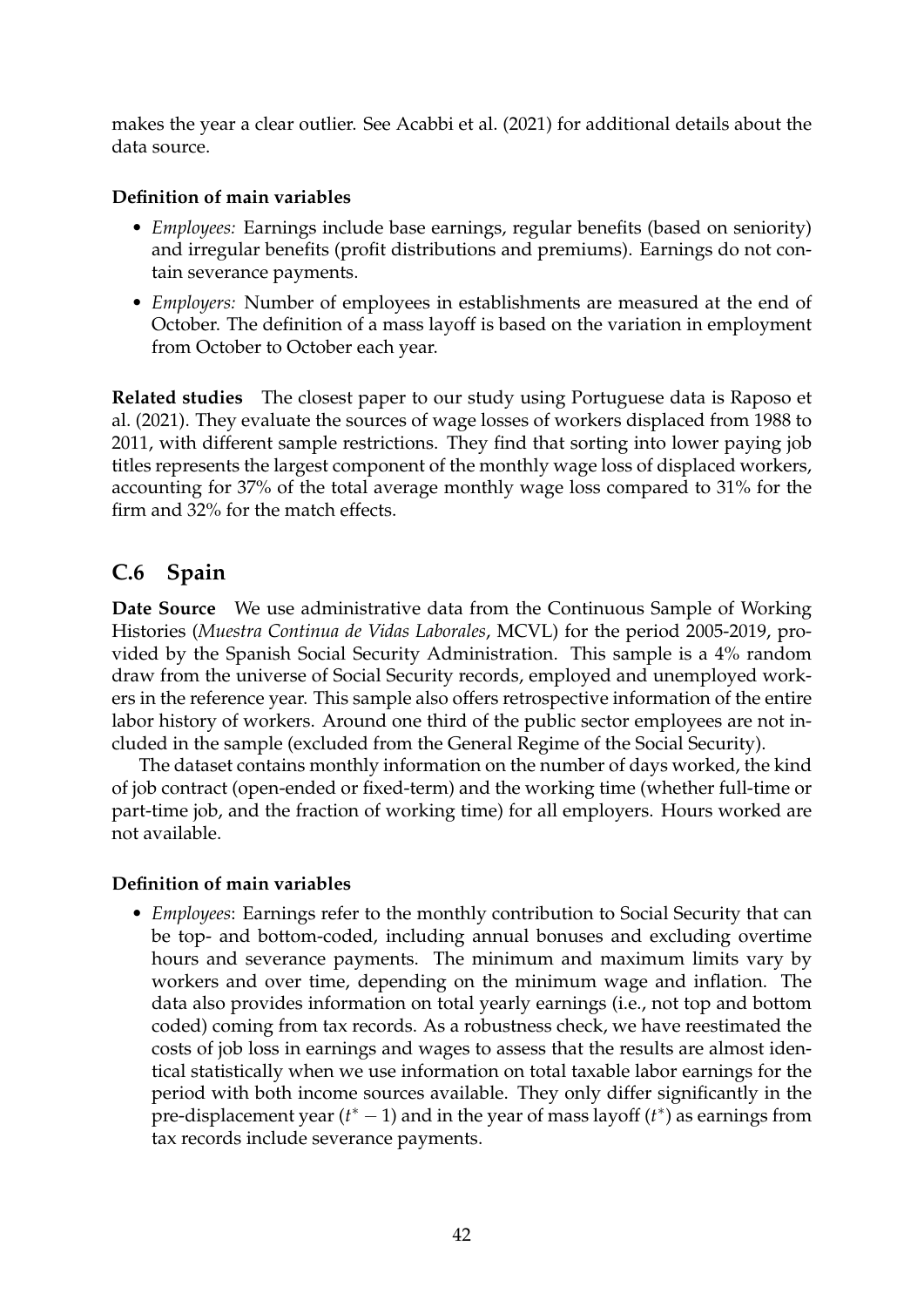• *Employers*: The number of employees in an establishment is available for the month of April one year later. Hence, we redefine our reference year in our analysis from May to April of next year. This makes the yearly information on the number of employees in an establishment coincide with the end of the reference year (for instance, year 2018 in our analysis covers from May of the calendar year 2017 to April of 2018).

An employer is involved in a mass layoff when one of these two situations occur: (i) the reason for job separation given to Social Security by firms is a permanent collective dismissal (*Expediente de Regulación de Empleo*, ERE) or (ii) when the establishment experiences a reduction in the number of workers employed in more than 30% with respect to the previous year. Figure [A.4](#page-33-0) shows that estimates of earnings losses are similar with or without using the condition (i) (*ERE*).

**Institutional Setting** Firms must ask for authorization for a collective dismissal when the number of dismissed workers exceeds a certain threshold in a three-month period depending on the initial firm size (*Expediente de Regulación de Empleo*, ERE). In collective dismissals, the legal severance payments are the salaries of 20 days per year worked with a maximum level equal to 12 months earnings. In cases of unfair dismissals of permanent workers, severance payments are the earnings of 33 days per year worked with a maximum payment of 24 months, In cases of fixed-term contracts, it is 8 days per year worked and 12 days since 2015 (see [Barceló and Villanueva](#page-47-4) [\(2016\)](#page-47-4)). The maximum duration of unemployment benefits is 24 months. The replacement rate of unemployment benefits is 70% of the contribution base in the first 6 months and 50% after. The amount of unemployment benefits vary between 527.24 $\in$  and 1,482.86 $\in$  in 2019. The use of fixed-term contracts is very high in Spain. Since 2015, the maximum length of a short-term contract is three years that can be extended one year more in some cases.

**Related studies** [Garda](#page-48-4) [\(2012\)](#page-48-4) finds wage drops in the long run of roughly 10% for permanent contract and 5% for fixed term contract. [Garcia-Cabo](#page-20-20) [\(2018\)](#page-20-20) also studies wage losses, but the sample restriction is different.

## <span id="page-44-0"></span>**C.7 Sweden**

**Data Sources** We use the RAMS matched employer–employee database from Statistics Sweden (SCB). The database contains full population-level information on the gross labor earnings paid for each employment spell (public and private sector jobs). RAMS does not provide information on the reason for layoffs nor on the nature of the contract. We complement the employment information with socioeconomic characteristics from the LOUISE dataset (SCB). RAMS is also used to compute firm size and employer in November.

## **Definition of main variables**

• *Employees:* Earnings is the sum of gross labor earnings across all employers. The employment spells are used to compute the number of days employed at the primary employer (by multiplying the corresponding number of months worked by 30) and the daily earnings at the primary employer.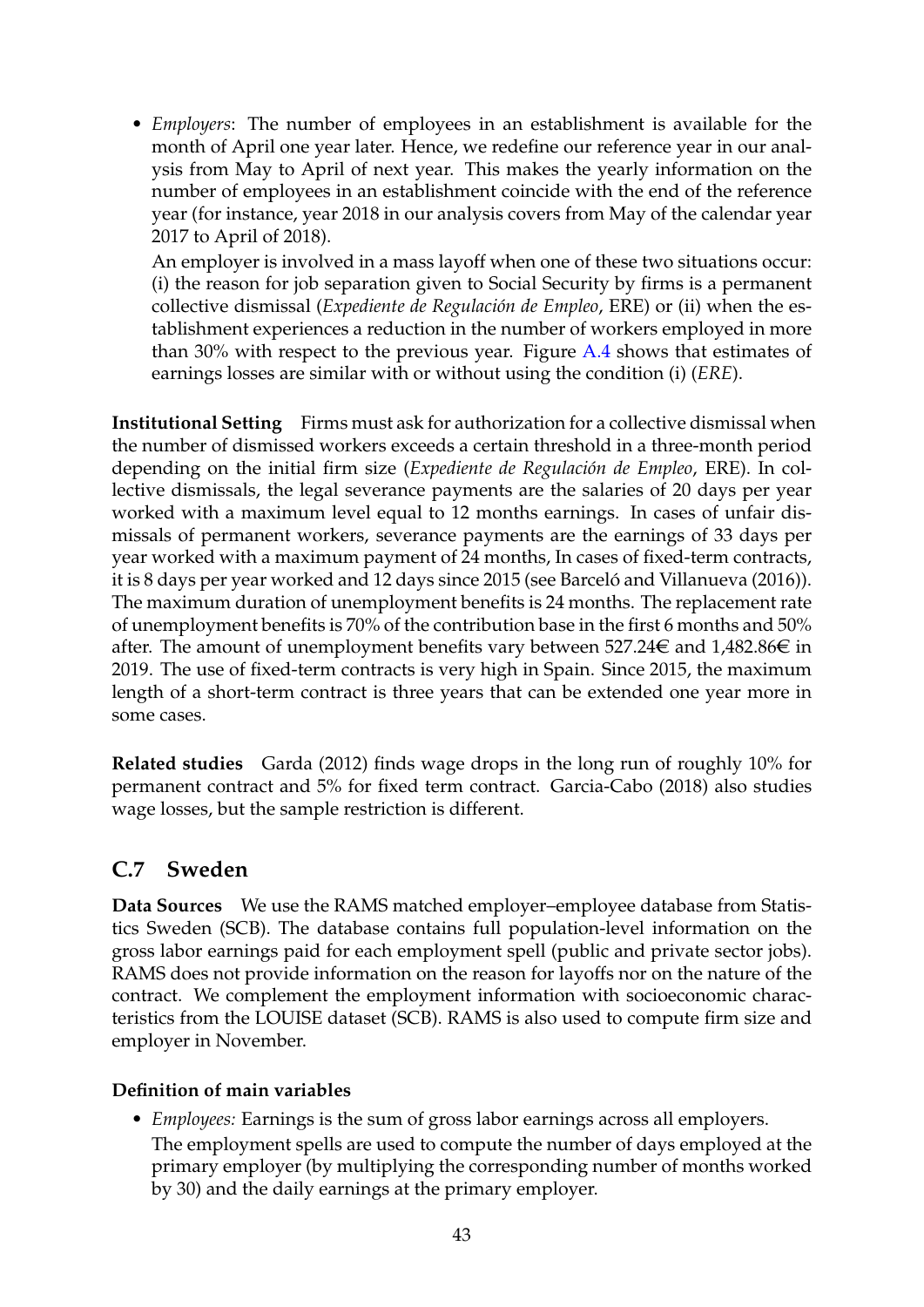**Institutional setting** The Swedish institutional setting is similar in many respects to that of Denmark and other Nordic countries when it comes to unemployment insurance and active labor market programs. The Swedish model integrates flexibility for employers and security for employees. Workers can *voluntarily* insure against job loss, which gives them eligibility to receive unemployment benefits. The unemployment insurance system is characterized by conditionality: unemployment benefits can be subject to suspension if jobseekers do not fulfill the job search requirements (see [Lombardi 2019\)](#page-49-6).

*Job security councils* help workers who lose their jobs during mass layoffs to transition towards a new job. The transition services provided include training and start-up support to employees.

One specificity of the Swedish system in the case of mass layoffs is a set of rules that go under the name LIFO ("last-in-first-out"; see [OECD, 2016b\)](#page-50-6). This implies that workers with lower tenure leave the firm first, whereas longer-tenured workers are laid off at a lower priority. In practice, firm-level bargaining can imply deviations from LIFO rules. [OECD](#page-50-6) [\(2016b\)](#page-50-6) gives an overview of the institutional setting.

Permanent contracts are the main rule. Fixed-term employment contracts must be provided by law or collective agreement.

**Related studies** [Eliason and Storrie](#page-20-21) [\(2006\)](#page-20-21) study long-term effects of job displacements in 1987 up to 12 years later. The lack of post-displacement earnings recovery is attributed to the 1990s Swedish financial crisis. [Seim](#page-21-20) [\(2019\)](#page-21-20) studies displacement effects in Sweden for displacements in 2002–2004 by using information that allows resignations to be distinguished from actual displacements. Five years after displacement, our earnings loss effects are similar to those in [Seim](#page-21-20) [\(2019\)](#page-21-20), both in levels (around 4,000 Euros in 2010 currency) and as percentage change from the pre-displacement level (about 10% losses).

[Cederlöf](#page-48-5) [\(2021\)](#page-48-5) provides job loss estimates using a mass layoff design similar to the one we implement.

## <span id="page-45-0"></span>**D Related Literature**

This section reviews recent theoretical frameworks and empirical work. See [Carring](#page-48-6)[ton and Fallick](#page-48-6) [\(2017\)](#page-48-6) for a review.

## <span id="page-45-1"></span>**D.1 Job Displacement**

#### **D.1.1 Theoretical framework**

**Key ideas.** Some models are based on *loss of skills*. Loss of skills can be split into two categories. First, firm-specific skills are acquired over time during the employment spell and are mainly valuable in the current job [\(Becker, 1964;](#page-47-5) [Lazear, 2009\)](#page-49-7). Second, general skills can be lost over the unemployment period [\(Pissarides, 1992;](#page-50-7) [Ljungqvist](#page-49-8) [and Sargent, 1998\)](#page-49-8). In the class of search models, *losses in firm rents or match components* explain earnings losses. Over the employment spell in search models, wages rise with tenure as wages are renegotiated [\(Cahuc et al., 2006\)](#page-48-7), or simply through commitment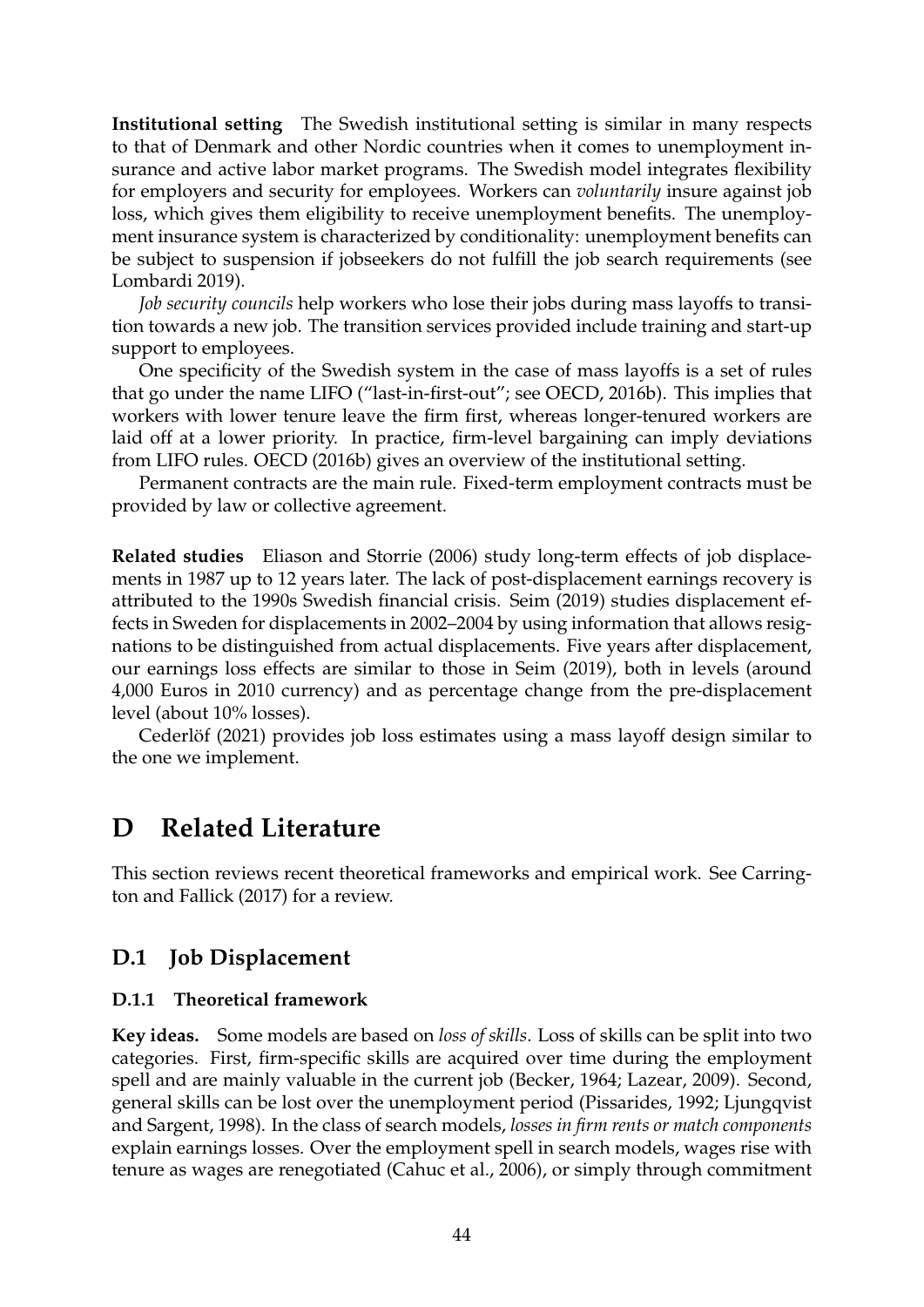[\(Burdett and Coles, 2003\)](#page-48-8). In job matching models, such as in [Jovanovic](#page-49-9) [\(1979\)](#page-49-9), workers lose a fixed component of their wage which is specific to a match. Recent models combine some of those mechanisms. For instance, see [Krolikowski](#page-49-10) [\(2017\)](#page-49-10), [Jarosch](#page-49-11) [\(2021\)](#page-49-11), [Huckfeldt](#page-49-12) [\(2021\)](#page-49-12) and [Burdett et al.](#page-48-9) [\(2020\)](#page-48-9).

## **D.1.2 Empirical Evidence**

**US evidence.** [Davis and Von Watcher](#page-20-2) [\(2011\)](#page-20-2) report a range of earnings losses going from -18% to -25% depending on displacement years (see [Hall](#page-49-13) [\(2011\)](#page-49-13) for a discussion). [Lachowska et al.](#page-21-1) [\(2020\)](#page-21-1) study displacement events from 2008-2010 for Washington State. They find a reduction of 15% in earnings, 2.7% in hours worked and 4.9% in hourly wages up to five years after the event. Match effects, as in [Woodcock](#page-50-8) [\(2015\)](#page-50-8), explain 57% of the job loss, while AKM firm fixed effects explain 17%. In their sample, the AKM firm fixed effect is not important as 70% of workers move to a better or same AKM quintile firm. Using Ohio data, [Moore and Scott-Clayton](#page-49-14) [\(2019\)](#page-49-14) report that between 16 and 24% of long-run earnings losses is explained by firm rents.

**European evidence.** [Schmieder et al.](#page-21-2) [\(2020\)](#page-21-2) study job displacement in 1980-2009 in Germany and find a 10% decrease in earnings up to 10 years after displacement. In contrast to evidence based on U.S data, they conclude that a large part of wage losses and a substantial degree of their cyclicality can be explained by the reduction of average wage levels of new employers. [Schmieder et al.](#page-21-2) [\(2020\)](#page-21-2) find that, going from peak to trough of the business cycle in Germany raises short-term earnings losses from -13% to -25%, similar in magnitude to [Davis and Von Watcher](#page-20-2) [\(2011\)](#page-20-2). [Fackler et al.](#page-20-22) [\(2021\)](#page-20-22) shows that wage losses for plant closures in Germany depend on pre-displacement plant size. [Raposo et al.](#page-21-19) [\(2021\)](#page-21-19) study job loss in 1988-2014 in Portugal. In their sample, 46% of the wage loss is due to sorting into lower paying jobs, 27% of the loss due to match effects, and the remaining 27% is accounted for the drop in employer fixed effects. [OECD](#page-50-9) [\(2018\)](#page-50-9) reports earnings losses using a mix of survey and administrative data over the period 2000 to 2005 for several OECD countries.

**Comparing existing evidence.** It is not possible to compare the above-mentioned results because they apply different econometric models and impose different sample restrictions. This point is illustrated in Table [1.](#page-6-0) In terms of methods, [Raposo et al.](#page-21-19) [\(2021\)](#page-21-19) estimate an AKM model, but include job titles, that blend skill requirements of the worker and the bargaining power of the workers' organizations. Sample selection also greatly differs across the papers mentioned above. For instance, the set of comparison workers are different across studies. [Schmieder et al.](#page-21-2) [\(2020\)](#page-21-2) build their control as workers that do not leave the firm up to  $t = 0$ , while [Lachowska et al.](#page-21-1) [\(2020\)](#page-21-1) restrict to at least  $t = 4$ . Previous research shows that different comparison groups lead to different earnings losses [\(Krolikowski, 2018;](#page-21-13) [Cederlöf, 2021\)](#page-48-5).

## <span id="page-46-0"></span>**D.2 Labor market Institutions**

**Labor market institutions.** [Boeri](#page-20-16) [\(2011\)](#page-20-16) and [Bentolila et al.](#page-47-6) [\(2019\)](#page-47-6) review the literature on institutional reforms and labor market performance. The impact of institutions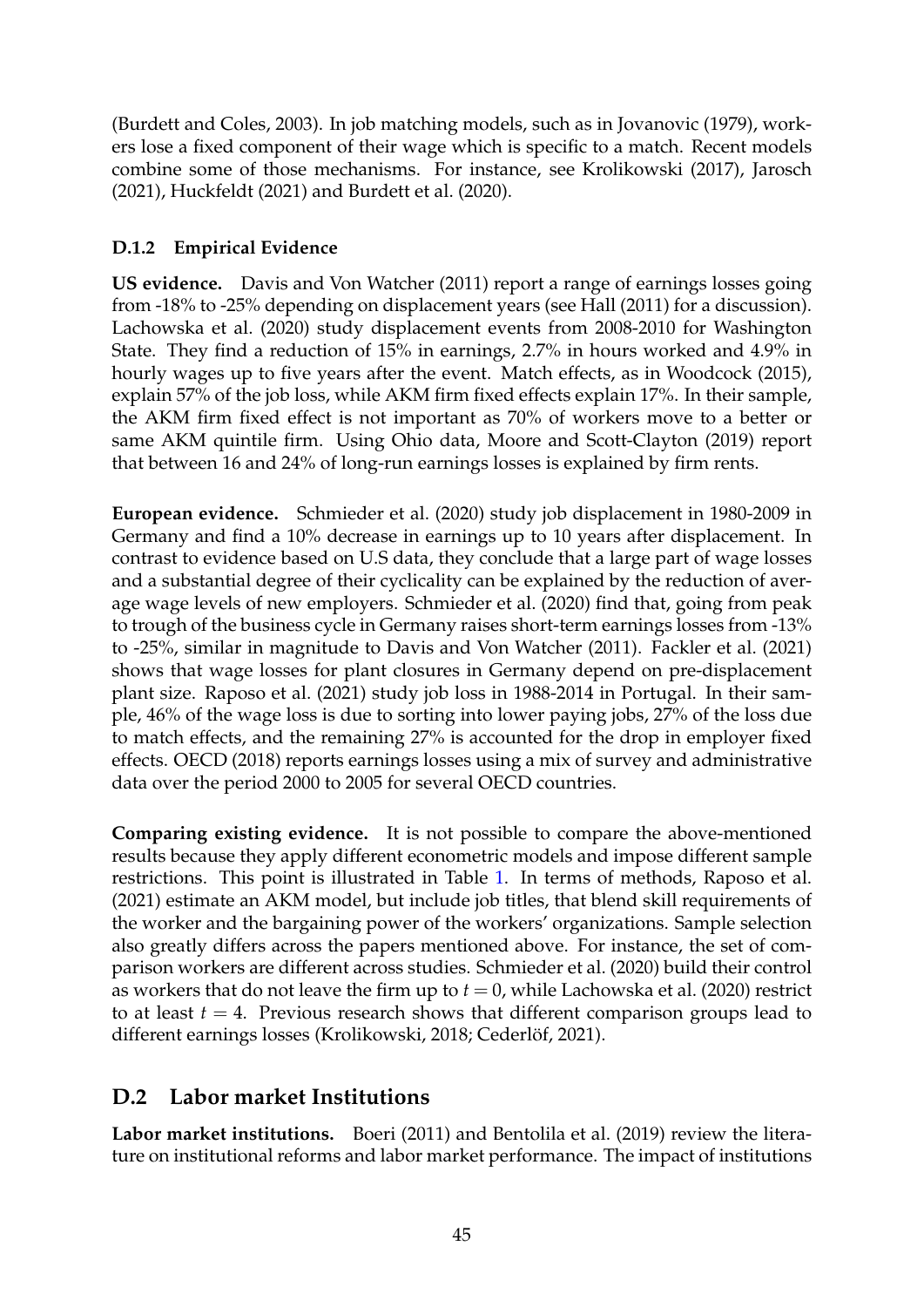has been evaluated using aggregate data across countries [\(Lazear, 1990\)](#page-49-15)<sup>16</sup>, and withincountry quasi-experimental variation at the firm-level and at the worker-level [\(Autor](#page-47-7) [et al., 2007;](#page-47-7) [Daruich et al., 2020\)](#page-48-3). [Garcia-Cabo](#page-20-20) [\(2018\)](#page-20-20) quantifies the impact of the job loss in dual labor markets.

**International comparison of wage dynamics.** [Card et al.](#page-48-10) [\(1996\)](#page-48-10) is one of the first studies to use micro data in a cross-country design. [Kuhn and et al](#page-49-16) [\(2002\)](#page-49-16) compare wage dynamics following job loss using matched employer-employee datasets. [Criscuolo et al.](#page-48-11) [\(2020\)](#page-48-11) quantify the role of firms in explaining wage inequality.

**Passive and active labor market policies.** [Andersen and Svarer](#page-47-1) [\(2007\)](#page-47-1) argue that that active labour programs are key for a high-performing labor market. [Card et al.](#page-20-18) [\(2018\)](#page-20-18) examine the impact of 207 ALMP studies, and find a long run (2+ years) impact on employment probability of between 5 and 12 percentage points. Using survey data in 13 European countries, [Andrews and Saia](#page-47-8) [\(2017\)](#page-47-8) find that higher spending on ALMPs can improve the re-employment prospects of displaced workers.

## **References**

- <span id="page-47-3"></span>**Acabbi, Edoardo, Ettore Panetti, and Alessandro Sforza**, "The Financial Channels of Labor Rigidities: Evidence from Portugal," *Working Paper*, 2021.
- <span id="page-47-0"></span>**Andersen, Asger, Amalie Jensen, Niels Johannesen, Claus Kreiner, Søren Leth-Petersen, and Adam Sheridan**, "How Do Households Respond to Job Loss? Lessons from Multiple High-Frequency Data Sets," 2020.
- <span id="page-47-1"></span>**Andersen, Torben and Michael Svarer**, "Flexicurity: labour market performance in Denmark," *CESifo Economic Studies*, 2007, *53* (3), 389–429.
- <span id="page-47-8"></span>**Andrews, Dan and Alessandro Saia**, "Coping with creative destruction: Reducing the costs of firm exit," 2017.
- <span id="page-47-7"></span>**Autor, David, William Kerr, and Adriana Kugler**, "Does employment protection reduce productivity? Evidence from US states," *The Economic Journal*, 2007, *117* (521), F189–F217.
- <span id="page-47-4"></span>**Barceló, Cristina and Ernesto Villanueva**, "The response of household wealth to the risk of job loss: Evidence from differences in severance payments," *Labour Economics*, 2016, *39*, 35–54.
- <span id="page-47-5"></span>**Becker, Gary**, *Human Capital* 1964.
- <span id="page-47-2"></span>**Benghalem, Hélène, Pierre Cahuc, and Pierre Villedieu**, "The Lock-in Effects of Parttime Unemployment Benefits," *Working Paper*, 2021.
- **Bennett, Patrick and Amine Ouazad**, "Job displacement, unemployment, and crime: Evidence from danish microdata and reforms," *Journal of the European Economic Association*, 2019.
- <span id="page-47-6"></span>**Bentolila, Samuel, Juan Dolado, and Juan Jimeno**, "Dual Labour Markets Revisited," 2019.
- **Boeri, Tito**, "Institutional Reforms and Dualism in European Labor Markets," *Handbook of Labor Economics*, 2011, *4*, 1173–1236.

<sup>16</sup>A canonical study is the book by [Layard et al.](#page-49-17) [\(1991\)](#page-49-17).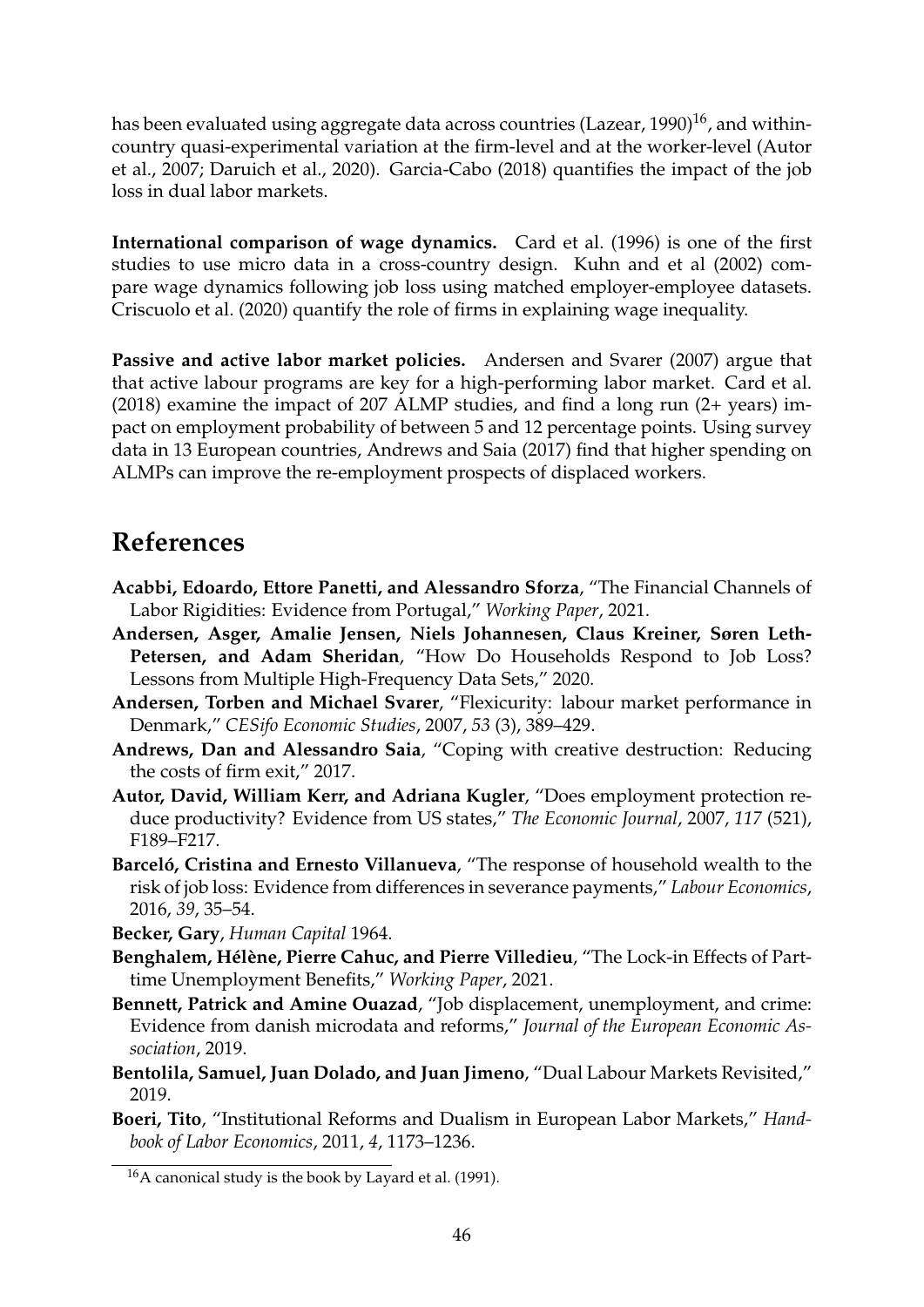- <span id="page-48-1"></span>**Bonhomme, Stéphane, Kerstin Holzheu, Thibaut Lamadon, Elena Manresa, Magne Mogstad, and Bradley Setzler**, "How Much Should we Trust Estimates of Firm Effects and Worker Sorting?," *NBER Working Paper*, 2020.
- **Brandily, Paul, Camille Hémet, and Clément Malgouyres**, "Understanding the Reallocation of Displaced Workers to Firms," *PSE Working Paper 2020-81*, December 2020.
- <span id="page-48-8"></span>**Burdett, Ken and Melvyn Coles**, "Equilibrium wage-tenure contracts," *Econometrica*, 2003, *71* (5), 1377–1404.
- <span id="page-48-9"></span>**Burdett, Kenneth, Carlos Carrillo-Tudela, and Melvyn Coles**, "The cost of job loss," *The Review of Economic Studies*, 2020.
- <span id="page-48-7"></span>**Cahuc, Pierre, Fabien Postel-Vinay, and Jean-Marc Robin**, "Wage bargaining with on-the-job search: Theory and evidence," *Econometrica*, 2006, *74* (2), 323–364.
- <span id="page-48-10"></span>**Card, David, Francis Kramarz, and Thomas Lemieux**, "Changes in the relative structure of wages and employment: A comparison of the United States, Canada, and France," Technical Report, National Bureau of Economic Research 1996.
- **, Jochen Kluve, and Andrea Weber**, "What works? A meta analysis of recent active labor market program evaluations," *Journal of the European Economic Association*, 2018, *16* (3), 894–931. Publisher: Oxford University Press.
- <span id="page-48-6"></span>**Carrington, William and Bruce Fallick**, "Why do earnings fall with job displacement?," *Industrial Relations: A Journal of Economy and Society*, 2017, *56* (4), 688–722.
- <span id="page-48-5"></span>**Cederlöf, Jonas**, "Reconsidering the Cost of Job Loss: Evidence from Redundancies and Mass Layoffs," 2021.
- <span id="page-48-11"></span>**Criscuolo, Chiara, Alexander Hijzen, Cyrille Schwellnus, Erling Barth, Wen-Hao Chen, Richard Fabling, Priscilla Fialho, Balazs Stadler, Richard Upward, and Wouter Zwysen**, "Workforce composition, productivity and pay: the role of firms in wage inequality," 2020.
- <span id="page-48-3"></span>**Daruich, Diego, Sabrina Di Addario, and Raffaele Saggio**, "The Effects of Partial Employment Protection Reforms: Evidence from Italy," 2020.
- **Davis, Steven and Till Von Watcher**, "Recessions and the Costs of job Loss," *Brookings Papers on Economic Activity: Fall 2011*, 2011, p. 1.
- <span id="page-48-0"></span>**de Chaisemartin, Clément and Xavier D'Haultfoeuille**, "Two-way fixed effects estimators with heterogeneous treatment effects," *American Economic Review*, 2020, *110* (9), 2964–96.
- **Eliason, Marcus and Donald Storrie**, "Lasting or latent scars? Swedish evidence on the long-term effects of job displacement," *Journal of Labor Economics*, 2006, *24* (4), 831–856.
- **Fackler, Daniel, Steffen Müller, and Jens Stegmaier**, "Explaining wage losses after job displacement: Employer size and lost firm rents," *Journal of the European Economic Association*, 05 2021.
- <span id="page-48-2"></span>**Frocrain, Philippe**, "Globalization and the labor market: A study of tradable and nontradable jobs in France." PhD dissertation, PSL Research University 2018.
- **Garcia-Cabo, Joaquin**, "The Macroeconomic Effects of Employment Protection on Human Capital and Jobs," 2018.
- <span id="page-48-4"></span>**Garda, Paula**, "Wage losses after displacement in Spain. The role of specific human capital.," *Mimeo*, 2012.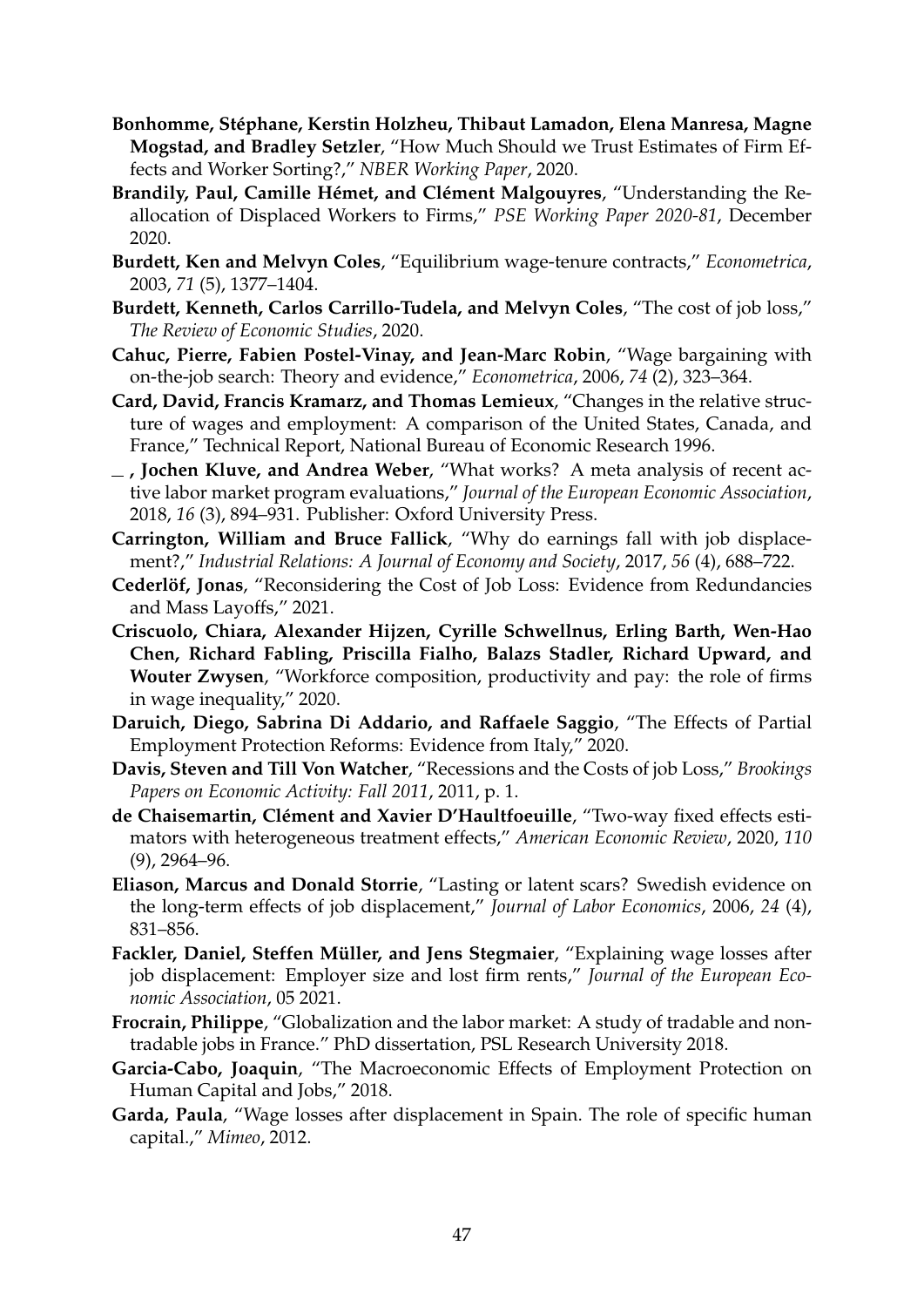- <span id="page-49-5"></span>**Giupponi, Giulia and Camille Landais**, "Subsidizing Labor Hoarding in Recessions: The Employment & Welfare Effects of Short Time Work," *CEPR Discussion Paper*, 2020.
- **Gulyas, Andreas and Krzysztof Pytka**, "Understanding the Sources of Earnings Losses After Job Displacement: A Machine-Learning Approach," 2020.
- <span id="page-49-13"></span>**Hall, Robert**, "Comments and Discussion on *"Recessions and the Costs of Job Loss"* by Steven Davis and Till Von Wachter," *Brookings Papers on Economic Activity*, 2011, pp. 56–60.
- <span id="page-49-3"></span>**Hoffmann, Eran, Davide Malacrino, and Luigi Pistaferri**, "Labor Market Reforms and Earnings Dynamics: the Italian Case," *IMF Working Paper*, 2021.
- <span id="page-49-12"></span>**Huckfeldt, Christopher**, "Understanding the scarring effect of recessions," *American Economic Review (Conditionally accepted)*, 2021.
- <span id="page-49-11"></span>**Jarosch, Gregor**, "Searching for job security and the consequences of job loss," *NBER Working Paper*, 2021.
- <span id="page-49-9"></span>**Jovanovic, Boyan**, "Job matching and the theory of turnover," *Journal of political economy*, 1979, *87* (5, Part 1), 972–990.
- <span id="page-49-2"></span>**Kettemann, Andreas, Francis Kramarz, and Josef Zweimüller**, "Job mobility and creative destruction: flexicurity in the land of Schumpeter," 2017.
- <span id="page-49-0"></span>**Kline, Patrick, Raffaele Saggio, and Mikkel Sølvsten**, "Leave-out estimation of variance components," *Econometrica*, 2020.
- <span id="page-49-10"></span>**Krolikowski, Pawel**, "Job ladders and earnings of displaced workers," *American Economic Journal: Macroeconomics*, 2017, *9* (2), 1–31.
- , "Choosing a Control Group for Displaced Workers," *ILR Review*, 2018, *71* (5), 1232– 1254.
- <span id="page-49-4"></span>**Kugler, Adriana and Giovanni Pica**, "Effects of employment protection on worker and job flows: Evidence from the 1990 Italian reform," *Labour Economics*, 2008, *15* (1), 78–95.
- <span id="page-49-16"></span>**Kuhn, Peter and et al**, "Losing work, moving on: International perspectives on worker displacement," *This volume presents 6 papers by 22 labor economists.*, 2002.
- **Lachowska, Marta, Alexandre Mas, and Stephen A Woodbury**, "Sources of displaced workers' long-term earnings losses," *American Economic Review*, October 2020, *110* (10), 3231–66.
- <span id="page-49-17"></span>**Layard, Richard, Richard Layard, Stephen Nickell, and Richard Jackman**, *Unemployment: macroeconomic performance and the labour market*, Oxford University Press, 1991.
- <span id="page-49-15"></span>**Lazear, Edward**, "Job security provisions and employment," *The Quarterly Journal of Economics*, 1990, *105* (3), 699–726.
- <span id="page-49-7"></span>, "Firm-specific human capital: A skill-weights approach," *Journal of Political Economy*, 2009, *117* (5), 914–940.
- <span id="page-49-1"></span>**Lise, Jérémy and Jean Marc Robin**, "The Macro-dynamics of Sorting between Workers and Firm," *The American Economic Review*, 2017, *107* (4), 1104–1135.
- <span id="page-49-8"></span>**Ljungqvist, Lars and Thomas Sargent**, "The European unemployment dilemma," *Journal of political Economy*, 1998, *106* (3), 514–550.
- <span id="page-49-6"></span>**Lombardi, Stefano**, "Threat Effects of Monitoring and Unemployment Insurance Sanctions: Evidence from Two Reforms," IFAU working paper, 2019:22 2019.
- <span id="page-49-14"></span>**Moore, Brendan and Judith Scott-Clayton**, "The Firm's Role in Displaced Workers' Earnings Losses," *NBER Working Paper*, 2019.